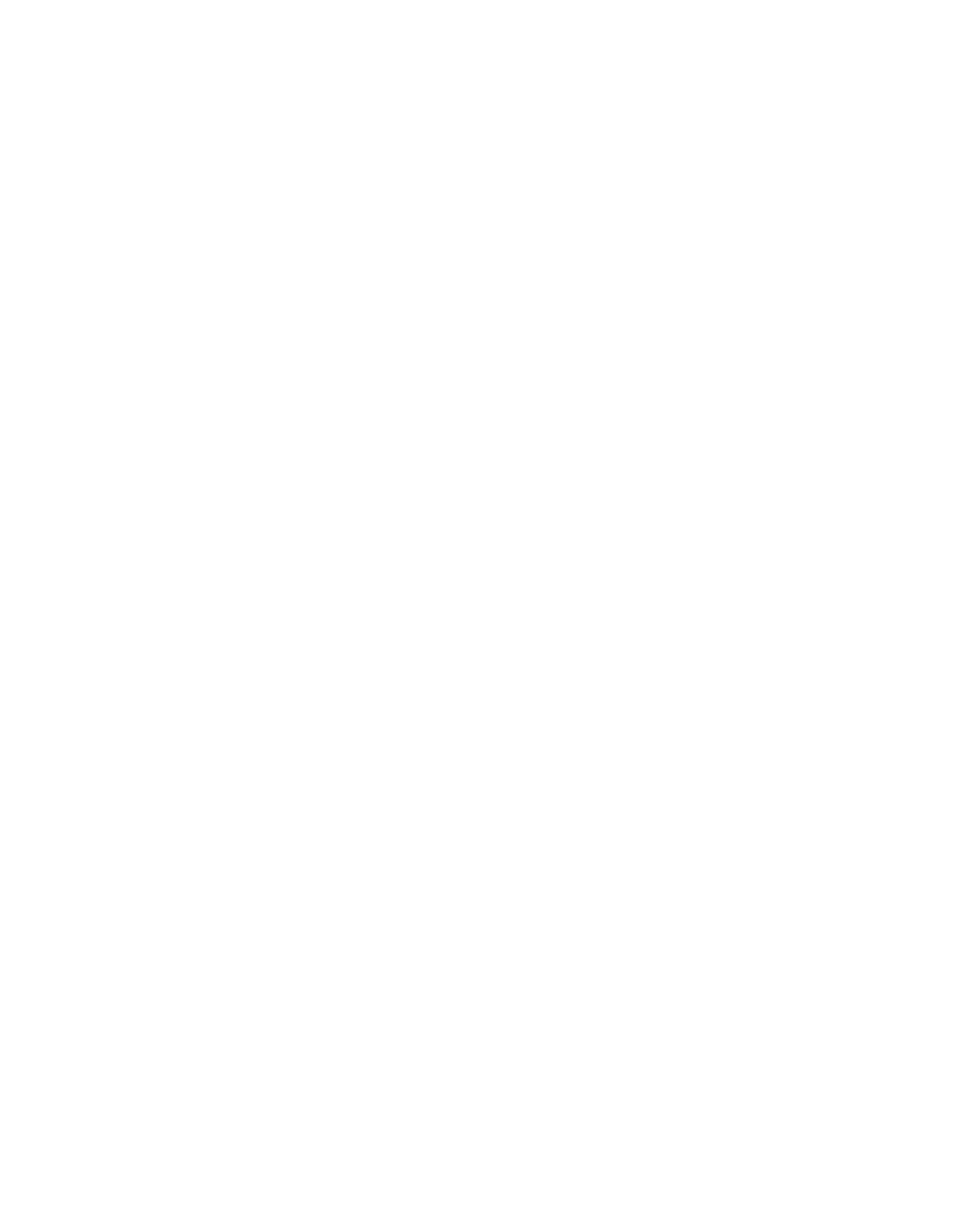# Table of Contents

| 1                                                   |
|-----------------------------------------------------|
| $\overline{2}$                                      |
| 2.1                                                 |
| 2.2<br>Relation to Other Protocols 5                |
|                                                     |
| 3<br>7                                              |
| 3.1                                                 |
| 3.2                                                 |
| 3.2.1<br>Opening a Connection 8                     |
| 3.2.2                                               |
| 3.2.3                                               |
| 3.2.4                                               |
| 3.2.5                                               |
| 3.2.6<br>Detecting an Half-Open Connection 14       |
| 3.3<br>Data Communication<br>14                     |
| 3.4<br>Reliable Communication<br>15                 |
| 3.4.1<br>Segment Sequence Numbers<br>15             |
| 3.4.2<br>16                                         |
| 3.4.3<br>Positive Acknowledgement of Segments<br>16 |
| 3.4.4<br>Retransmission Timeout<br>17               |
| 3.5<br>Flow Control and Window Management<br>17     |
| 3.6<br>19                                           |
| 3.7<br>20                                           |
| 3.7.1<br>User Request Events<br>21                  |
| 3.7.2<br>Seqment Arrival Events<br>24               |
| 3.7.3<br>Timeout Events<br>29                       |
|                                                     |
| RDP Seqments and Formats<br>31<br>4                 |
| 4.1                                                 |
| 4.2<br>RDP Header Format<br>32                      |
| 4.2.1<br>RDP Header Fields<br>33                    |
| 4.3<br>36                                           |
| 4.3.1<br>SYN Segment Format<br>36                   |
| 4.3.2<br>SYN Seqment Fields<br>37                   |
| 4.4<br>38                                           |
| 4.4.1<br>38<br>ACK Segment Format                   |
| 4.4.2<br>ACK Segment Fields<br>39                   |
| 4.5<br>40<br>Extended ACK Segment                   |
| 4.5.1<br>EACK Segment Format<br>40                  |
| 4.5.2<br>EACK Segment Fields<br>40                  |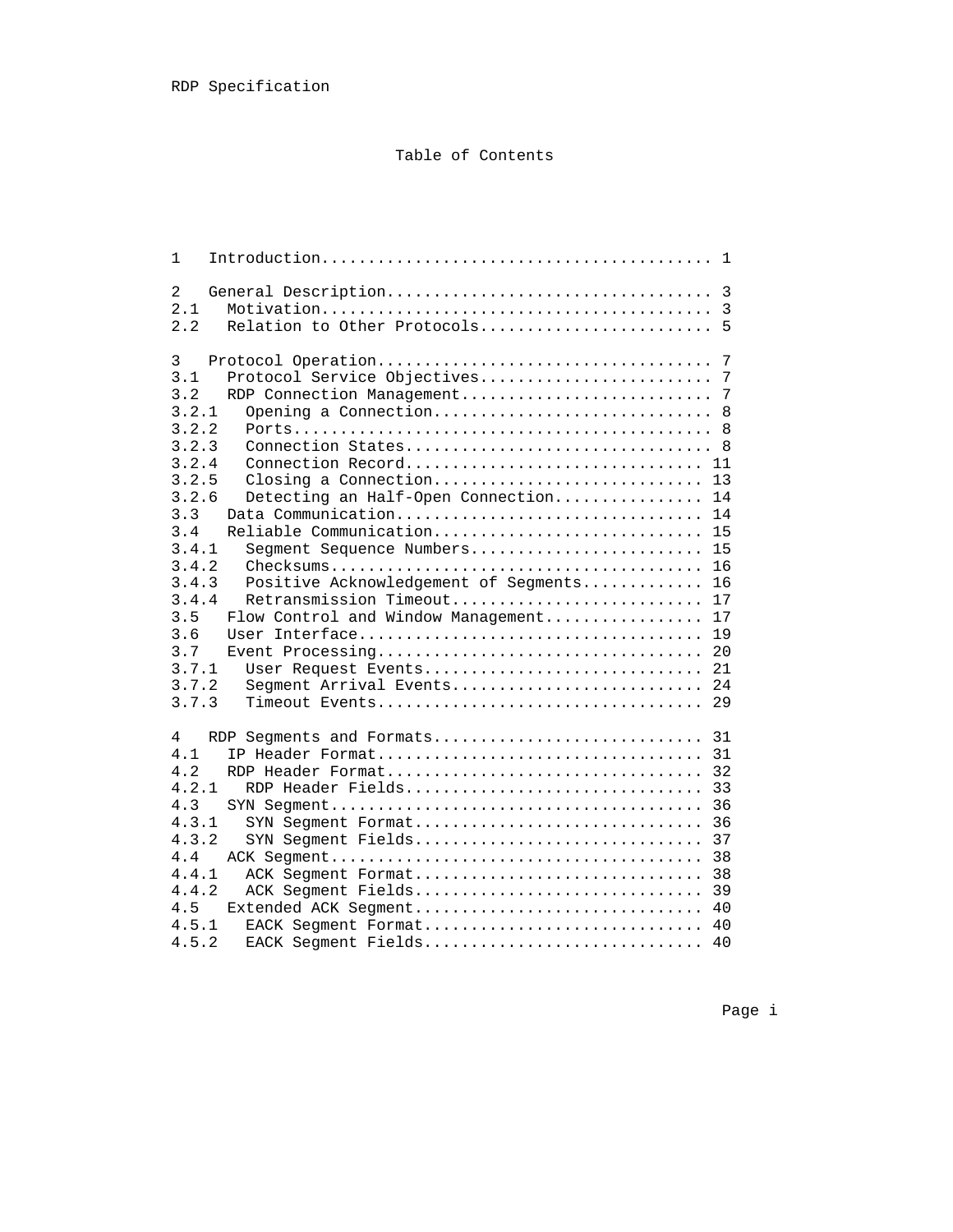| 4.6   |                                              |  |
|-------|----------------------------------------------|--|
| 4.6.1 | RST Segment Format 42                        |  |
| 4.7   |                                              |  |
| 4.7.1 | NUL seqment format 43                        |  |
| 5     | Examples of Operation 45                     |  |
| 5.1   | Connection Establishment 45                  |  |
| 5.2   | Simultaneous Connection Establishment 46     |  |
| 5.3   |                                              |  |
| 5.4   | Segments Received Out of Order 48            |  |
| 5.5   | Communication Over Long Delay Path 49        |  |
| 5.6   | Communication Over Long Delay Path With Lost |  |
|       | Seqments                                     |  |
|       |                                              |  |
| 5.7   | Detecting a Half-Open Connection on Crash    |  |
|       | Recovery                                     |  |
|       |                                              |  |
| 5.8   | Detecting a Half-Open Connection from the    |  |
|       | Active Side                                  |  |
|       |                                              |  |
|       |                                              |  |
| Α     | Implementing a Minimal RDP 53                |  |
|       |                                              |  |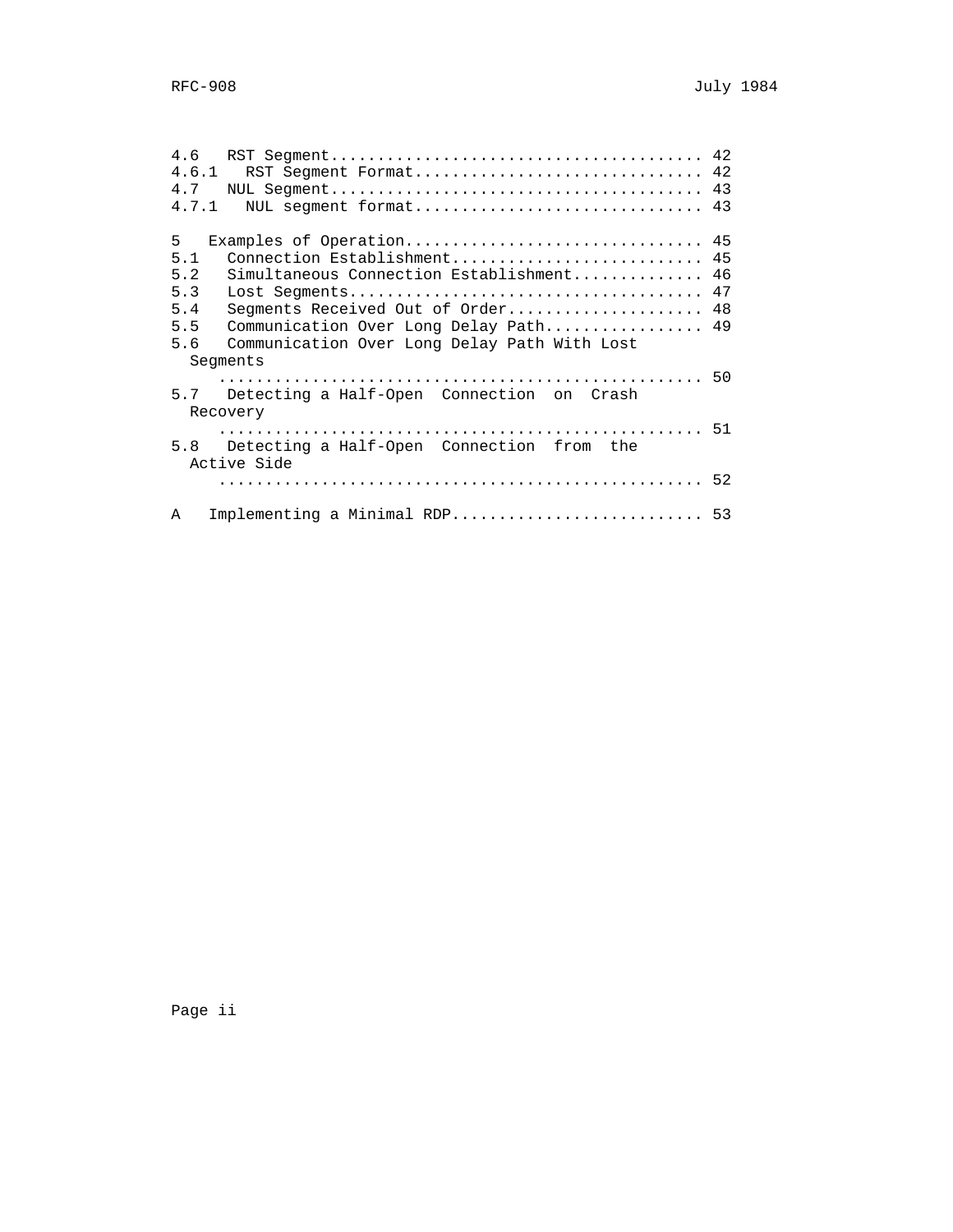# FIGURES

| $2^{\circ}$ | Form of Data Exchange Between Layers 6 |  |
|-------------|----------------------------------------|--|
| 3           | RDP Connection State Diagram 10        |  |
|             |                                        |  |
|             |                                        |  |
|             |                                        |  |
|             |                                        |  |
| 8           | EACK Seqment Format 41                 |  |
|             |                                        |  |
|             |                                        |  |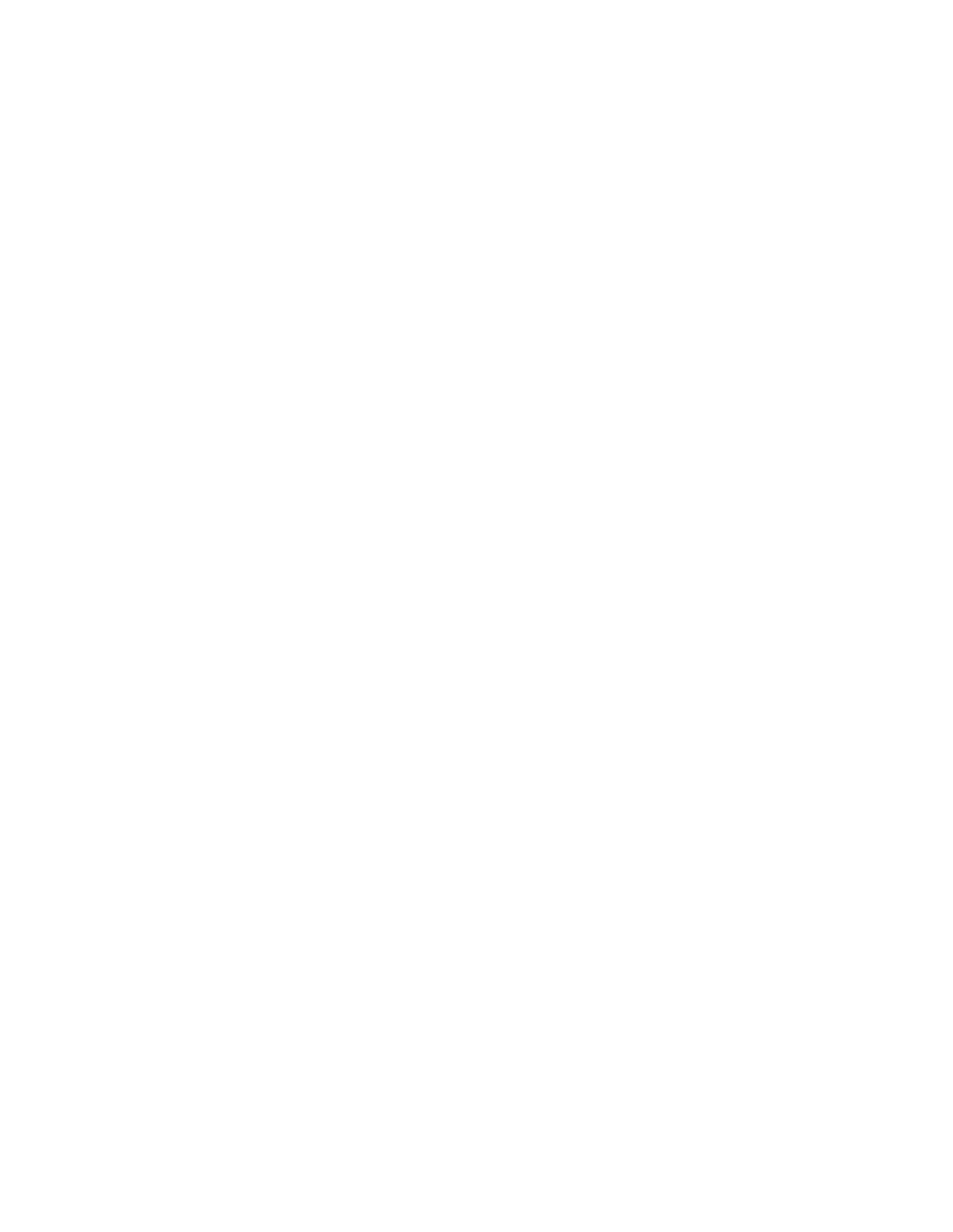#### CHAPTER 1

## Introduction

 The Reliable Data Protocol (RDP) is designed to provide a reliable data transport service for packet-based applications such as remote loading and debugging. The protocol is intended to be simple to implement but still be efficient in environments where there may be long transmission delays and loss or non sequential delivery of message segments.

 Although this protocol was designed with applications such as remote loading and debugging in mind, it may be suitable for other applications that require reliable message services, such as computer mail, file transfer, transaction processing, etc.

 Some of the concepts used come from a variety of sources. The authors wish credit to be given to Eric Rosen, Rob Gurwitz, Jack Haverty, and to acknowledge material adapted from "RFC-793, The Transmission Control Protocol", edited by Jon Postel. Thanks to John Linn for the checksum algorithm.

Page 1 and 2012 12:00 the contract of the contract of the contract of the contract of the contract of the contract of the contract of the contract of the contract of the contract of the contract of the contract of the cont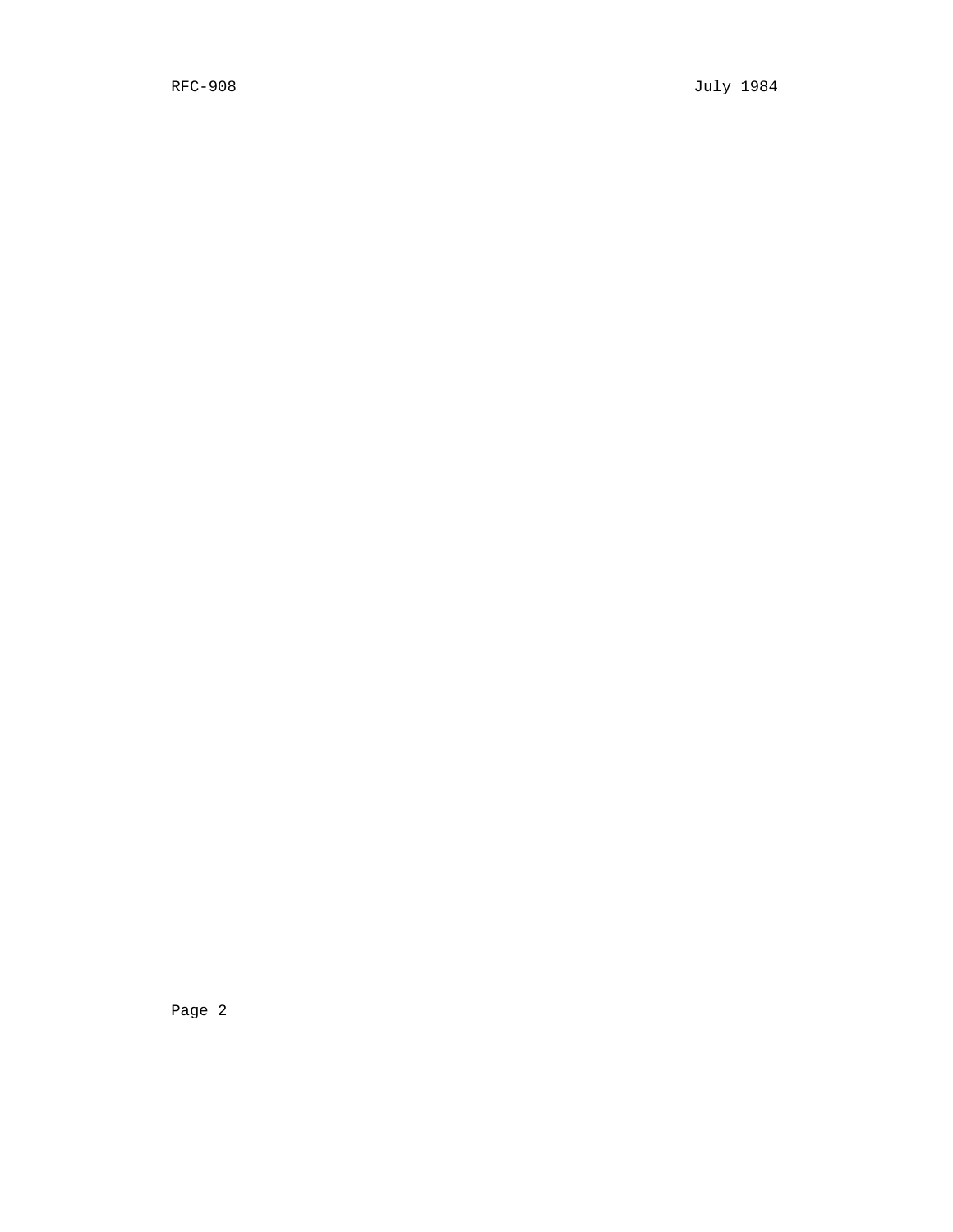## CHAPTER 2

#### General Description

#### 2.1 Motivation

 RDP is a transport protocol designed to efficiently support the bulk transfer of data for such host monitoring and control applications as loading/dumping and remote debugging. It attempts to provide only those services necessary, in order to be efficient in operation and small in size. Before designing the protocol, it was necessary to consider what minimum set of transport functions would satisfy the requirements of the intended applications.

 The following is a list of requirements for such a transport protocol:

- o Reliable delivery of packets is required. When loading or dumping a memory image, it is necessary that all memory segments be delivered. A 'hole' left in the memory image is not acceptable. However, the internet environment is a lossy one in which packets can get damaged or lost. So a positive acknowledgement and retransmission mechanism is a necessary component of the protocol.
	- o Since loading and dumping of memory images over the internet involves the bulk transfer of large amounts of data over a lossy network with potentially long delays, it is necessary that the protocol move data efficiently. In particular, unnecessary retransmission of segments should be avoided. If a single segment has been lost but succeeding segments correctly received, the protocol should not require the retransmission of all of the segments.
	- o Loading and dumping are applications that do not necessarily require sequenced delivery of segments, as long as all segments eventually are delivered. So the protocol need not force sequenced delivery. For these types of applications, segments may be delivered in the order in which they arrive.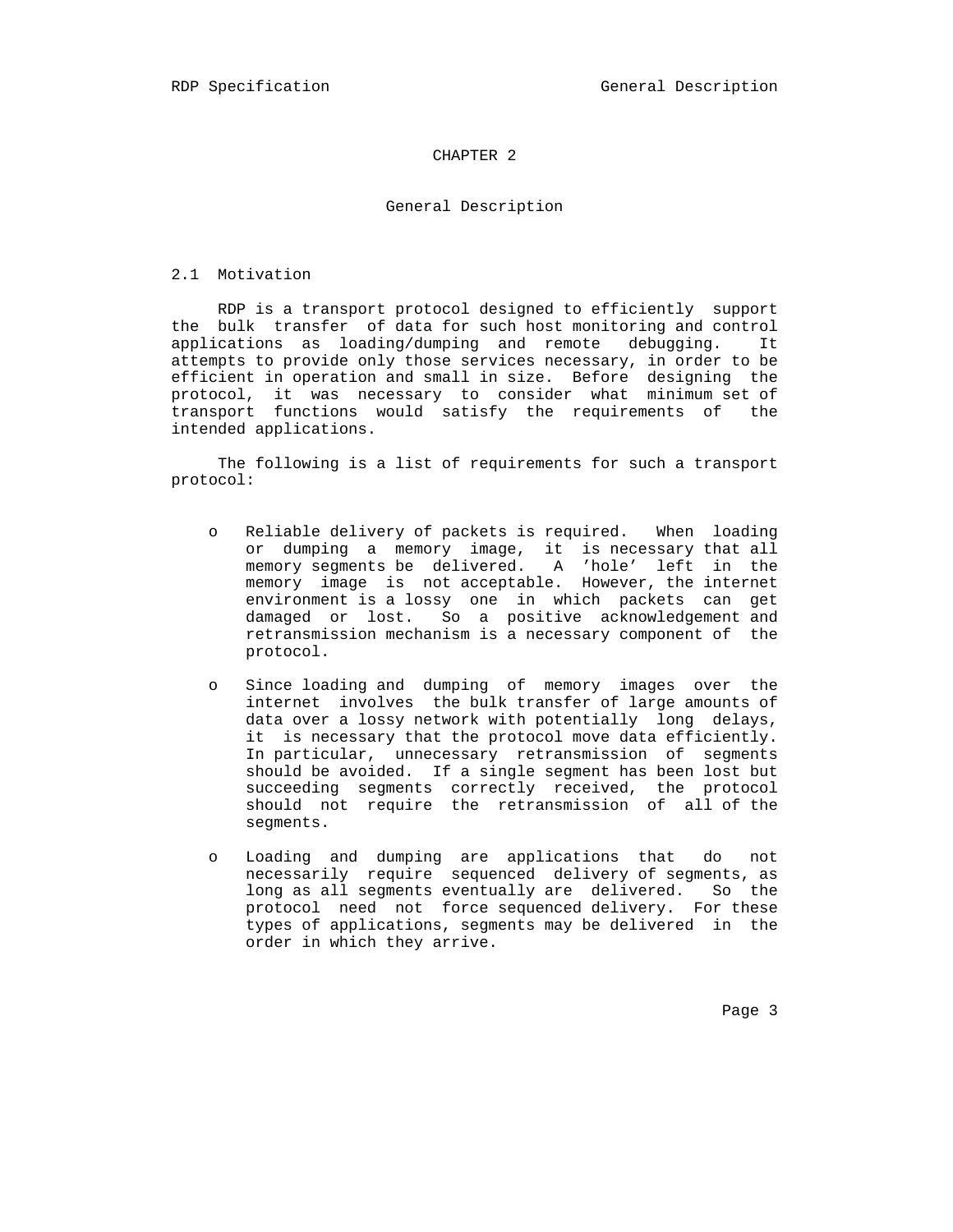- o However, some applications may need to know that a particular piece of data has been delivered before sending the next. For example, a debugger will want to know that a command inserting a breakpoint into a host memory image has been delivered before sending a "proceed" command. If those segments arrived out of sequence, the intended results would not be achieved. The protocol should allow a user to optionally specify that a connection must deliver segments in sequence number order.
	- o The loading/dumping and debugging applications are well defined and lend themselves to easy packetization of the transferred data. They do not require a complex byte stream transfer mechanism.

 In order to combine the requirements for bulk transfers of data and reliable delivery, it is necessary to design a connection-oriented protocol using a three-way handshake to synchronize sequence numbers. The protocol seems to be approaching TCP in complexity, so why was TCP not, in fact, chosen? The answer is that TCP has some disadvantages for these applications. In particular:

- o TCP is oriented toward a more general environment, supporting the transfer of a stream of bytes between two communicating parties. TCP is best suited to an environment where there is no obvious demarcation of data in a communications exchange. Much of the difficulty in developing a TCP implementation stems from the complexity of supporting this general byte-stream transfer, and thus a significant amount of complexity can be avoided by using another protocol. This is not just an implementation consideration, but also one of efficiency.
- o Since TCP does not allow a byte to be acknowledged until all prior bytes have been acknowledged, it often forces unnecessary retransmission of data. Therefore, it does not meet another of the requirements stated above.
- o TCP provides sequenced delivery of data to the application. If the application does not require such sequenced delivery, a large amount of resources are wasted in providing it. For example, buffers may be tied up buffering data until a segment with an earlier sequence number arrives. The protocol should not force its segment-sequencing desires on the application.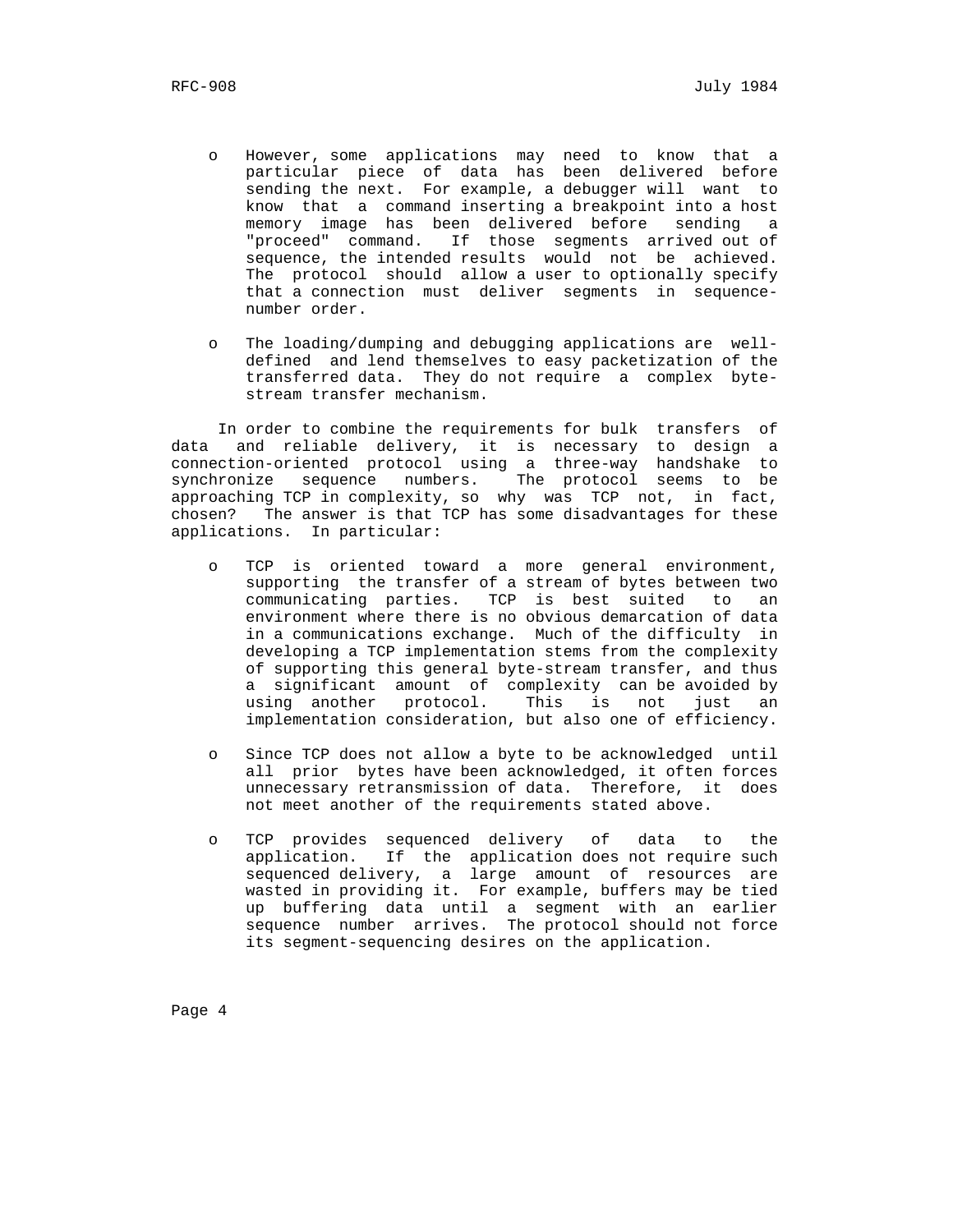RDP supports a much simpler set of functions than TCP. The flow control, buffering, and connection management schemes of RDP are considerably simpler and less complex. The goal is a protocol that can be easily and efficiently implemented and that will serve a range of applications.

 RDP functions can also be subset to further reduce the size of a particular implementation. For example, a target processor requiring down-loading from another host might implement an RDP module supporting only the passive Open function and a single connection. The module might also choose not to implement out of-sequence acknowledgements.

#### 2.2 Relation to Other Protocols

 RDP is a transport protocol that fits into the layered internet protocol environment. Figure 1 illustrates the place of RDP in the protocol hierarchy:



 Relation to Other Protocols Figure 1

Page 5 and the state of the state of the state of the state of the state of the state of the state of the state of the state of the state of the state of the state of the state of the state of the state of the state of the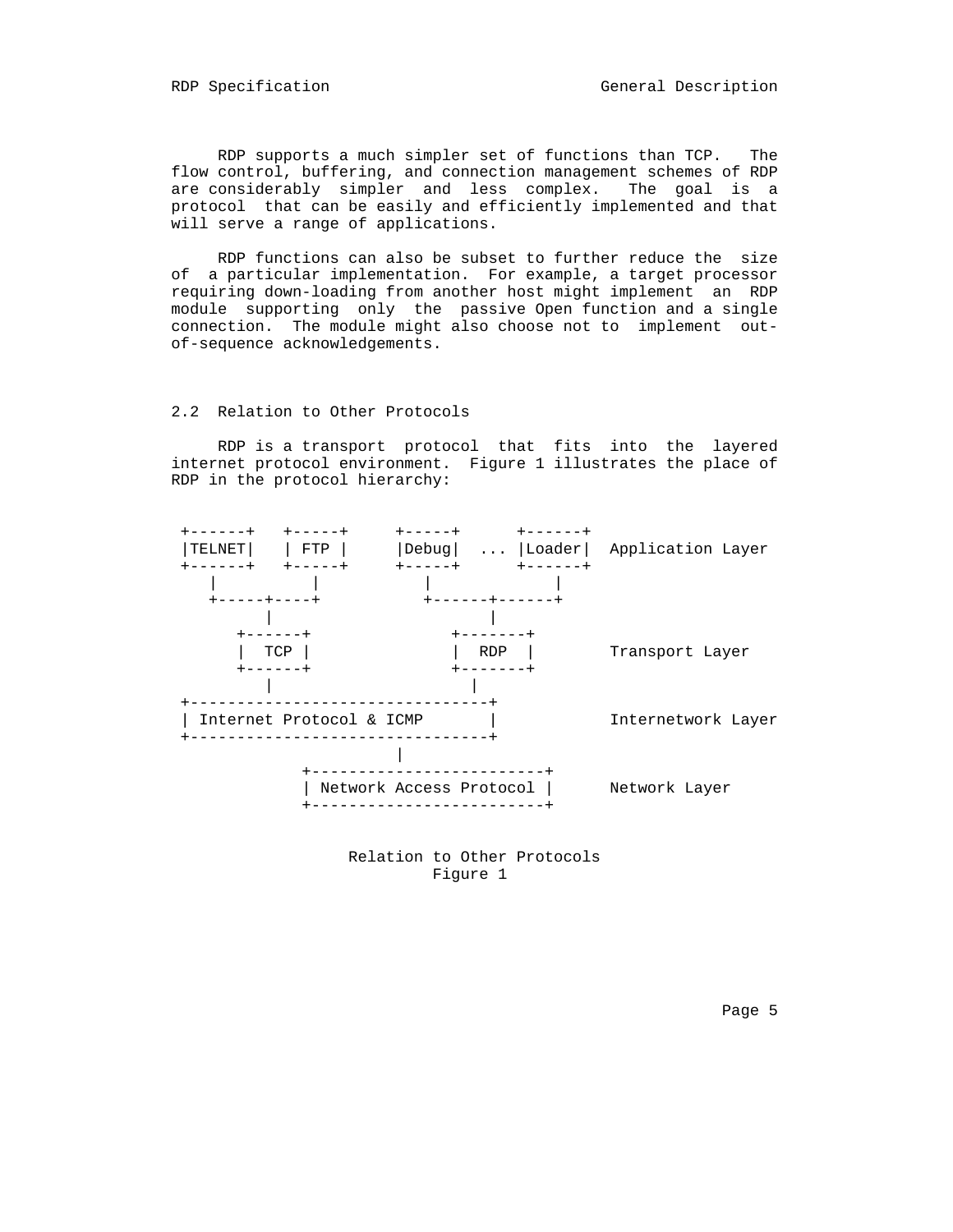RDP provides the application layer with a reliable message transport service. The interface between users and RDP transfers data in units of messages. When implemented in the internet environment, RDP is layered on the Internet Protocol (IP), which provides an unreliable datagram service to RDP. Data is passed across the RDP/IP interface in the form of segments. RDP uses the standard IP interface primitives to send and receive RDP segments as IP datagrams. At the internet level, IP exchanges datagrams with the network layer. An internet packet may contain an entire datagram or a fragment of a datagram.





 If internetwork services are not required, it should be possible to use the RDP without the IP layer. As long as the encapsulating protocol provides the RDP with such necessary information as addressing and protocol demultiplexing, it should be possible to run RDP layered on a variety of different protocols.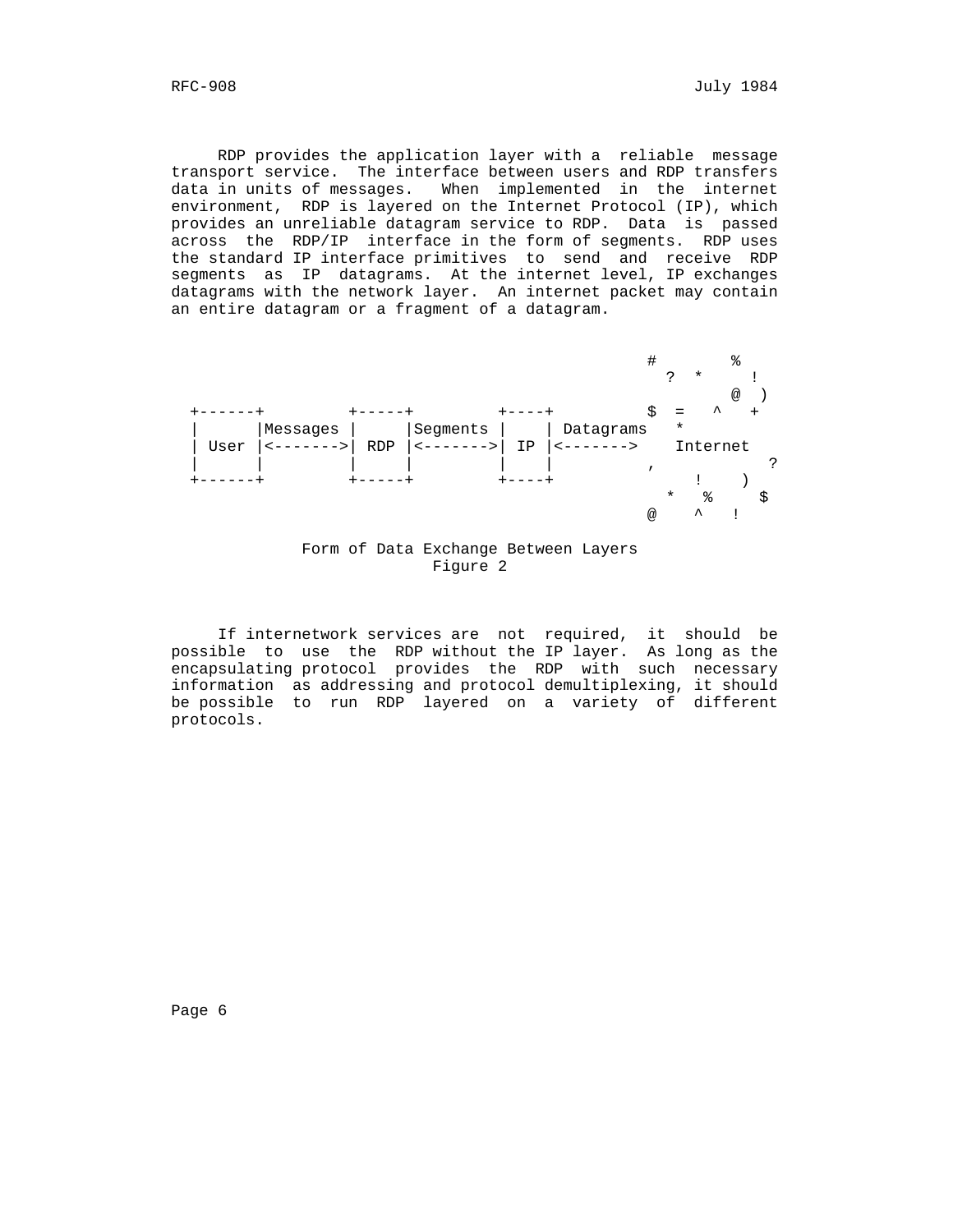#### CHAPTER 3

#### Protocol Operation

3.1 Protocol Service Objectives

The RDP protocol has the following goals:

- o RDP will provide a full-duplex communications channel between the two ports of each transport connection.
- o RDP will attempt to reliably deliver all user messages and will report a failure to the user if it cannot deliver a message. RDP extends the datagram service of IP to include reliable delivery.
- o RDP will attempt to detect and discard all damaged and duplicate segments. It will use a checksum and sequence number in each segment header to achieve this goal.
- o RDP will optionally provide sequenced delivery of segments. Sequenced delivery of segments must be specified when the connection is established.
- o RDP will acknowledge segments received out of sequence, as they arrive. This will free up resources on the sending side.

#### 3.2 RDP Connection Management

 RDP is a connection-oriented protocol in which each connection acts as a full-duplex communication channel between two processes. Segments from a sender are directed to a port on the destination host. The two 8-bit source and destination port identifiers in the RDP header are used in conjunction with the network source and destination addresses to uniquely identify each connection.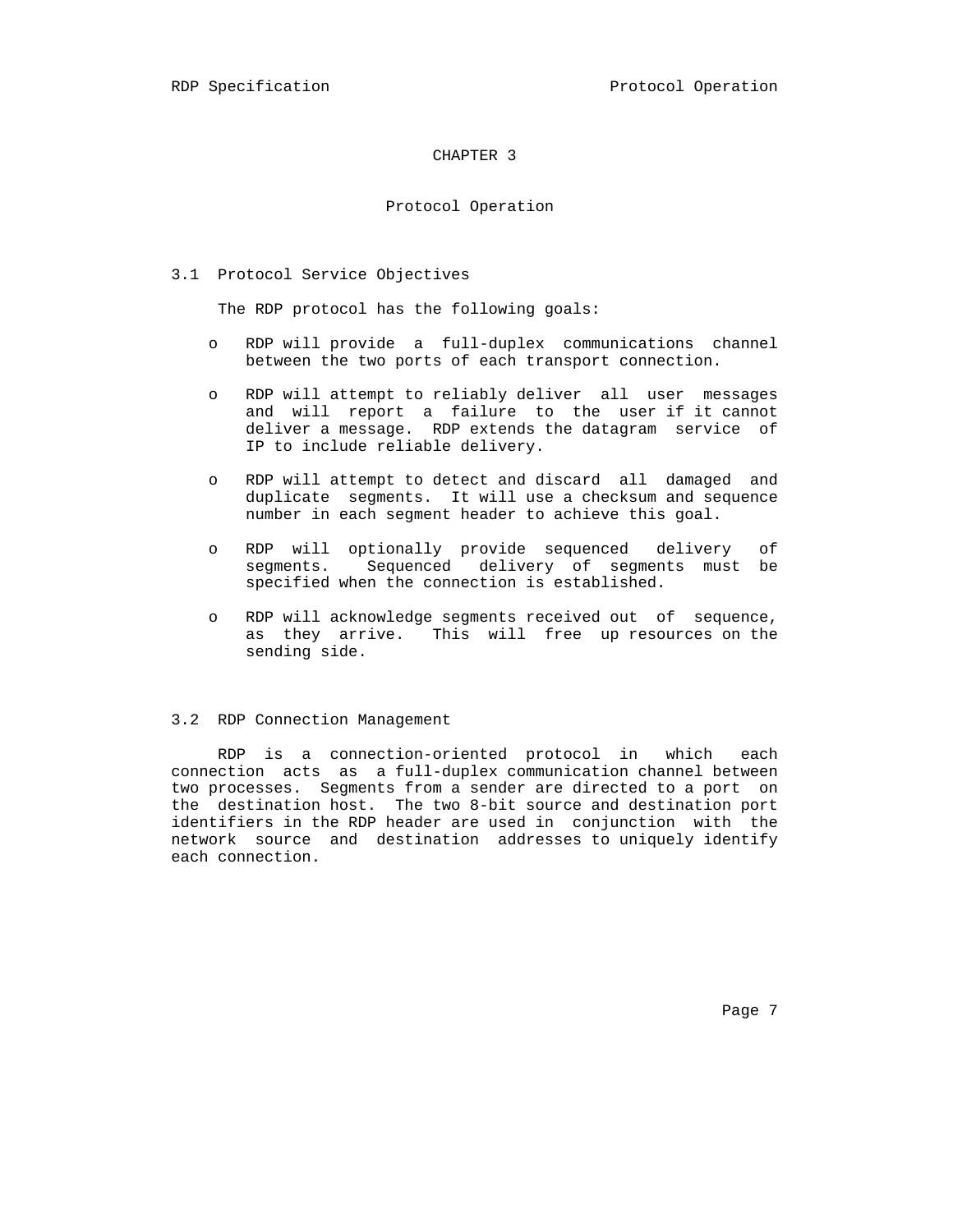#### 3.2.1 Opening a Connection

 Connections are opened by issuing the Open request, which can be either active or passive. A passive Open request puts RDP into the Listen state, during which it passively listens for a request to open a connection from a remote site. The active Open request attempts to establish a connection with a specified port at a remote site.

 The active Open request requires that a specific remote port and host address be specified with the request. The passive Open may optionally specify a specific remote port and network address, or it may specify that an open be accepted from anyone. If a specific remote port and host address were specified, an arriving request to open a connection must exactly match the specified remote port and address.

#### 3.2.2 Ports

 Valid port numbers range from 1 to 255 (decimal). There are two types of ports: "well known" ports and "allocable" ports. Well-known ports have numbers in the range 1 to 63 (decimal) and allocable ports are given numbers in the range 64 to 255.

 The user, when issuing an active Open request, must specify both the remote host and port and may optionally specify the local port. If the local port was not specified, RDP will select an unused port from the range of allocable ports. When issuing a passive Open request, the user must specify the local port number. Generally, in this case the local port will be a well known port.

## 3.2.3 Connection States

 An RDP connection will progress through a series of states during its lifetime. The states are shown in Figure 3 and are individually described below. In Figure 3, the boxes represent the states of the RDP FSM and the arcs represent changes in state. Each arc is annotated with the event causing the state change and the resulting output.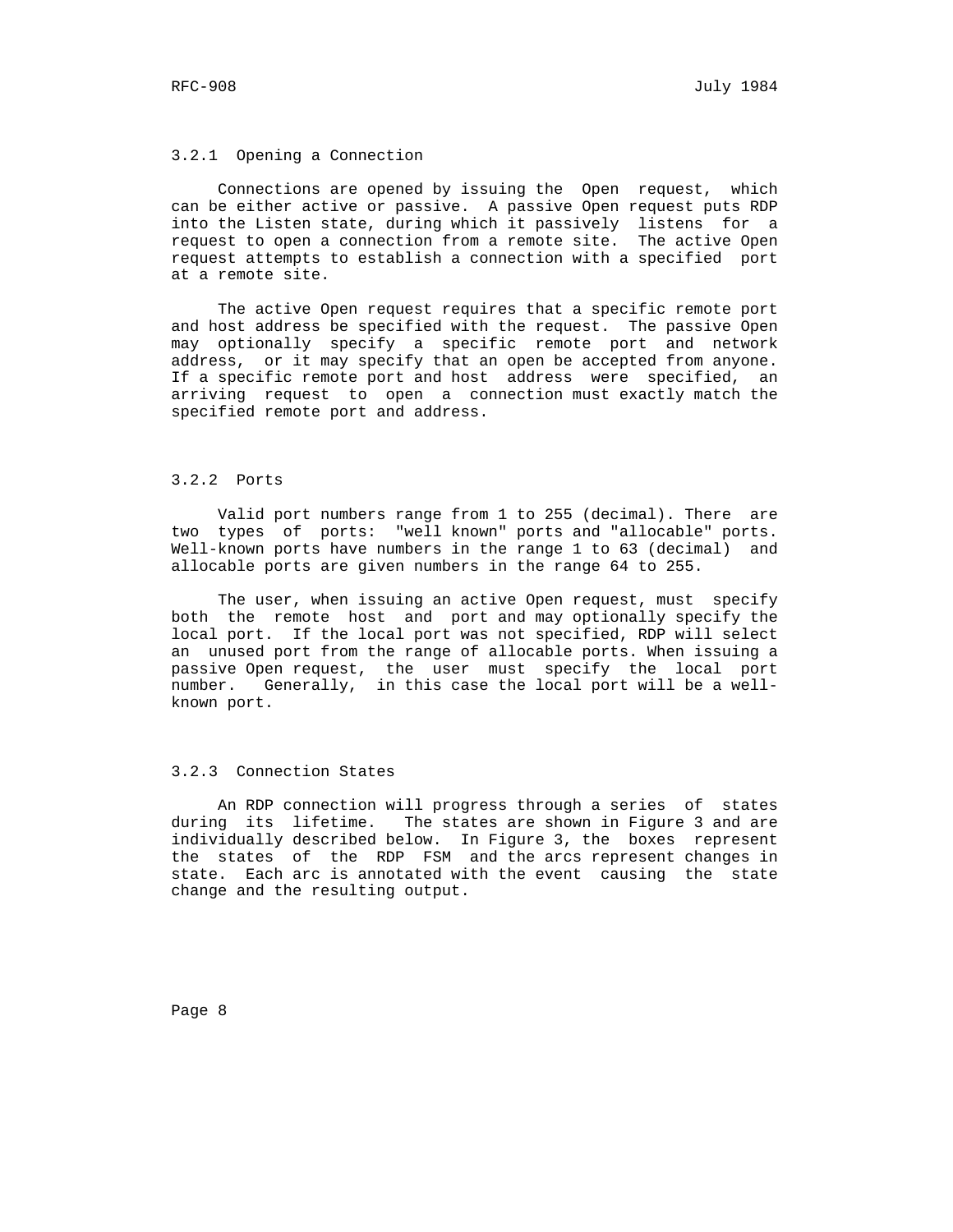#### CLOSED

 The CLOSED state exists when no connection exists and there is no connection record allocated.

#### LISTEN

 The LISTEN state is entered after a passive Open request is processed. A connection record is allocated and RDP waits for an active request to establish a connection from a remote site.

#### SYN-SENT

 The SYN-SENT state is entered after processing an active Open request. A connection record is allocated, an initial sequence number is generated, and a SYN segment is sent to the remote site. RDP then waits in the SYN-SENT state for acknowledgement of its Open request.

#### SYN-RCVD

 The SYN-RCVD state may be reached from either the LISTEN state or from the SYN-SENT state. SYN-RCVD is reached from the LISTEN state when a SYN segment requesting a connection is received from a remote host. In reply, the local RDP generates an initial sequence number for its side of the connection, and then sends the sequence number and an acknowledgement of the SYN segment to the remote site. It then waits for an acknowledgement.

 The SYN-RCVD state is reached from the SYN-SENT state when a SYN segment is received from the remote host without an accompanying acknowledgement of the SYN segment sent to that remote host by the local RDP. This situation is caused by simultaneous attempts to open a connection, with the SYN segments passing each other in transit. The action is to repeat the SYN segment with the same sequence number, but now including an ACK of the remote host's SYN segment to indicate acceptance of the Open request.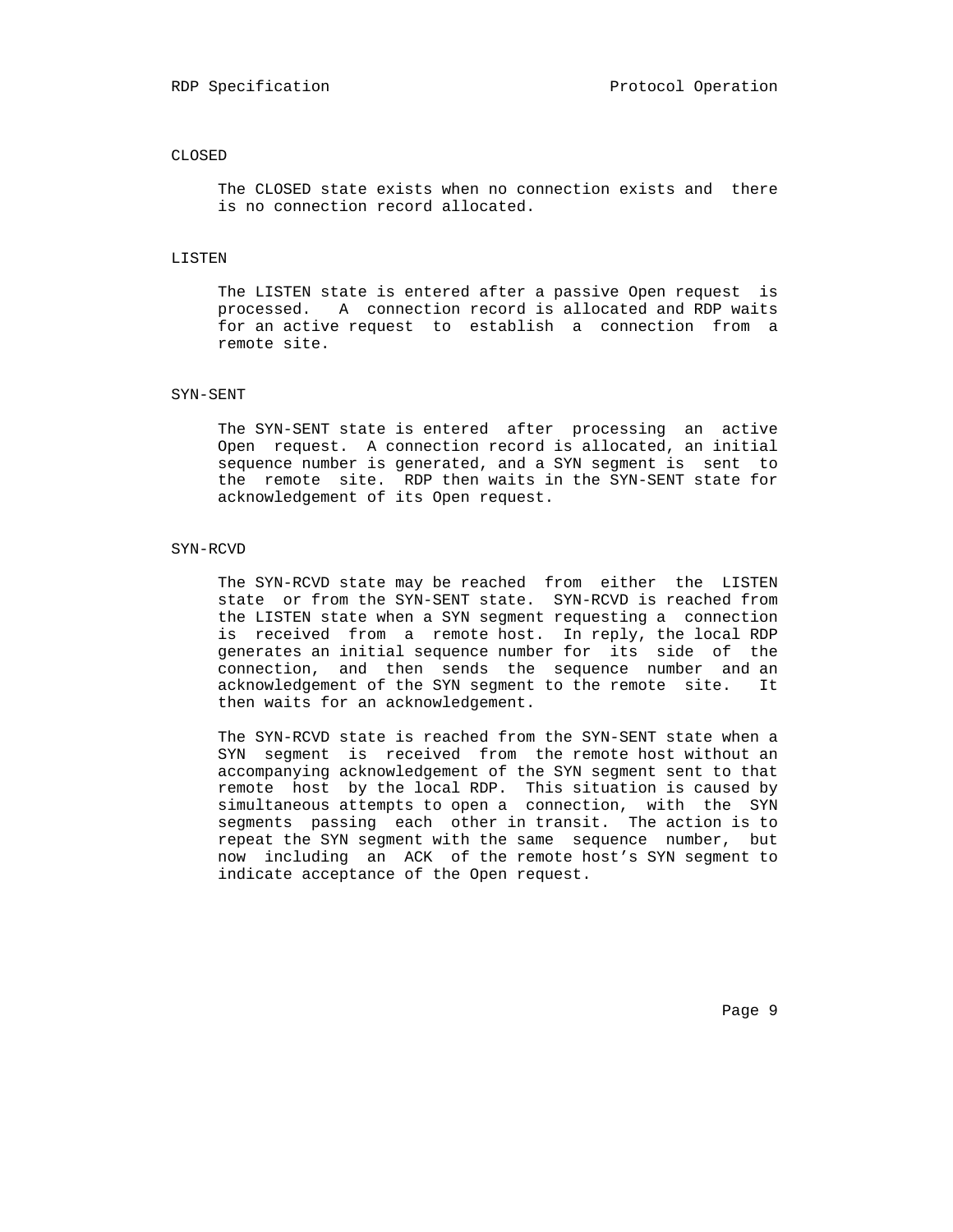

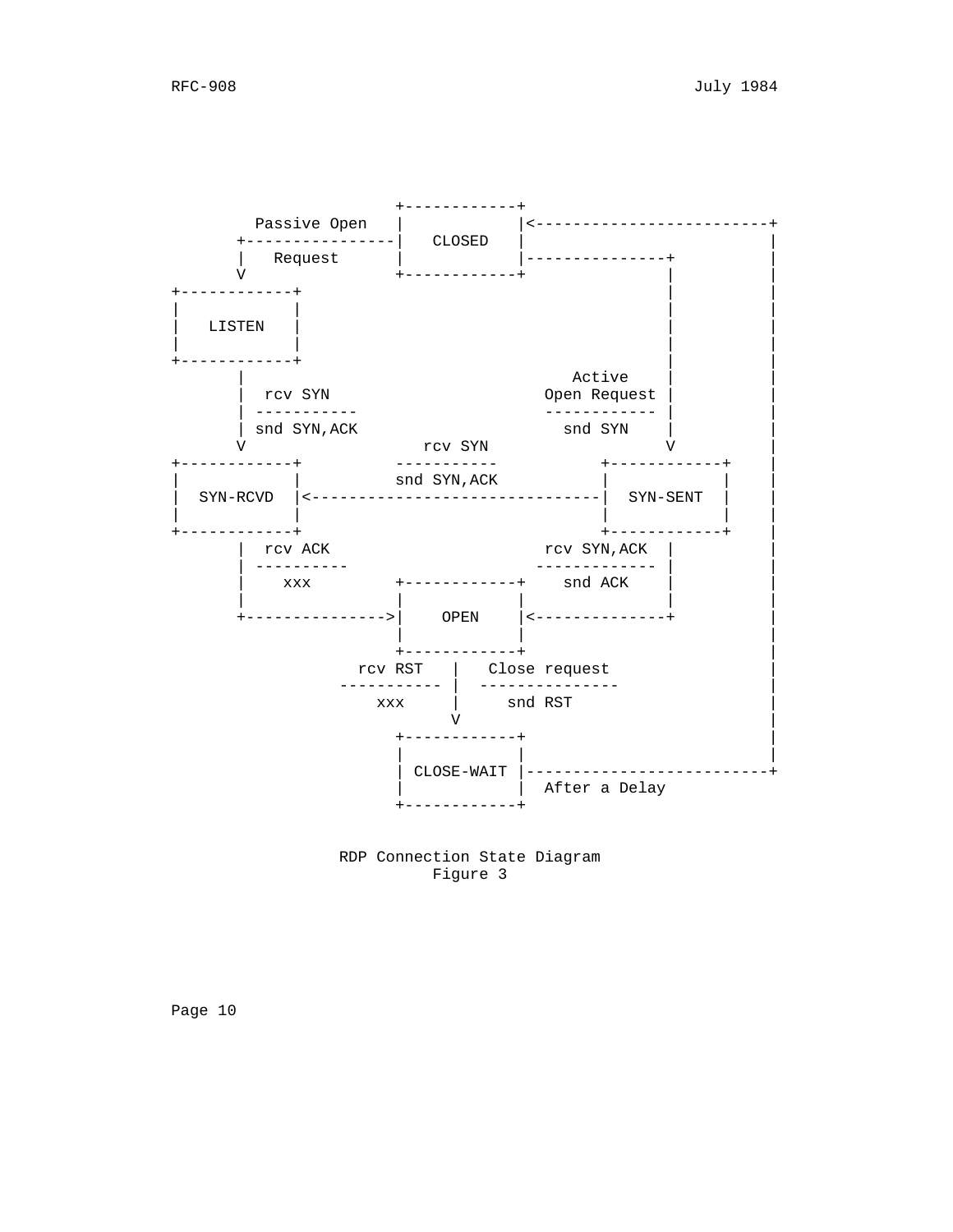## OPEN

 The OPEN state exists when a connection has been established by the successful exchange of state information between the two sides of the connection. Each side has exchanged and received such data as initial sequence number, maximum segment size, and maximum number of unacknowledged segments that may be outstanding. In the Open state data may be sent between the two parties of the connection.

## CLOSE-WAIT

 The CLOSE-WAIT state is entered from either a Close request or from the receipt of an RST segment from the remote site. RDP has sent an RST segment and is waiting a delay period for activity on the connection to complete.

## 3.2.4 Connection Record

 The variables that define the state of a connection are stored in a connection record maintained for each connection. The following describes some of the variables that would be stored in a typical RDP connection record. It is not intended to be an implementation specification nor is it a complete description. The purpose of naming and describing some of the connection record fields is to simplify the description of RDP protocol operation, particularly event processing.

The connection record fields and their descriptions follow:

#### STATE

 The current state of the connection. Legal values are OPEN, LISTEN, CLOSED, SYN-SENT, SYN-RCVD, and CLOSE-WAIT.

Send Sequence Number Variables:

### SND.NXT

The sequence number of the next segment that is to be sent.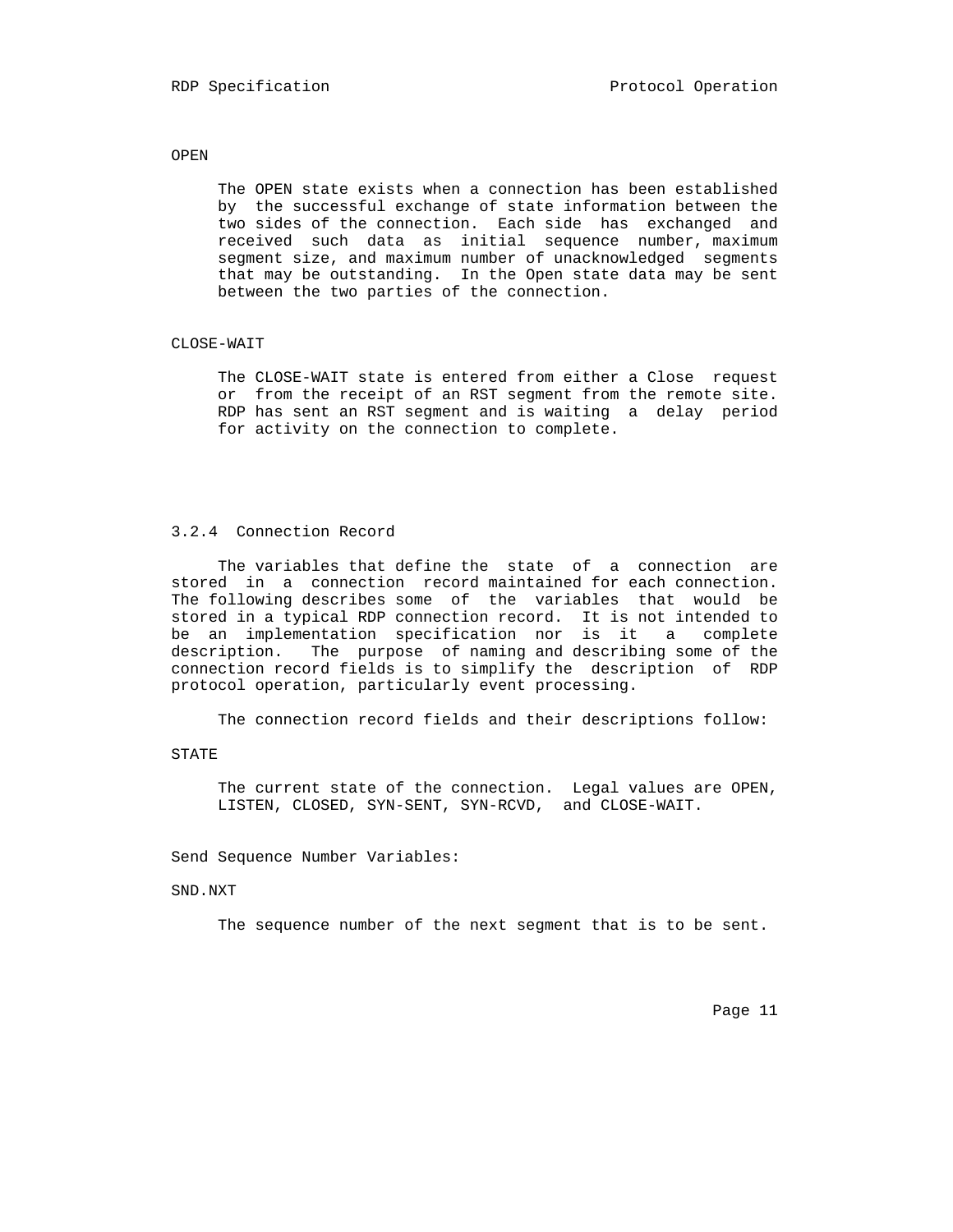### SND.UNA

The sequence number of the oldest unacknowledged segment.

#### SND.MAX

 The maximum number of outstanding (unacknowledged) segments that can be sent. The sender should not send more than this number of segments without getting an acknowledgement.

SND.ISS

 The initial send sequence number. This is the sequence number that was sent in the SYN segment.

Receive Sequence Number Variables:

## RCV.CUR

 The sequence number of the last segment received correctly and in sequence.

RCV.MAX

 The maximum number of segments that can be buffered for this connection.

RCV.IRS

 The initial receive sequence number. This is the sequence number of the SYN segment that established this connection.

## RCVDSEQNO[n]

 The array of sequence numbers of segments that have been received and acknowledged out of sequence.

#### Other Variables:

## CLOSEWAIT

A timer used to time out the CLOSE-WAIT state.

#### SBUF.MAX

 The largest possible segment (in octets) that can legally be sent. This variable is specified by the foreign host in the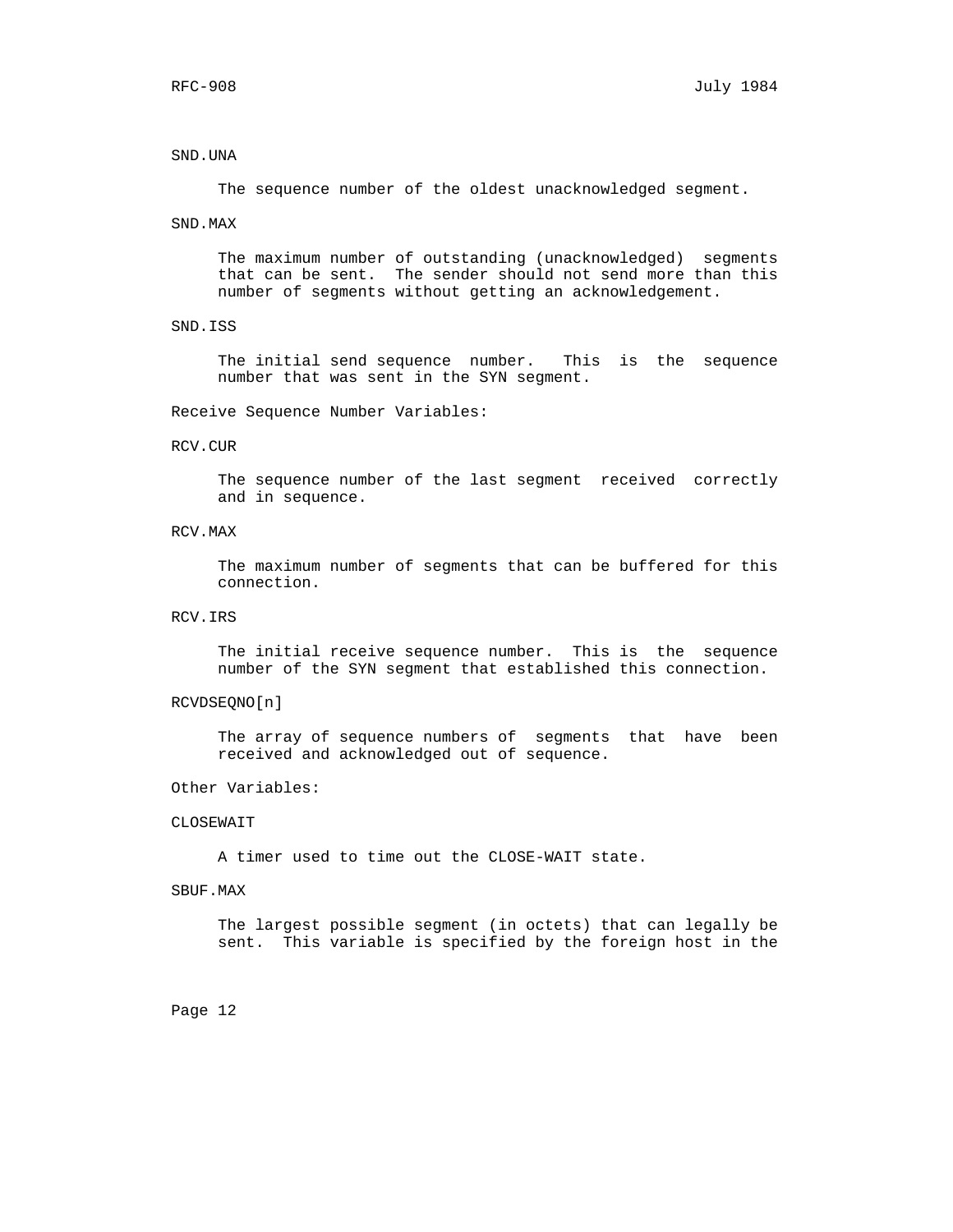SYN segment during connection establishment.

## RBUF.MAX

 The largest possible segment (in octets) that can be received. This variable is specified by the user when the connection is opened. The variable is sent to the foreign host in the SYN segment.

Variables from Current Segment:

SEG.SEQ

 The sequence number of the segment currently being processed.

SEG.ACK

 The acknowledgement sequence number in the segment currently being processed.

SEG.MAX

 The maximum number of outstanding segments the receiver is willing to hold, as specified in the SYN segment that established the connection.

SEG.BMAX

 The maximum segment size (in octets) accepted by the foreign host on a connection, as specified in the SYN segment that established the connection.

#### 3.2.5 Closing a Connection

 The closing of a connection can be initiated by a Close request from the user process or by receipt of an RST segment from the other end of the connection. In the case of the Close request, RDP will send an RST segment to the other side of the connection and then enter the CLOSE-WAIT state for a period of time. While in the CLOSE-WAIT state, RDP will discard segments received from the other side of the connection. When the time out period expires, the connection record is deallocated and the connection ceases to exist. This simple connection closing facility requires that users determine that all data has been

Page 13 and the state of the state of the state of the state of the state of the state of the state of the state of the state of the state of the state of the state of the state of the state of the state of the state of th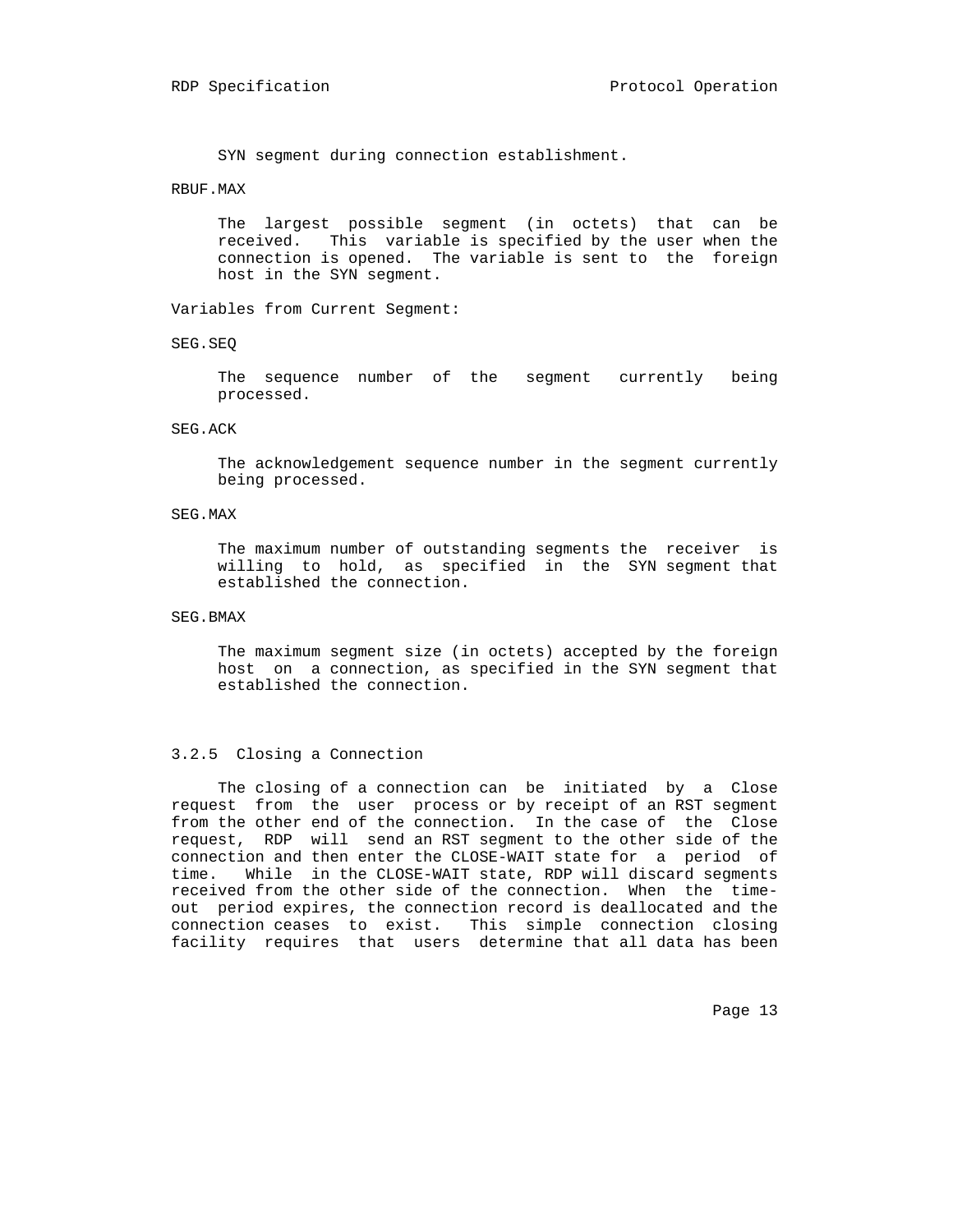reliably delivered before requesting a close of the connection.

## 3.2.6 Detecting an Half-Open Connection

 If one side of a connection crashes, the connection may be left with the other side still active. This situation is termed to be an half-open connection. For many cases, the active RDP will eventually detect the half-open connection and reset. Two examples of recovery from half-open connections are provided in sections 5.7 and 5.8. Recovery is usually achieved by user activity or by the crashed host's attempts to re-establish the connection.

 However, there are cases where recovery is not possible without action by the RDP itself. For example, if all connection blocks are in use, attempts to re-establish a broken connection will be rejected. In this case, the RDP may attempt to free resources by verifying that connections are fully open. It does this by sending a NUL segment to each of the other RDPs. An acknowledgement indicates the connection is still open and valid.

 To minimize network overhead, verification of connections should only be done when necessary to prevent a deadlock situation. Only inactive connections should be verified. An inactive connection is defined to be a connection that has no outstanding unacknowledged segments, has no segments in the user input or output queues, and that has not had any traffic for some period of time.

### 3.3 Data Communication

 Data flows through an RDP connection in the form of segments. Each user message submitted with a Send request is packaged for transport as a single RDP segment. Each RDP segment is packaged as an RDP header and one or more octets of data. RDP will not attempt to fragment a large user message into smaller segments and re-assemble the message on the receiving end. This differs from a byte-stream protocol such as TCP which supports the transfer of an indeterminate length stream of data between ports, buffering data until it is requested by the receiver.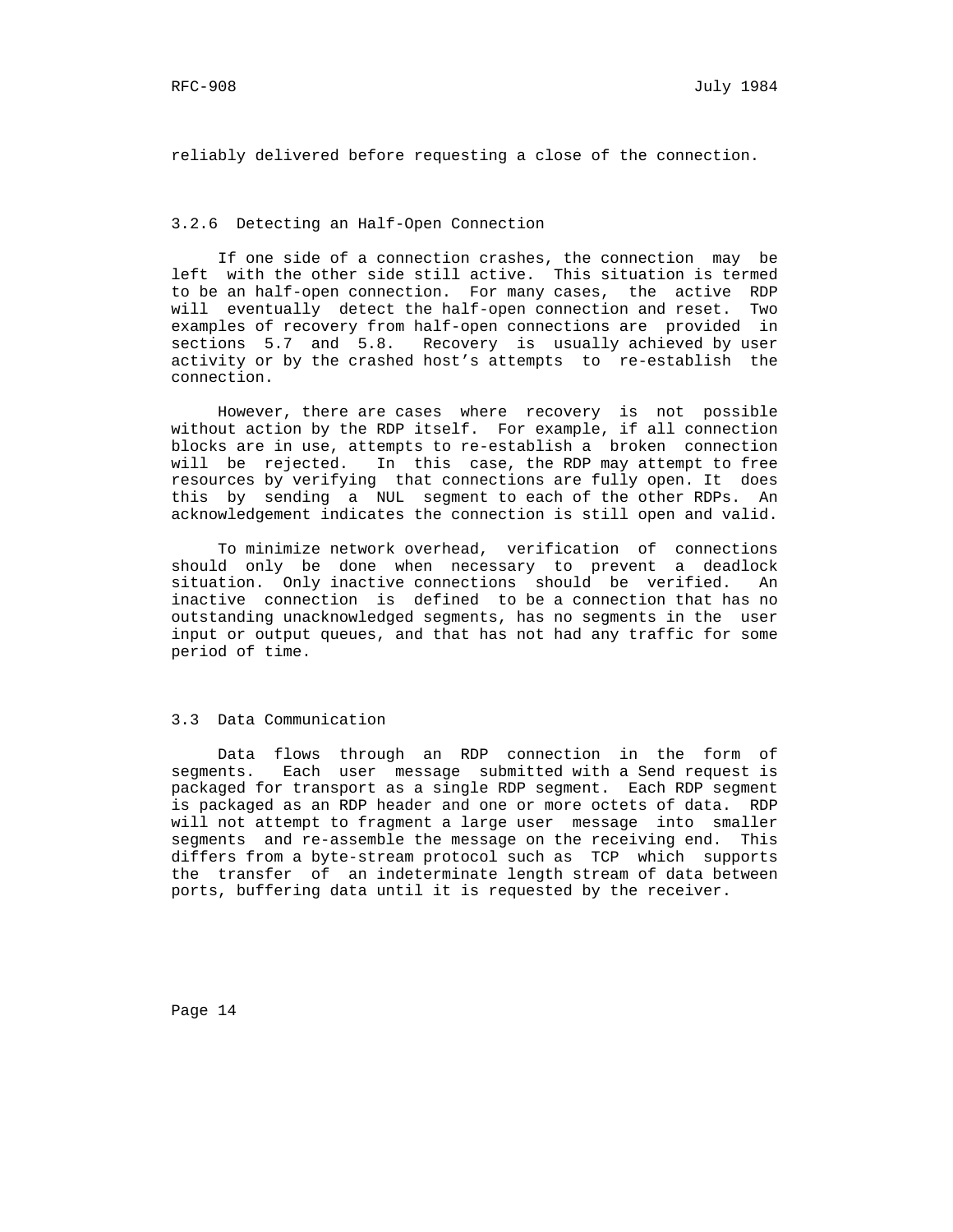At the RDP level, outgoing segments, as they are created, are queued as input to the IP layer. Each segment is held by the sending RDP until it is acknowledged by the foreign host. Incoming segments are queued as input to the user process through the user interface. Segments are acknowledged when they have been accepted by the receiving RDP.

 The receiving end of each connection specifies the maximum segment size it will accept. Any attempt by the sender to transmit a larger segment is an error. If RDP determines that a buffer submitted with a Send request exceeds the maximum size segment permitted on the connection, RDP will return an error to the user. In addition, RDP will abort a connection with an RST segment if an incoming segment contains more data than the maximum acceptable segment size. No attempt will be made to recover from or otherwise overcome this error condition.

 If sequenced delivery of segments is necessary for a connection, the requirement must be stated when the connection is established. Sequenced delivery is specified when the Open request is made. Sequenced delivery of segments will then be the mode of delivery for the life of the connection.

### 3.4 Reliable Communication

 RDP implements a reliable message service through a number of mechanisms. These include the insertion of sequence numbers and checksums into segments, the positive acknowledgement of segment receipt, and timeout and retransmission of missing segments.

#### 3.4.1 Segment Sequence Numbers

 Each segment transporting data has a sequence number that uniquely identifies it among all other segments in the same connection. The initial sequence number is chosen when the connection is opened and is selected by reading a value from a monotonically increasing clock. Each time a segment containing data is transmitted, the sequence number is incremented. Segments containing no data do not increment the sequence number. However, the SYN and NUL segments, which cannot contain data, are exceptions. The SYN segment is always sent with a unique sequence number, the initial sequence number. The NUL segment is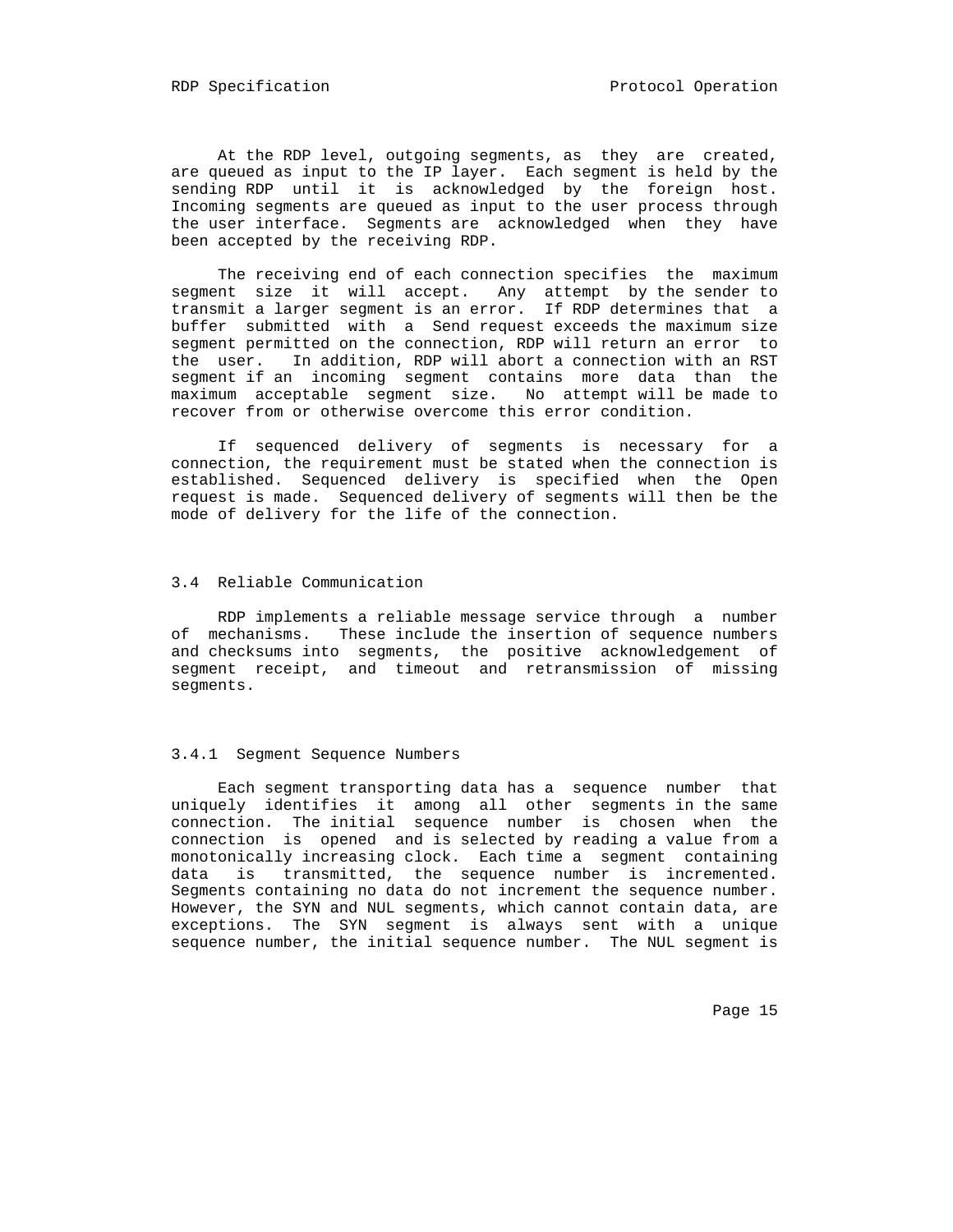sent with the next valid sequence number.

# 3.4.2 Checksums

 Each RDP segment contains a checksum to allow the receiver to detect damaged segments. RDP uses a non-linear checksum algorithm to compute a checksum that is 32-bits wide and operates on data in units of four octets (32 bits). The area that is covered by the checksum includes both the RDP header and the RDP data area.

 If a segment contains a number of header and data octets that is not an integral multiple of 4 octets, the last octet is padded on the right with zeros to form a 32-bit quantity for computation purposes. The padding zeros are not transmitted as part of the segment. While computing the checksum, the checksum field itself is replaced with zeros. The actual algorithm is described in Section 4.2.1.

### 3.4.3 Positive Acknowledgement of Segments

 RDP assumes it has only an unreliable datagram service to deliver segments. To guarantee delivery of segments in this environment, RDP uses positive acknowledgement and retransmission of segments. Each segment containing data and the SYN and NUL segments are acknowledged when they are correctly received and accepted by the destination host. Segments containing only an acknowledgement are not acknowledged. Damaged segments are discarded and are not acknowledged. Segments are retransmitted when there is no timely acknowledgement of the segment by the destination host.

 RDP allows two types of acknowledgement. A cumulative acknowledgement is used to acknowledge all segments up to a specified sequence number. This type of acknowledgement can be sent using fixed length fields within the RDP header. Specifically, the ACK control flag is set and the last acknowledged sequence number is placed in the Acknowledgement Number field.

 The extended or non-cumulative acknowledgement allows the receiver to acknowledge segments out of sequence. This type of acknowledgement is sent using the EACK control flag and the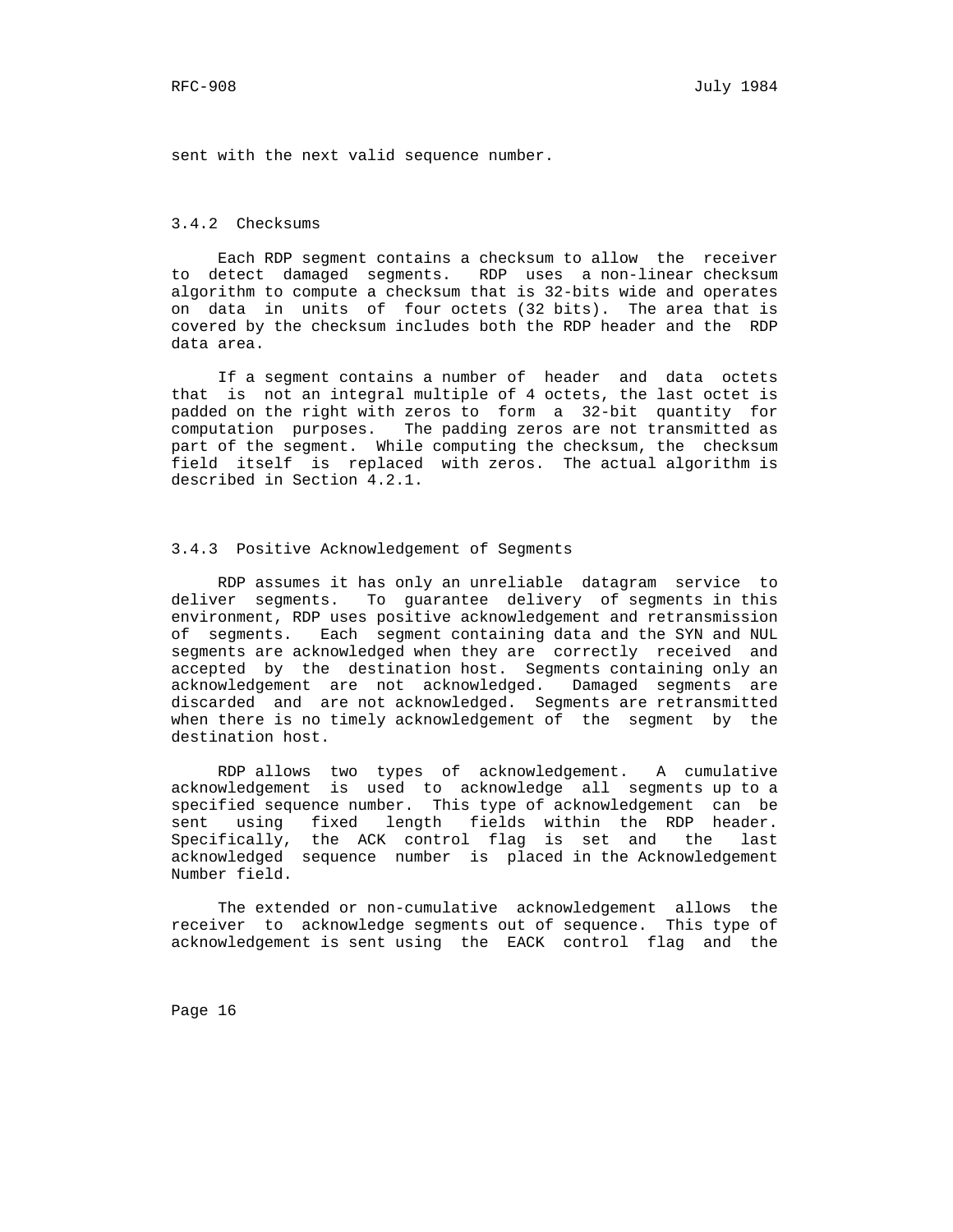variable length fields in the RDP segment header. The variable length header fields are used to hold the sequence numbers of the acknowledged out-of-sequence segments.

 The type of acknowledgement used is simply a function of the order in which segments arrive. Whenever possible, segments are acknowledged using the cumulative acknowledgement segment. Only out-of-sequence segments are acknowledged using the extended acknowledgement option.

 The user process, when initiating the connection, cannot restrict the type of acknowledgement used on the connection. The receiver may choose not to implement out-of-sequence acknowledgements. On the other hand, the sender may choose to ignore out-of-sequence acknowledgements.

## 3.4.4 Retransmission Timeout

 Segments may be lost in transmission for two reasons: they may be lost or damaged due to the effects of the lossy transmission media; or they may be discarded by the receiving RDP. The positive acknowledgement policy requires the receiver to acknowledge a segment only when the segment has been correctly received and accepted.

 To detect missing segments, the sending RDP must use a retransmission timer for each segment transmitted. The timer is set to a value approximating the transmission time of the segment in the network. When an acknowledgement is received for a segment, the timer is cancelled for that segment. If the timer expires before an acknowledgement is received for a segment, that segment is retransmitted and the timer is restarted.

## 3.5 Flow Control and Window Management

 RDP employs a simple flow control mechanism that is based on the number of unacknowledged segments sent and the maximum allowed number of outstanding (unacknowledged) segments. Each RDP connection has an associated set of flow control parameters that include the maximum number of outstanding segments for each side of a connection. These parameters are specified when the connection is opened with the Open request, with each side of the connection specifying its own parameters. The parameters are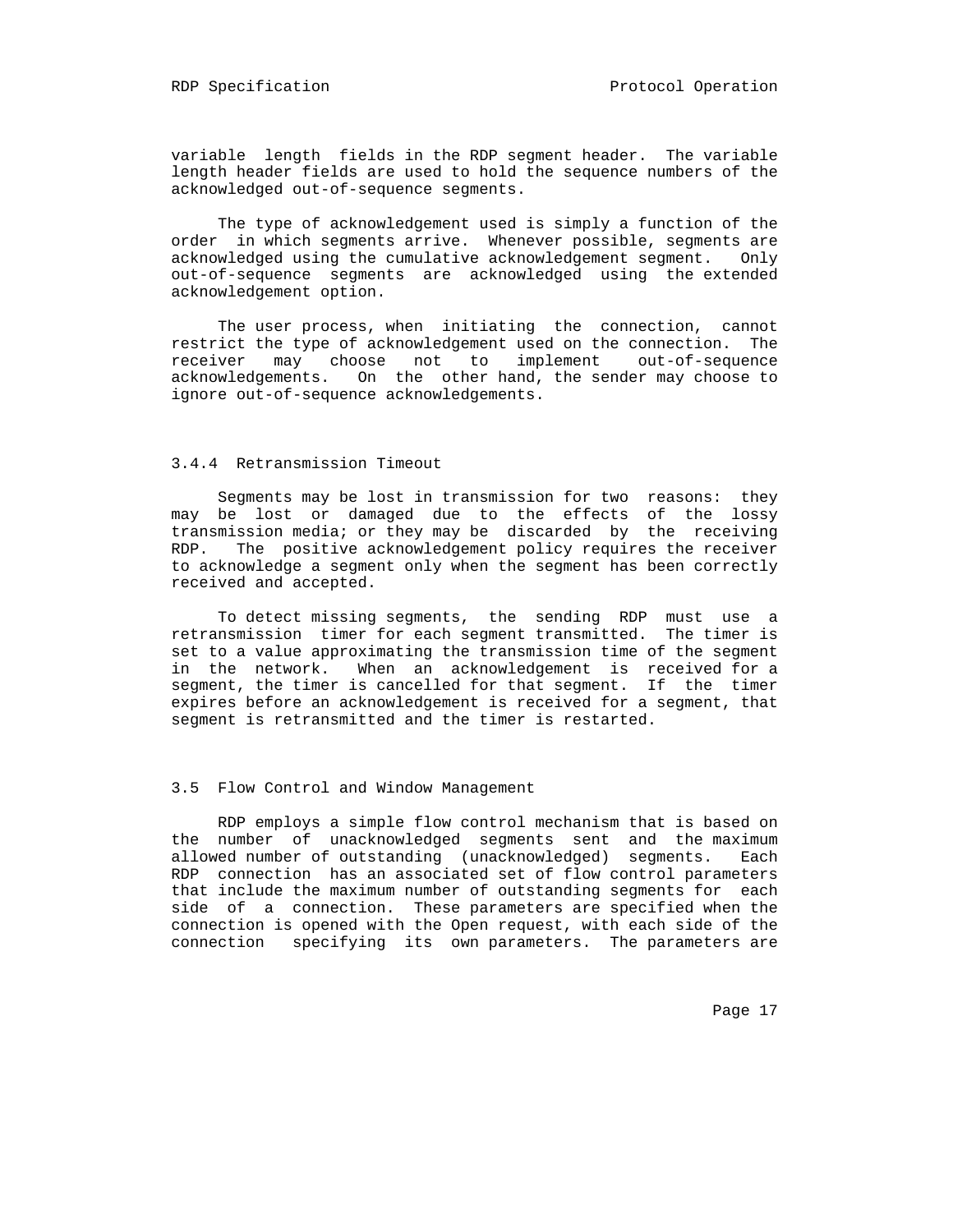passed from one host to another in the initial connection segments.

 The values specified for these parameters should be based on the amount and size of buffers that the RDP is willing to allocate to a connection. The particular RDP implementation can set the parameters to values that are optimal for its buffering scheme. Once these parameters are set they remain unchanged throughout the life of the connection.

 RDP employs the concept of a sequence number window for acceptable segment sequence numbers. The left edge of the window is the number of the last in-sequence acknowledged sequence number plus one. The right edge of the window is equal to the left edge plus twice the allowed maximum number of outstanding segments. The allowed maximum number of outstanding segments is the number of segments the transmitting RDP software is allowed to send without receiving any acknowledgement.

 The flow control and window management parameters are used as follows. The RDP module in the transmitting host sends segments until it reaches the connection's segment limit specified by the receiving process. Once this limit is reached, the transmitting RDP module may only send a new segment for each acknowledged segment.

 When a received segment has a sequence number that falls within the acceptance window, it is acknowledged. If the sequence number is equal to the left-hand edge (i.e., it is the next sequence number expected), the segment is acknowledged with a cumulative acknowledgement (ACK). The acceptance window is adjusted by adding one to the value of the edges. If the sequence number is within the acceptance window but is out of sequence, it is acknowledged with a non-cumulative acknowledgement (EACK). The window is not adjusted, but the receipt of the out-of-sequence segment is recorded.

 When segments are acknowledged out of order, the transmitting RDP module must not transmit beyond the acceptance window. This could occur if one segment is not acknowledged but all subsequent segments are received and acknowledged. This condition will fix the left edge of the window at the sequence number of the unacknowledged segment. As additional segments are transmitted, the next segment to be sent will approach and eventually overtake the right window edge. At this point all transmission of new segments will cease until the unacknowledged segment is acknowledged.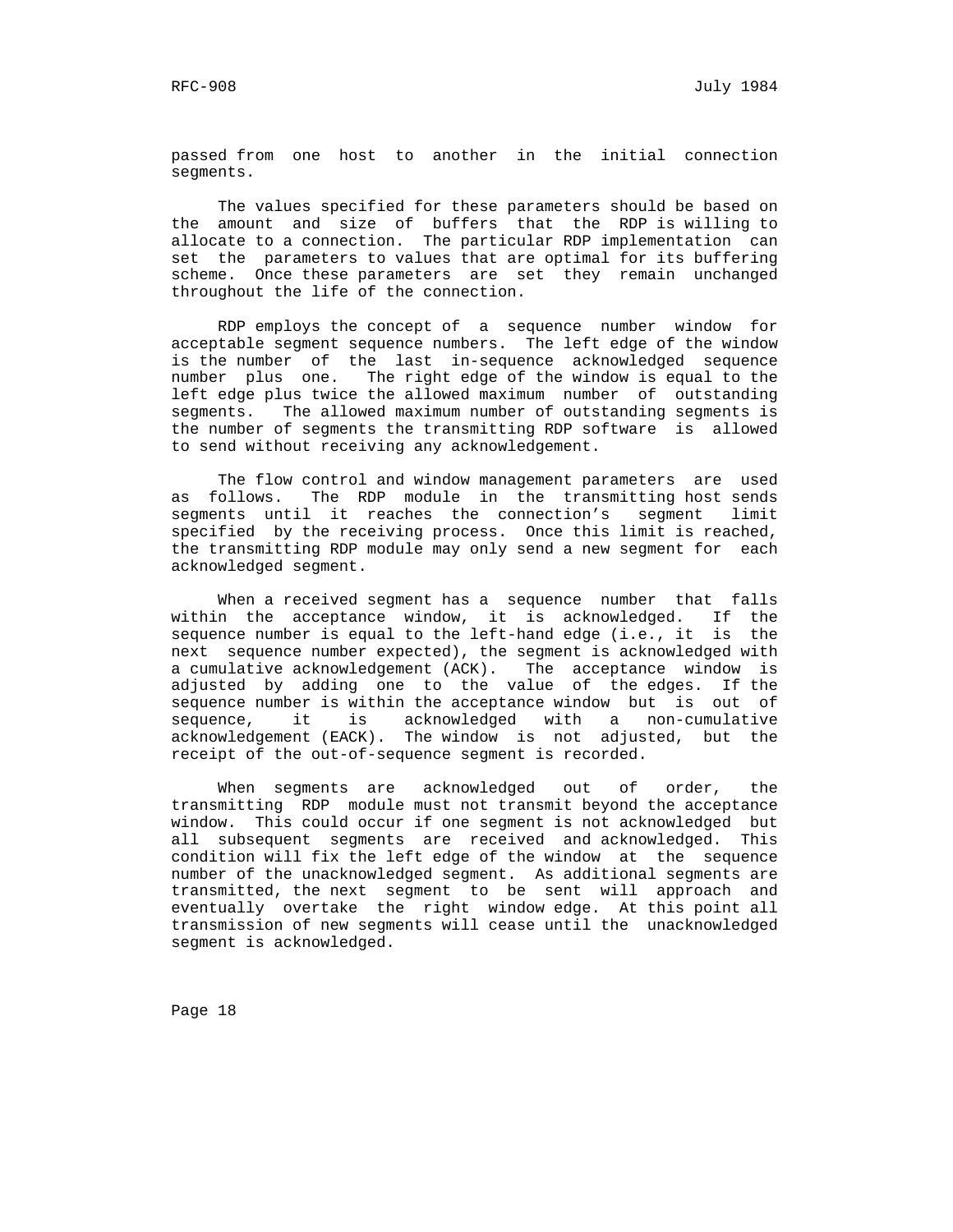## 3.6 User Interface

 The user interface to RDP is implementation dependent and may use system calls, function calls or some other mechanism. The list of requests that follows is not intended to suggest a particular implementation.

#### OPEN Request

 Opens a connection. Parameters include type (active or passive), local port, remote port, remote host address, maximum segment size, maximum number of unacknowledged segments, delivery mode (sequenced or non-sequenced). The connection id, including any allocated port number, is returned to the user.

## SEND Request

 Sends a user message. Parameters include connection identifier, buffer address and data count.

### RECEIVE Request

 Receives a user message. Parameters include connection identifier, buffer address and data count.

#### CLOSE Request

 Closes a specified connection. The single parameter is the connection identifier.

#### STATUS Request

 Returns the status of a connection. The parameters include the connection identifier and the address of the status buffer.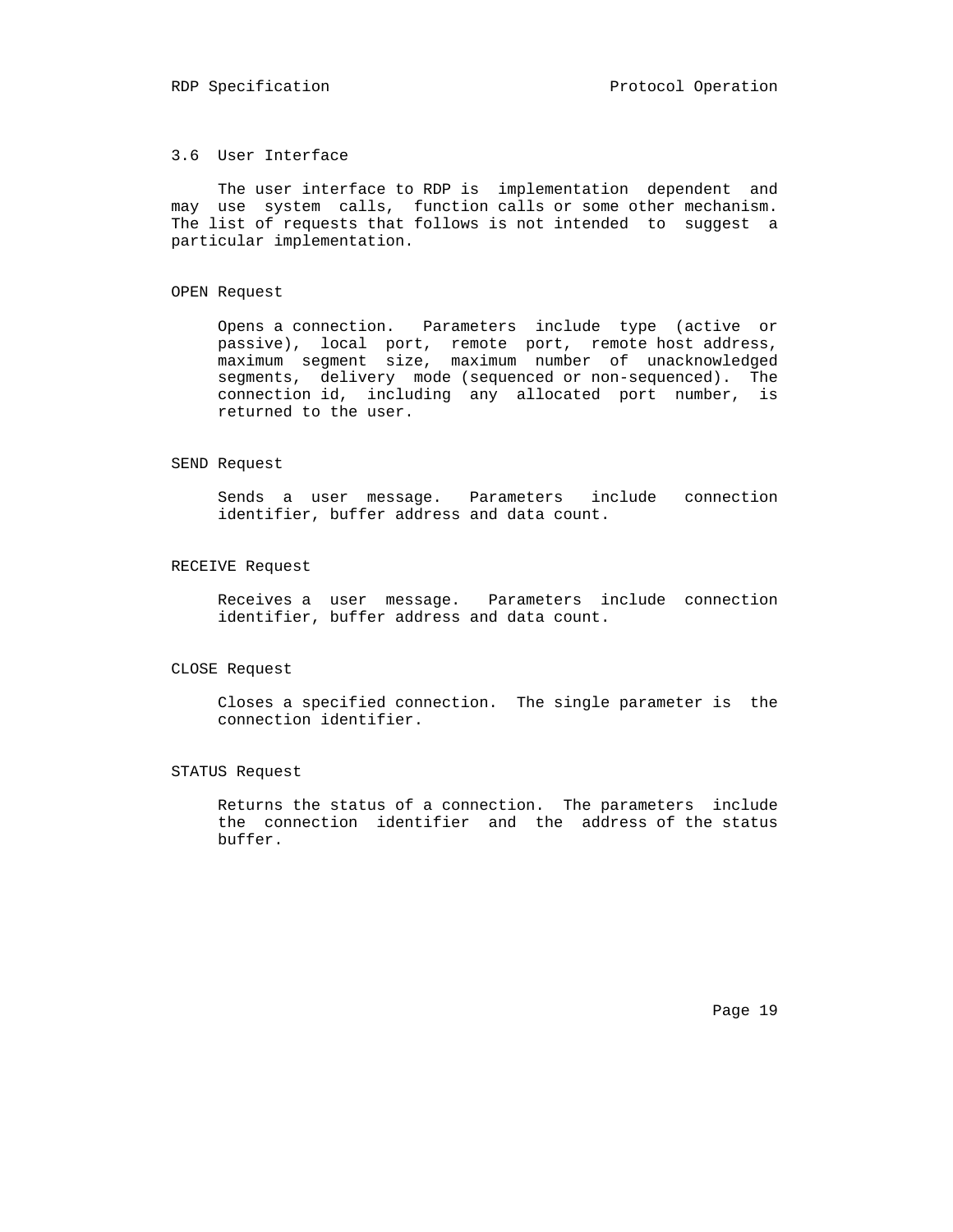#### 3.7 Event Processing

 This section describes one possible sequence for processing events. It is not intended to suggest a particular implementation, but any actual implementation should vary from this description only in detail and not significantly in substance. The following are the kinds of events that may occur:

USER REQUESTS

 Open Send Receive Close Status

#### ARRIVING SEGMENT

Segment Arrives

## TIMEOUTS

 Retransmission Timeout Close-Wait Timeout

 User request processing always terminates with a return to the caller, with a possible error indication. Error responses are given as a character string. A delayed response is also possible in some situations and is returned to the user by whatever event or pseudo interrupt mechanism is available. The term "signal" is used to refer to delayed responses.

 Processing of arriving segments usually follows this general sequence: the sequence number is checked for validity and, if valid, the segment is queued and processed in sequence-number order. For all events, unless a state change is specified, RDP remains in the same state.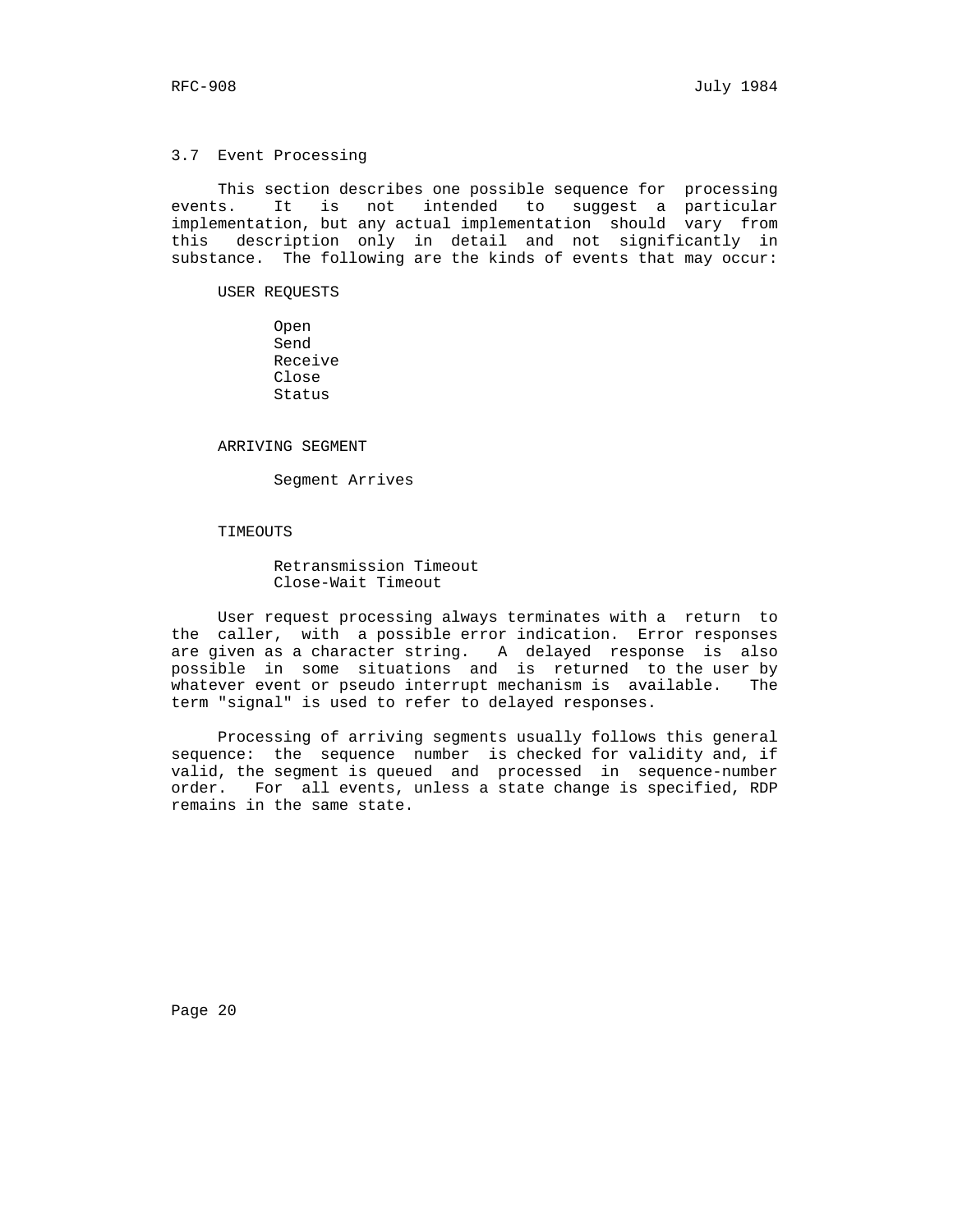#### 3.7.1 User Request Events

 The following scenarios demonstrate the processing of events caused by the issuance of user requests:

```
 Open Request
```

```
 CLOSED STATE
   Create a connection record
   If none available
     Return "Error - insufficient resources"
   Endif
   If passive Open
     If local port not specified
       Return "Error - local port not specified"
     Endif
     Generate SND.ISS
    Set SND.NXT = SND.ISS + 1 SND.UNA = SND.ISS
     Fill in SND.MAX, RMAX.BUF from Open parameters
     Set State = LISTEN
     Return
   Endif
   If active Open
     If remote port not specified
       Return "Error - remote port not specified"
     Endif
     Generate SND.ISS
     Set SND.NXT = SND.ISS + 1
         SND.UNA = SND.ISS
     Fill in SND.MAX, RMAX.BUF from Open parameters
     If local port not specified
       Allocate a local port
     Endif
     Send <SEQ=SND.ISS><MAX=SND.MAX><MAXBUF=RMAX.BUF><SYN>
     Set State = SYN-SENT
     Return (local port, connection identifier)
   Endif
```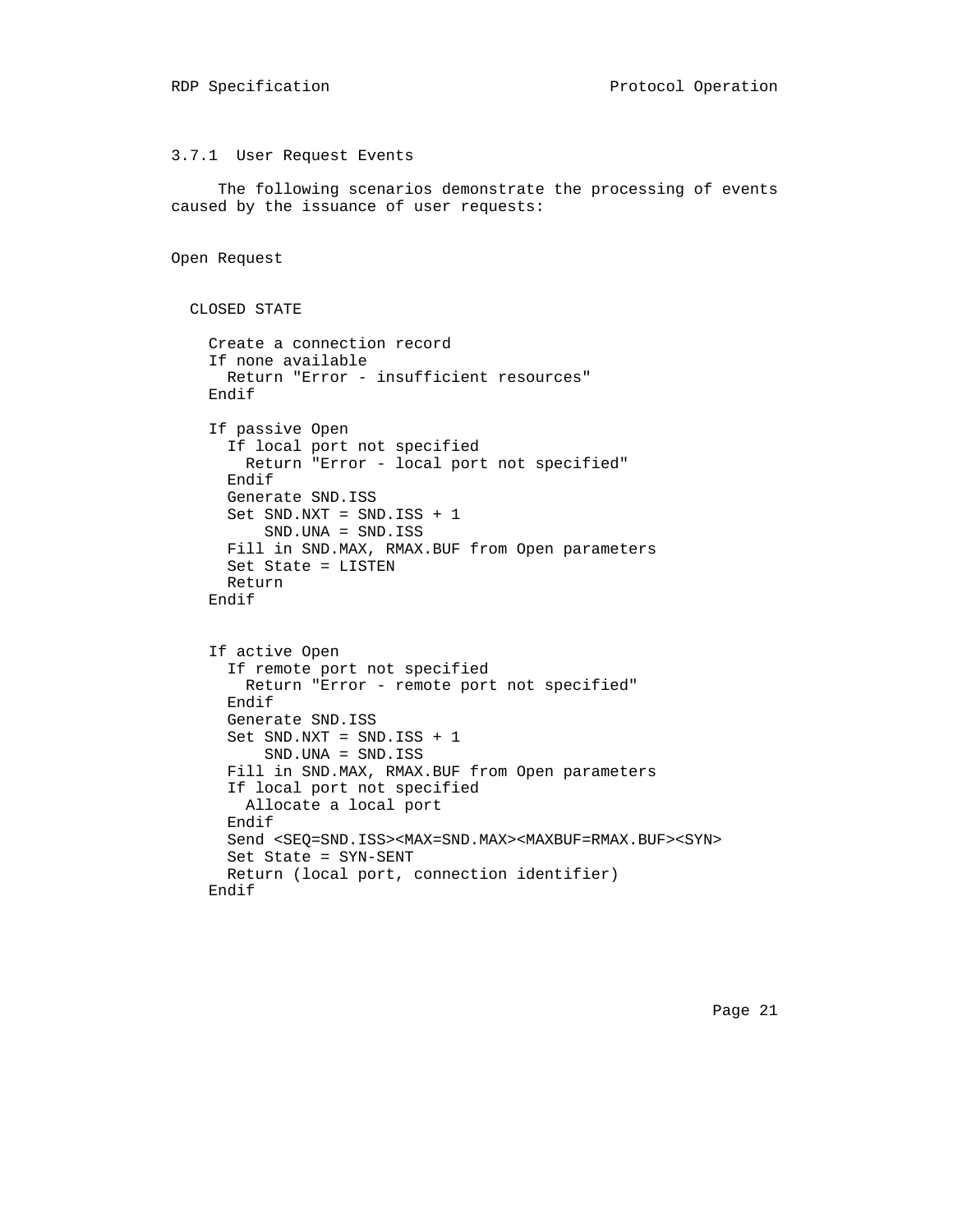LISTEN STATE SYN-SENT STATE SYN-RCVD STATE OPEN STATE CLOSE-WAIT STATE Return "Error - connection already open" Close Request OPEN STATE Send <SEQ=SND.NXT><RST> Set State = CLOSE-WAIT Start TIMWAIT Timer Return LISTEN STATE Set State = CLOSED Deallocate connection record Return SYN-RCVD STATE SYN-SENT STATE Send <SEQ=SND.NXT><RST> Set State = CLOSED Return CLOSE-WAIT STATE Return "Error - connection closing" CLOSE STATE Return "Error - connection not open"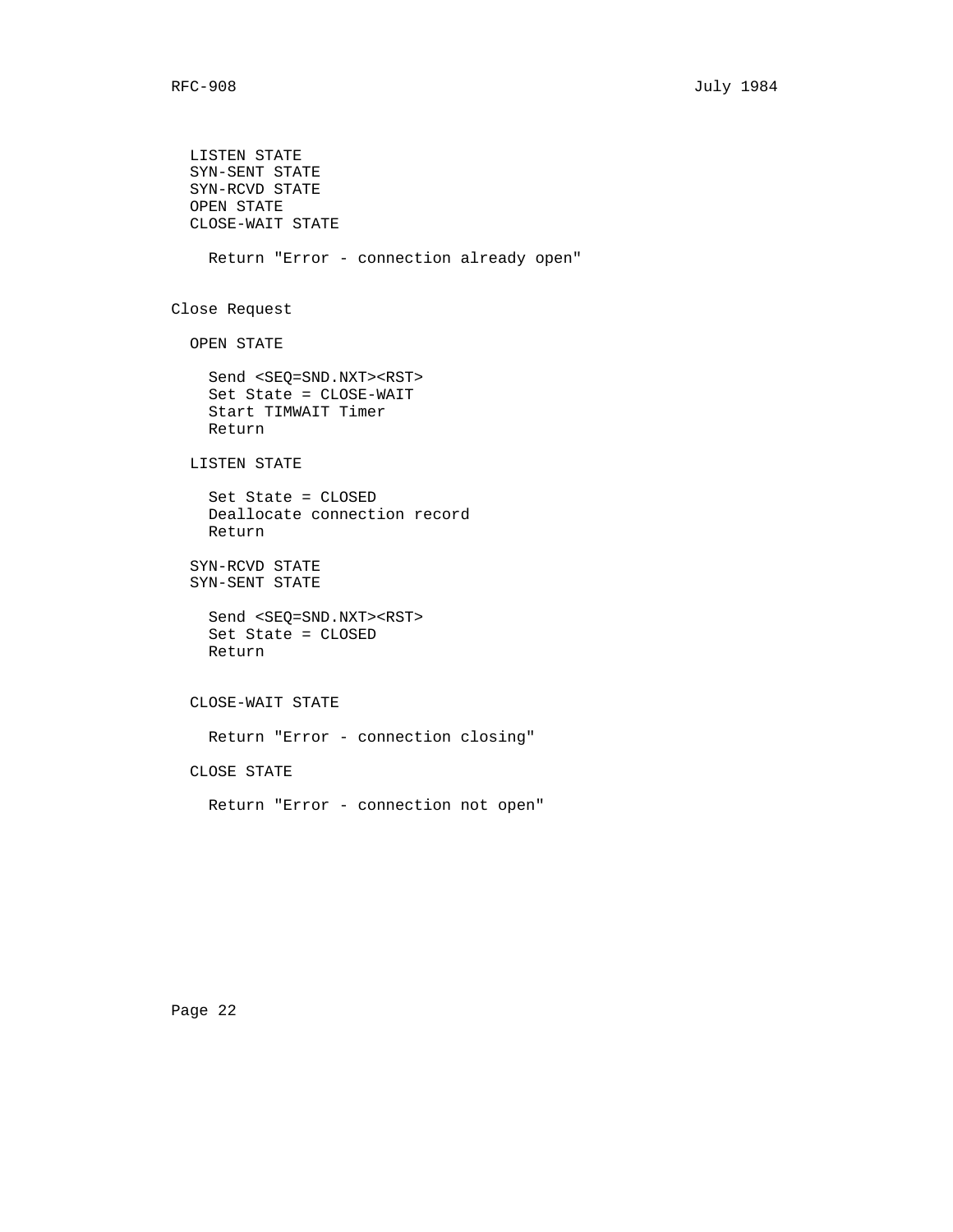```
 Receive Request
   OPEN STATE
     If Data is pending
      Return with data
      else
       Return with "no data" indication
     Endif
   LISTEN STATE
   SYN-RCVD STATE
   SYN-SENT STATE
     Return with "no data" indication
   CLOSE STATE
   CLOSE-WAIT STATE
     Return "Error - connection not open"
 Send Request
   OPEN STATE
     If SND.NXT < SND.UNA + SND.MAX
       Send <SEQ=SND.NXT><ACK=RCV.CUR><ACK><Data>
       Set SND.NXT = SND.NXT + 1
      Return
      else
       Return "Error - insufficient resources to send data"
     Endif
   LISTEN STATE
   SYN-RCVD STATE
   SYN-SENT STATE
   CLOSE STATE
   CLOSE-WAIT STATE
     Return "Error - connection not open"
 Status Request
```
Return with:

Page 23 and the contract of the contract of the contract of the contract of the contract of the contract of the contract of the contract of the contract of the contract of the contract of the contract of the contract of th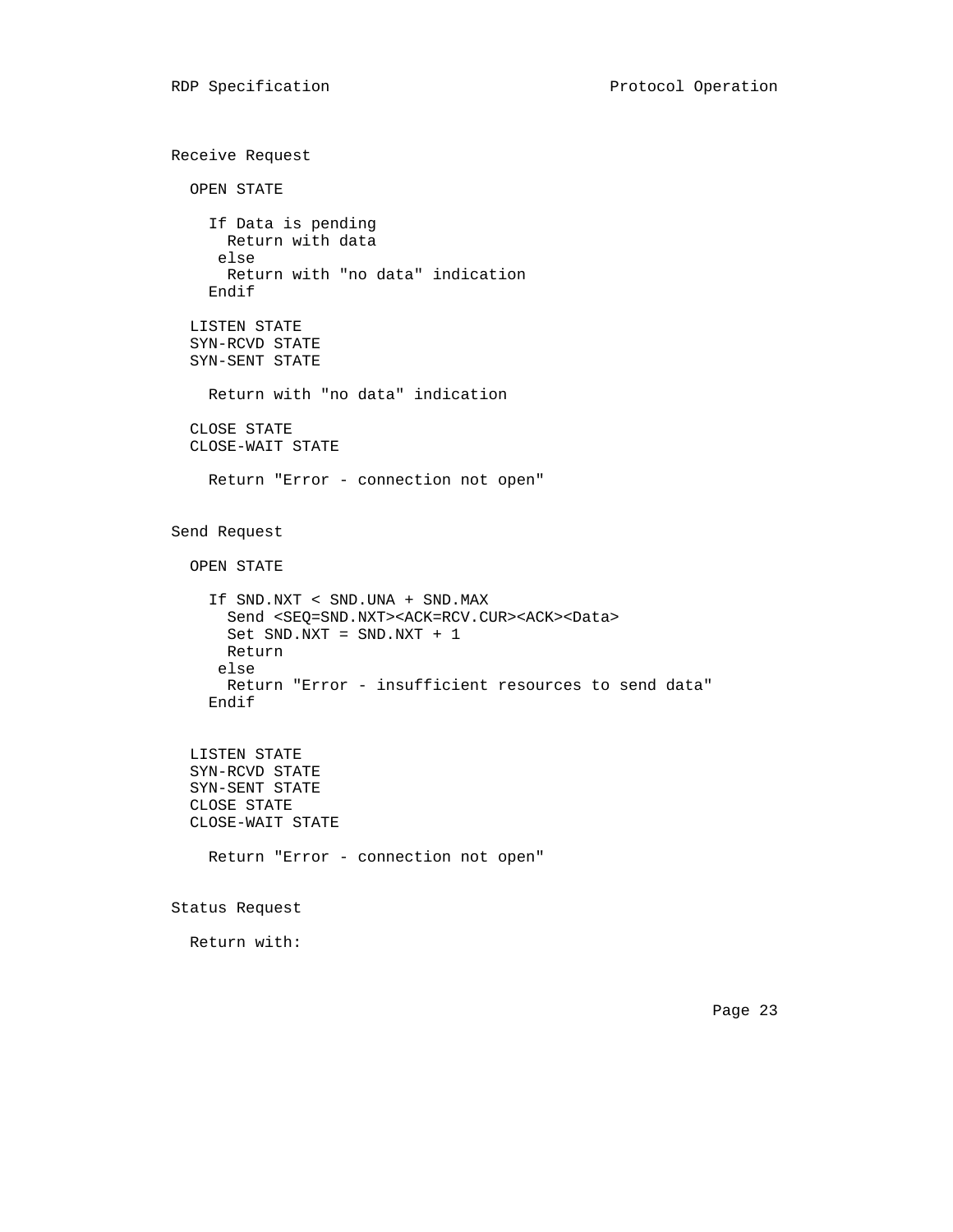State of connection (OPEN, LISTEN, etc.) Number of segments unacknowledged Number of segments received not given to user Maximum segment size for the send side of the connection Maximum segment size for the receive side of the connection

## 3.7.2 Segment Arrival Events

 The following scenarios describe the processing of the event caused by the arrival of a RDP segment from a remote host. The assumption is made that the segment was addressed to the local port associated with the connection record.

```
 If State = CLOSED
   If RST set
    Discard segment
    Return
  Endif
   If ACK or NUL set
      Send <SEQ=SEG.ACK + 1><RST>
      Discard segment
      Return
    else
      Send <SEQ=0><RST><ACK=RCV.CUR><ACK>
      Discard segment
      Return
   Endif
```
## Endif

```
 If State = CLOSE-WAIT
   If RST set
      Set State = CLOSED
      Discard segment
      Cancel TIMWAIT timer
      Deallocate connection record
    else
      Discard segment
   Endif
   Return
 Endif
```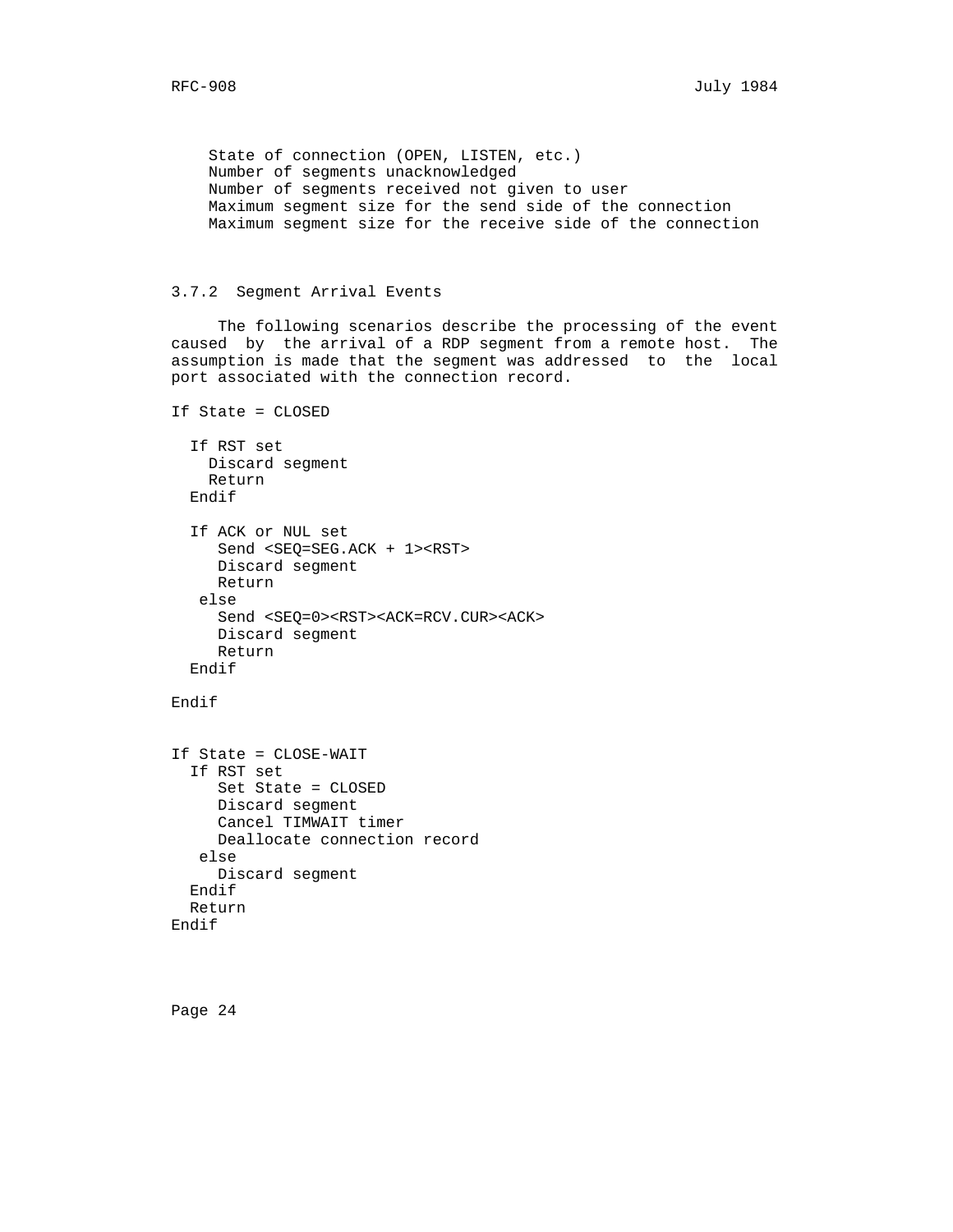```
 If State = LISTEN
   If RST set
    Discard the segment
     Return
   Endif
   If ACK or NUL set
     Send <SEQ=SEG.ACK + 1><RST>
    Return
   Endif
   If SYN set
     Set RCV.CUR = SEG.SEQ
         RCV.IRS = SEG.SEQ
        SND.MAX = SEG.MAX SBUF.MAX = SEG.BMAX
    Send <SEQ=SND.ISS><ACK=RCV.CUR><MAX=RCV.MAX><BUFMAX=RBUF.MAX>
          <ACK><SYN>
     Set State = SYN-RCVD
    Return
   Endif
   If anything else (should never get here)
    Discard segment
     Return
   Endif
 Endif
 If State = SYN-SENT
   If ACK set
     If RST clear and SEG.ACK != SND.ISS
       Send <SEQ=SEG.ACK + 1><RST>
     Endif
     Discard segment; Return
   Endif
   If RST set
     If ACK set
       Signal "Connection Refused"
       Set State = CLOSED
       Deallocate connection record
     Endif
     Discard segment
    Return
   Endif
```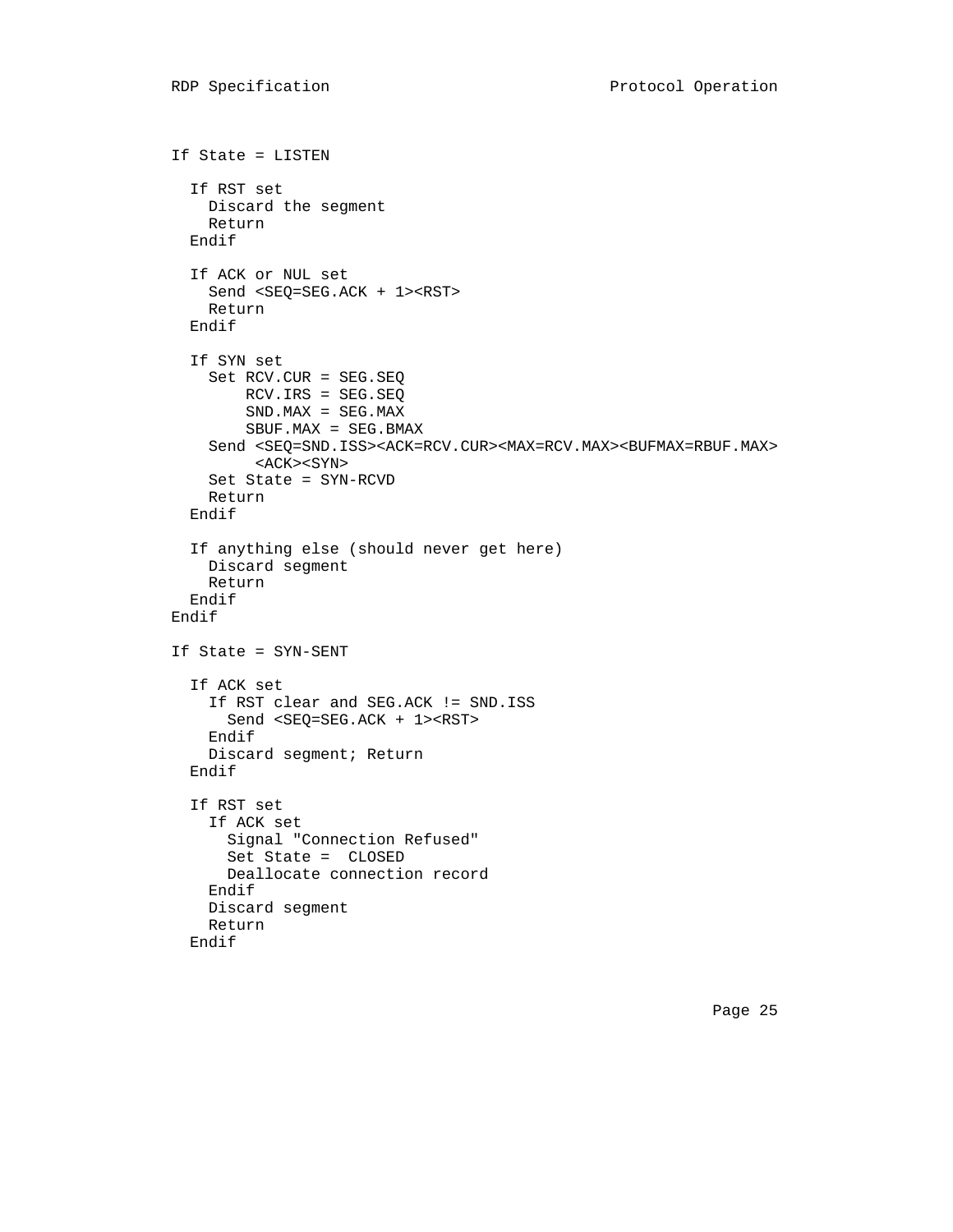```
 If SYN set
     Set RCV.CUR = SEG.SEQ
         RCV.IRS = SEG.SEQ
         SND.MAX = SEG.MAX
         RBUF.MAX = SEG.BMAX
     If ACK set
       Set SND.UNA = SEG.ACK
       State = OPEN
       Send <SEQ=SND.NXT><ACK=RCV.CUR><ACK>
      else
       Set State = SYN-RCVD
      Send <SEQ=SND.ISS><ACK=RCV.CUR><MAX=RCV.MAX><BUFMAX=RBUF.MAX>
              <SYN><ACK>
     Endif
     Return
   Endif
   If anything else
    Discard segment
    Return
   Endif
 Endif
 If State = SYN-RCVD
   If RCV.IRS < SEG.SEQ =< RCV.CUR + (RCV.MAX * 2)
     Segment sequence number acceptable
    else
     Send <SEQ=SND.NXT><ACK=RCV.CUR><ACK>
     Discard segment
     Return
   Endif
   If RST set
     If passive Open
        Set State = LISTEN
     else
        Set State = CLOSED
        Signal "Connection Refused"
        Discard segment
        Deallocate connection record
     Endif
     Return
   Endif
```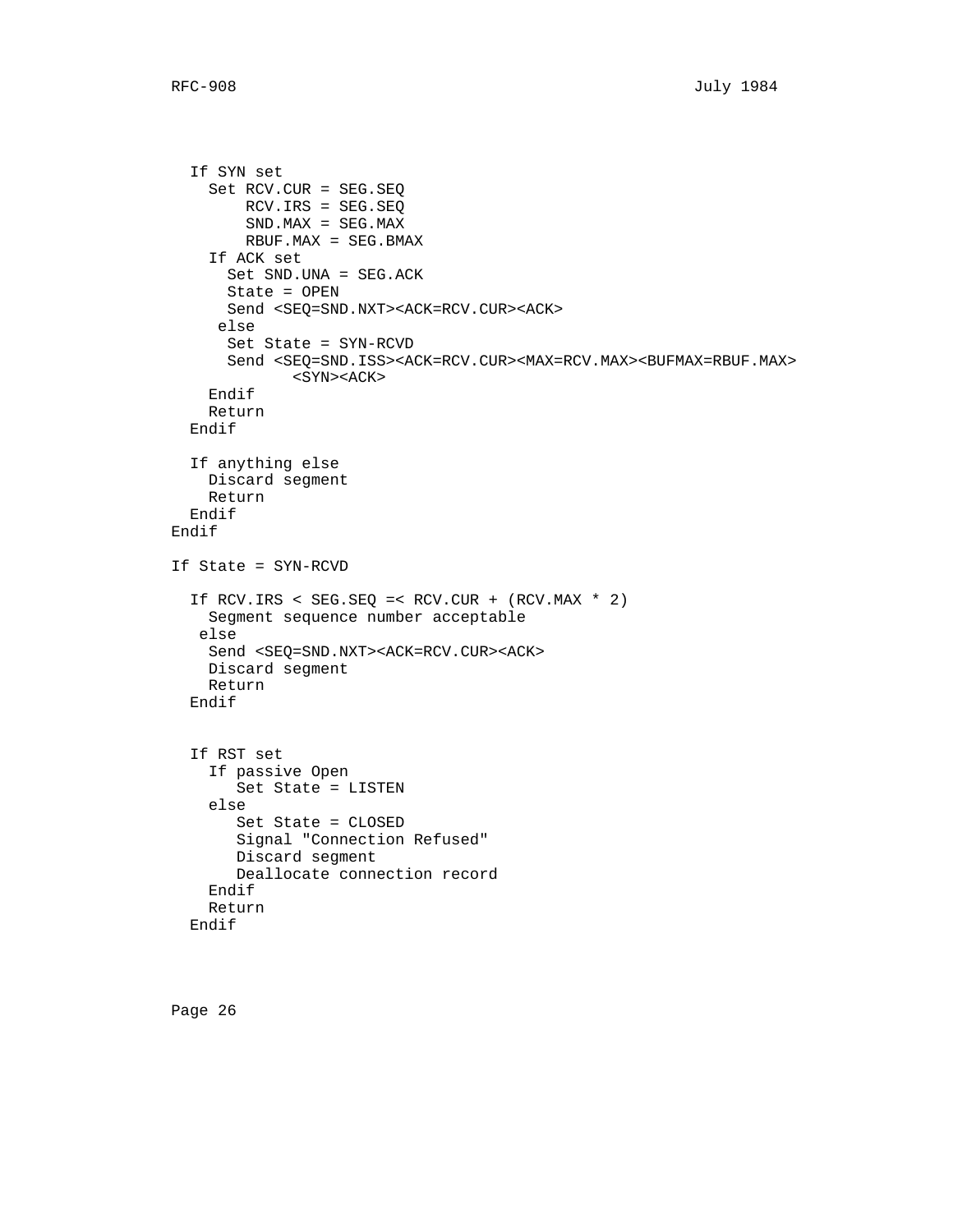```
 If SYN set
   Send <SEQ=SEG.ACK + 1><RST>
   Set State = CLOSED
   Signal "Connection Reset"
  Discard segment
  Deallocate connection record
   Return
 Endif
 If EACK set
    Send <SEQ=SEG.ACK + 1><RST>
    Discard segment
    Return
 Endif
 If ACK set
  If SEG.ACK = SND.ISS
      Set State = OPEN
    else
      Send <SEQ=SEG.ACK + 1><RST>
     Discard segment
     Return
  Endif
 else
  Discard segment
   Return
 Endif
 If Data in segment or NUL set
   If the received segment is in sequence
      Copy the data (if any) to user buffers
      Set RCV.CUR=SEG.SEQ
      Send <SEQ=SND.NXT><ACK=RCV.CUR><ACK>
    else
      If out-of-sequence delivery permitted
         Copy the data (if any) to user buffers
      Endif
      Send <SEQ=SND.NXT><ACK=RCV.CUR><ACK><EACK><RCVDSEQNO1>
                ...<RCVDSEQNOn>
   Endif
 Endif
```

```
 Endif
```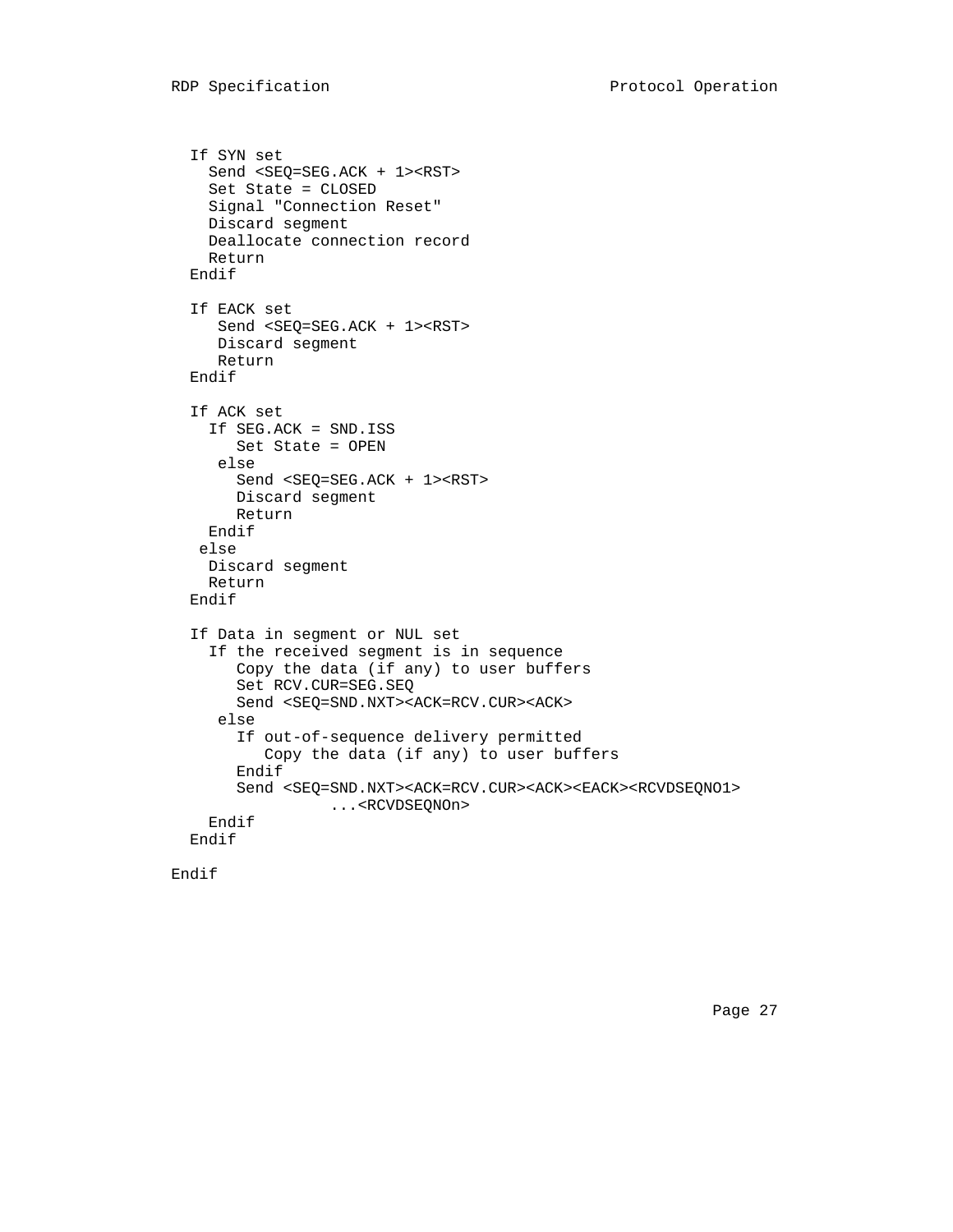If State = OPEN If RCV.CUR < SEG.SEQ =< RCV.CUR + (RCV.MAX \* 2) Segment sequence number acceptable else Send <SEQ=SND.NXT><ACK=RCV.CUR><ACK> Discard segment and return Endif If RST set Set State = CLOSE-WAIT Signal "Connection Reset" Return Endif If NUL set Set RCV.CUR=SEG.SEQ Send <SEQ=SND.NXT><ACK=RCV.CUR><ACK> Discard segment Return Endif If SYN set Send <SEQ=SEG.ACK + 1><RST> Set State = CLOSED Signal "Connection Reset" Discard segment Deallocate connection record Return Endif If ACK set If SND.UNA =< SEG.ACK < SND.NXT Set SND.UNA = SEG.ACK Flush acknowledged segments Endif Endif If EACK set Flush acknowledged segments Endif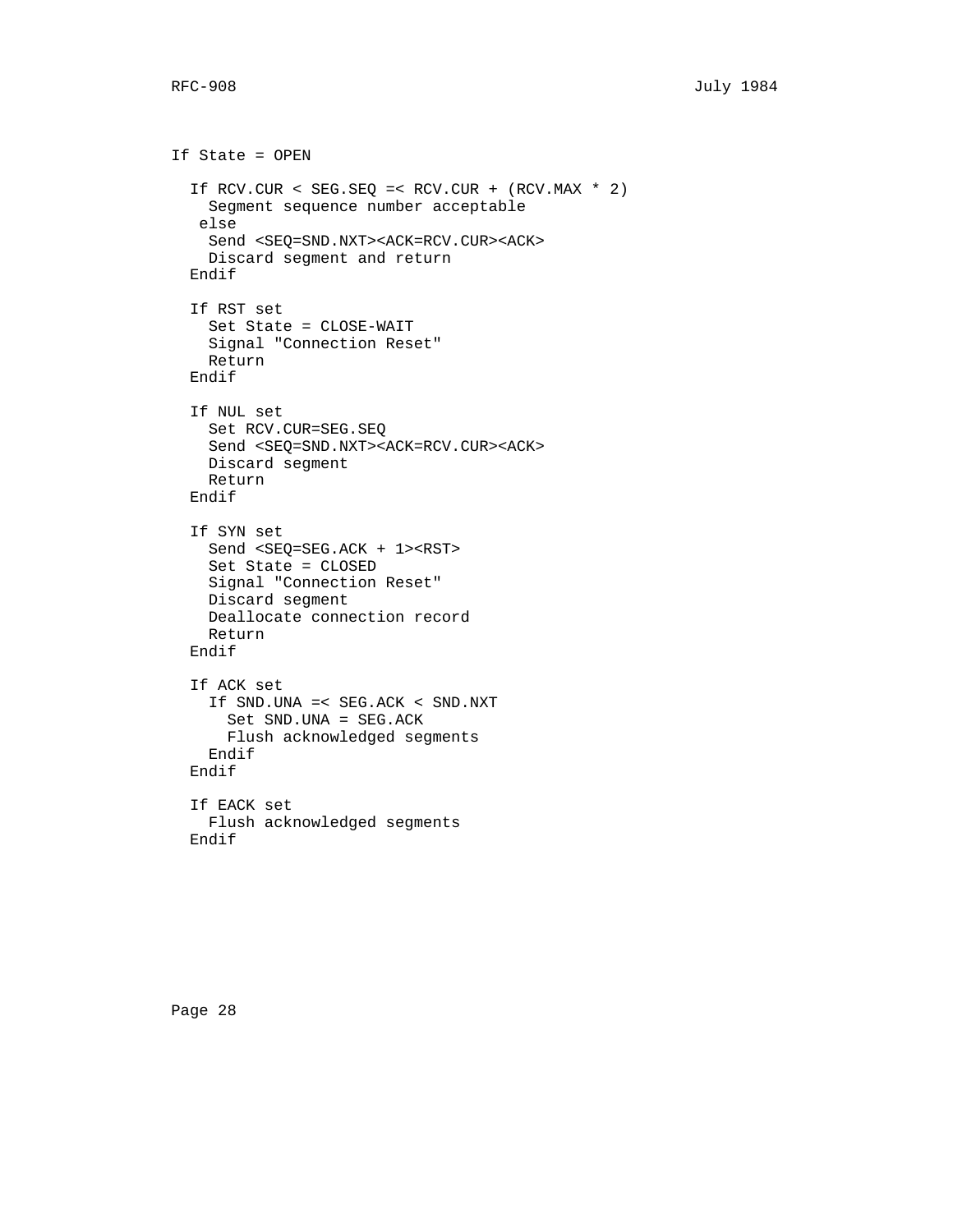If Data in segment If the received segment is in sequence Copy the data to user buffers Set RCV.CUR=SEG.SEQ Send <SEQ=SND.NXT><ACK=RCV.CUR><ACK> else If out-of-sequence delivery permitted Copy the data to user buffers Endif Send <SEQ=SND.NXT><ACK=RCV.CUR><ACK><EACK><RCVDSEQNO1> ...<RCVDSEQNOn> Endif Endif Endif

## 3.7.3 Timeout Events

 Timeout events occur when a timer expires and signals the RDP. Two types of timeout events can occur, as described below:

## RETRANSMISSION TIMEOUTS

 If timeout on segment at head of retransmission queue Resend the segment at head of queue Restart the retransmission timer for the segment Requeue the segment on retransmission queue Return Endif

CLOSE-WAIT TIMEOUTS

 Set State = CLOSED Deallocate connection record Return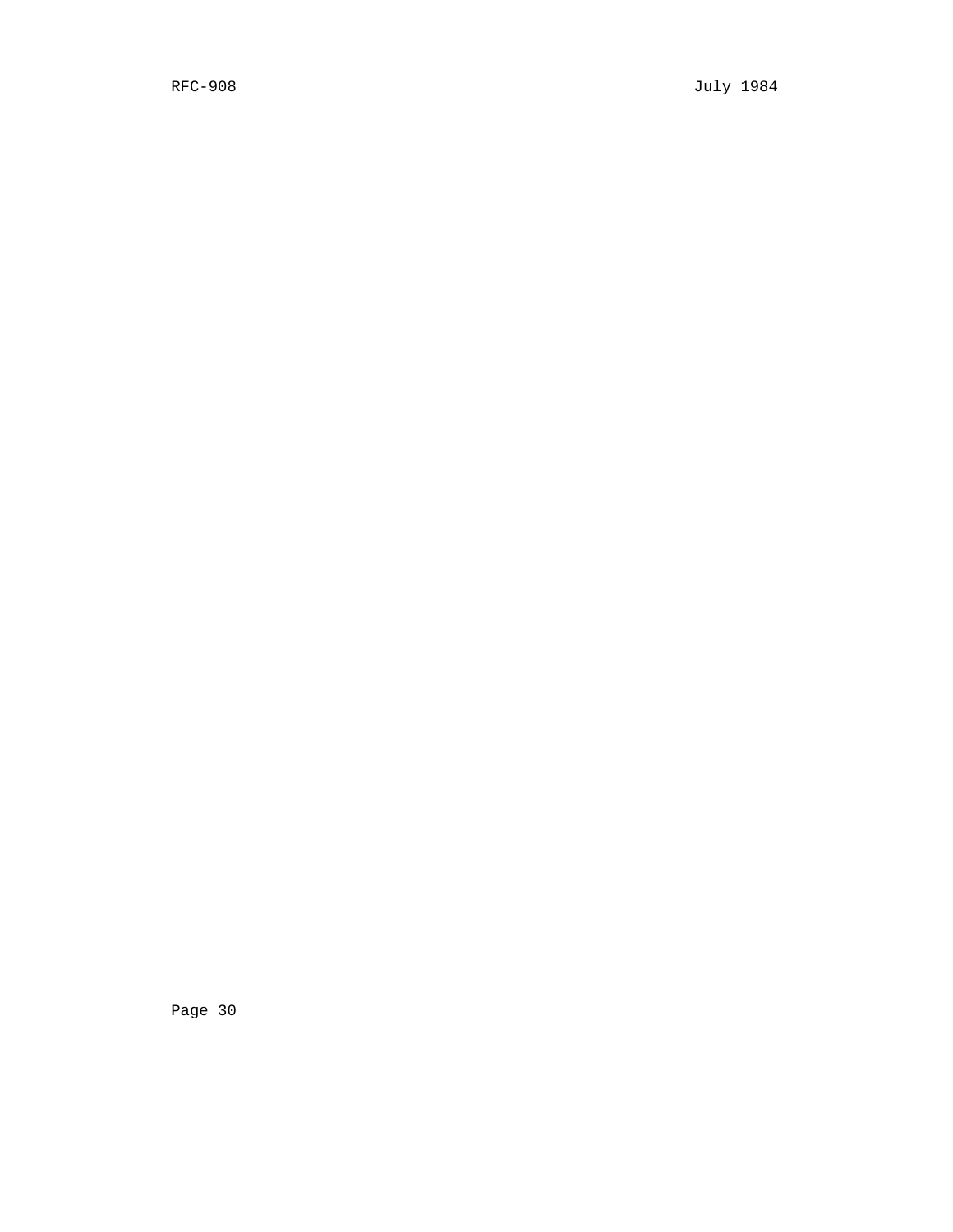## CHAPTER 4

RDP Segments and Formats

 The segments sent by the application layer are encapsulated in headers by the transport, internet and network layers, as follows:





4.1 IP Header Format

 When used in the internet environment, RDP segments are sent using the version 4 IP header as described in RFC791, "Internet Protocol." The RDP protocol number is ??? (decimal). The time to-live field should be set to a reasonable value for the network.

All other fields should be set as specified in RFC-791.

Page 31 and the state of the state of the state of the state of the state of the state of the state of the state of the state of the state of the state of the state of the state of the state of the state of the state of th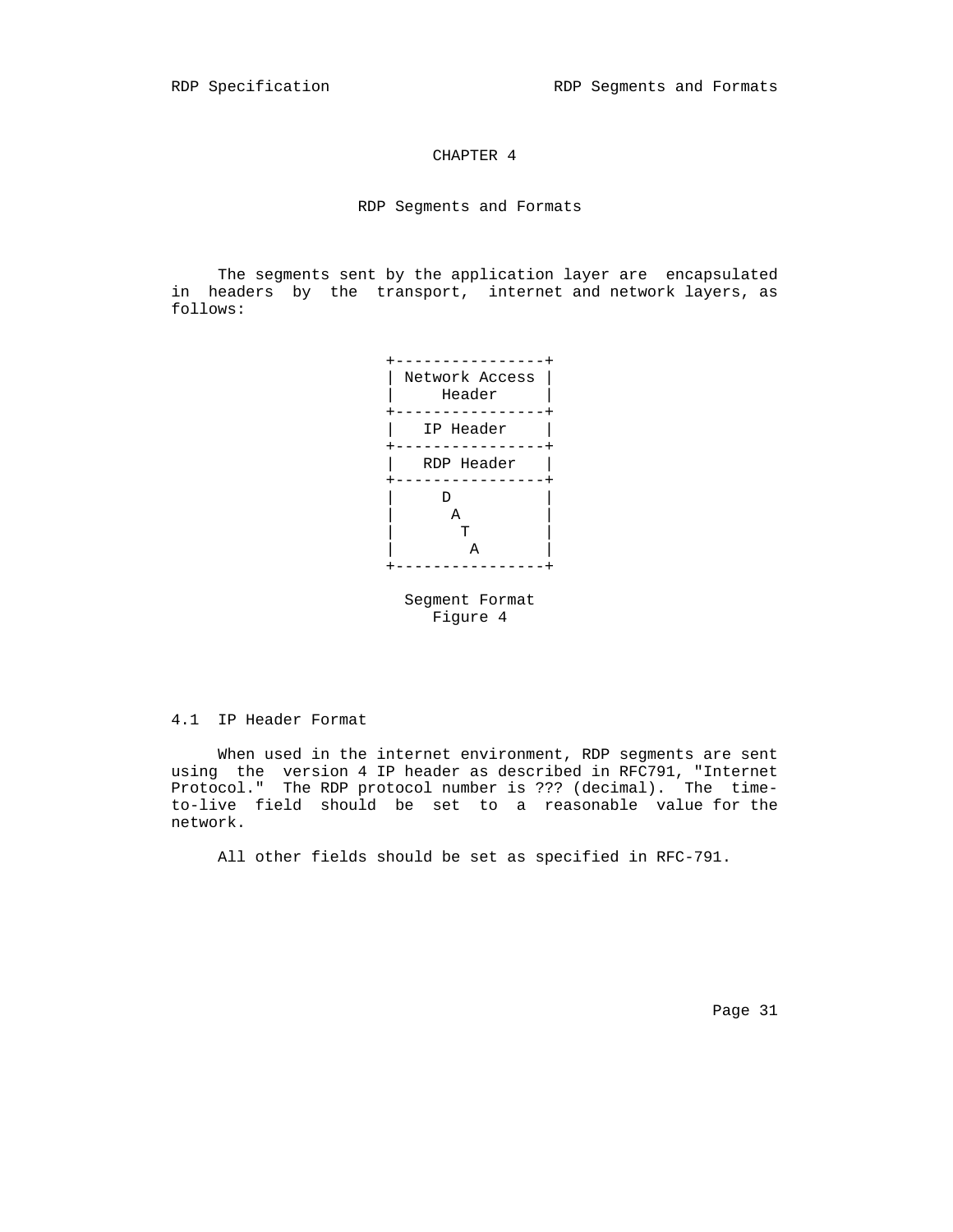## 4.2 RDP Header Format

 Every RDP segment is prefaced with an RDP header. The format of the header is shown in Figure 5 below. The RDP header is variable in length and its size is indicated by a field in a fixed location within the header.

 0 0 0 1 1 0 1 2 3 4 5 6 7 8 9 0 1 2 3 4 5 +-+-+-+-+-+-+---+---------------+  $|S|A|E|R|N|$  |Ver| Header |  $0 |Y|C|A|S|U|0|N_0.$  Length  $|Y|C|A|S|U|0|N_0.$  $|N|K|K|T|L|$  | +-+-+-+-+-+-+---+---------------+ 1 | Source Port | Dest. Port | +---------------+---------------+ 2 | Data Length +---------------+---------------+ 3 | | +--- Sequence Number ---+  $4$  | +---------------+---------------+ 5 | | +--- Acknowledgement Number ---+ 6 | | +-----------------+------------------+<br>7 |  $7$  | +--- Checksum ---+ 8 | | +---------------+---------------+ 9 | Variable Header Area | . . . . | | +---------------+---------------+

> RDP Header Format Figure 5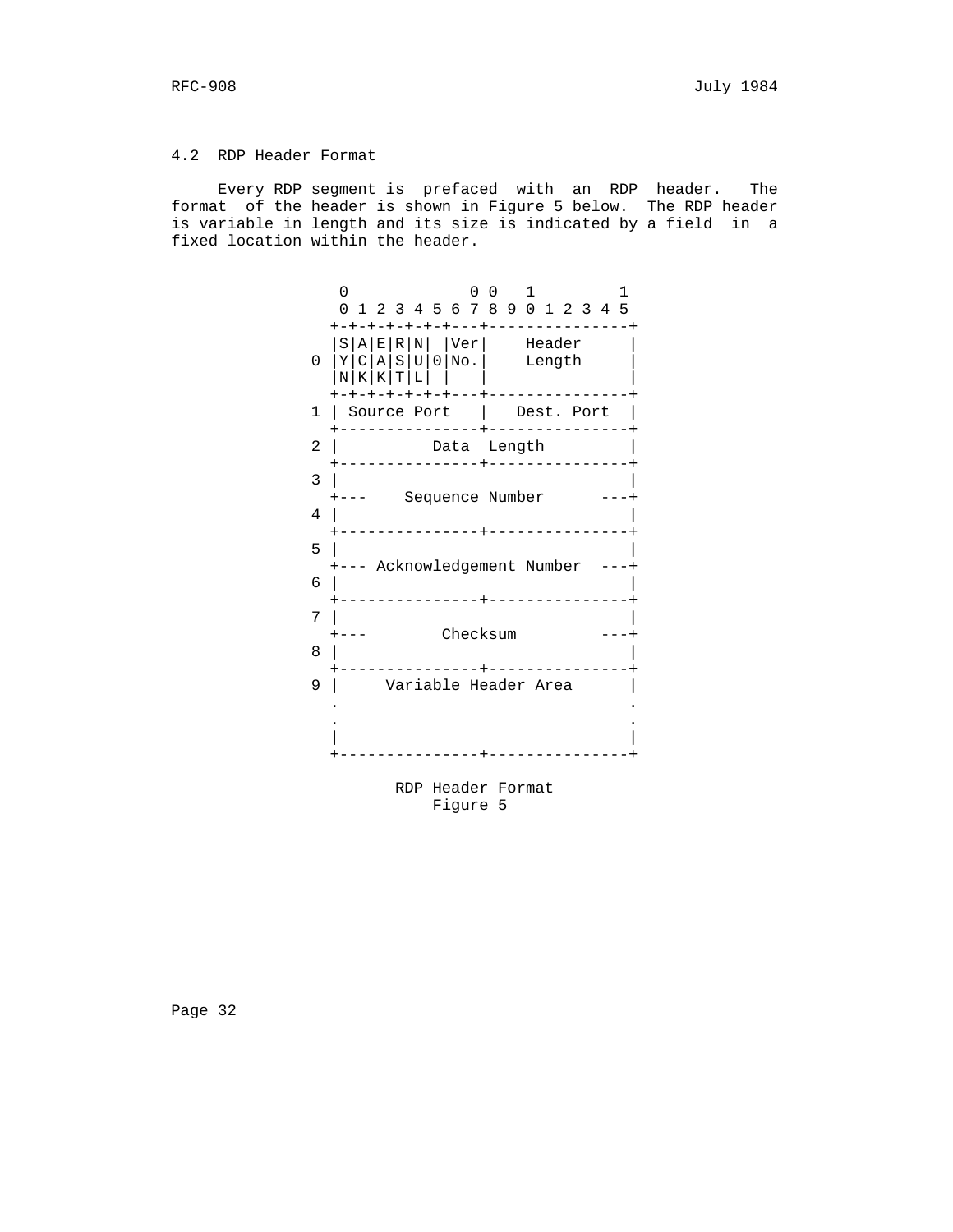## 4.2.1 RDP Header Fields

#### Control Flags

 This 8-bit field occupies the first octet of word one in the header. It is bit encoded with the following bits currently defined:

 Bit # Bit Name Description 0 SYN Establish connection and synchronize sequence numbers. 1 ACK Acknowledge field significant. 2 EACK Non-cumulative (Extended) acknowledgement. 3 RST Reset the connection.<br>4 NUL This is a null (zero 4 NUL This is a null (zero data length) segment. 5 Unused.

 Note that the SYN and RST are sent as separate segments and may not contain any data. The ACK may accompany any message. The NUL segment must have a zero data length, but may be accompanied by ACK and EACK information. The other control bit is currently unused and is defined to be zero.

# Version Number

 This field occupies bits 6-7 of the first octet. It contains the version number of the protocol described by this document. Current value is one (1).

### Header Length

The length of the RDP header in units of two (2) octets, including this field. This field allows RDP to find the start of the Data field, given a pointer to the head of the segment. This field is 8 bits in length. For a segment with no variable header section, the header length field will have the value 9.

#### Source and Destination Ports

 The Source and Destination Ports are used to identify the processes in the two hosts that are communicating with each other. The combination of the port identifiers with the source and destination addresses in the network access

Page 33 and the contract of the contract of the contract of the contract of the contract of the contract of the contract of the contract of the contract of the contract of the contract of the contract of the contract of th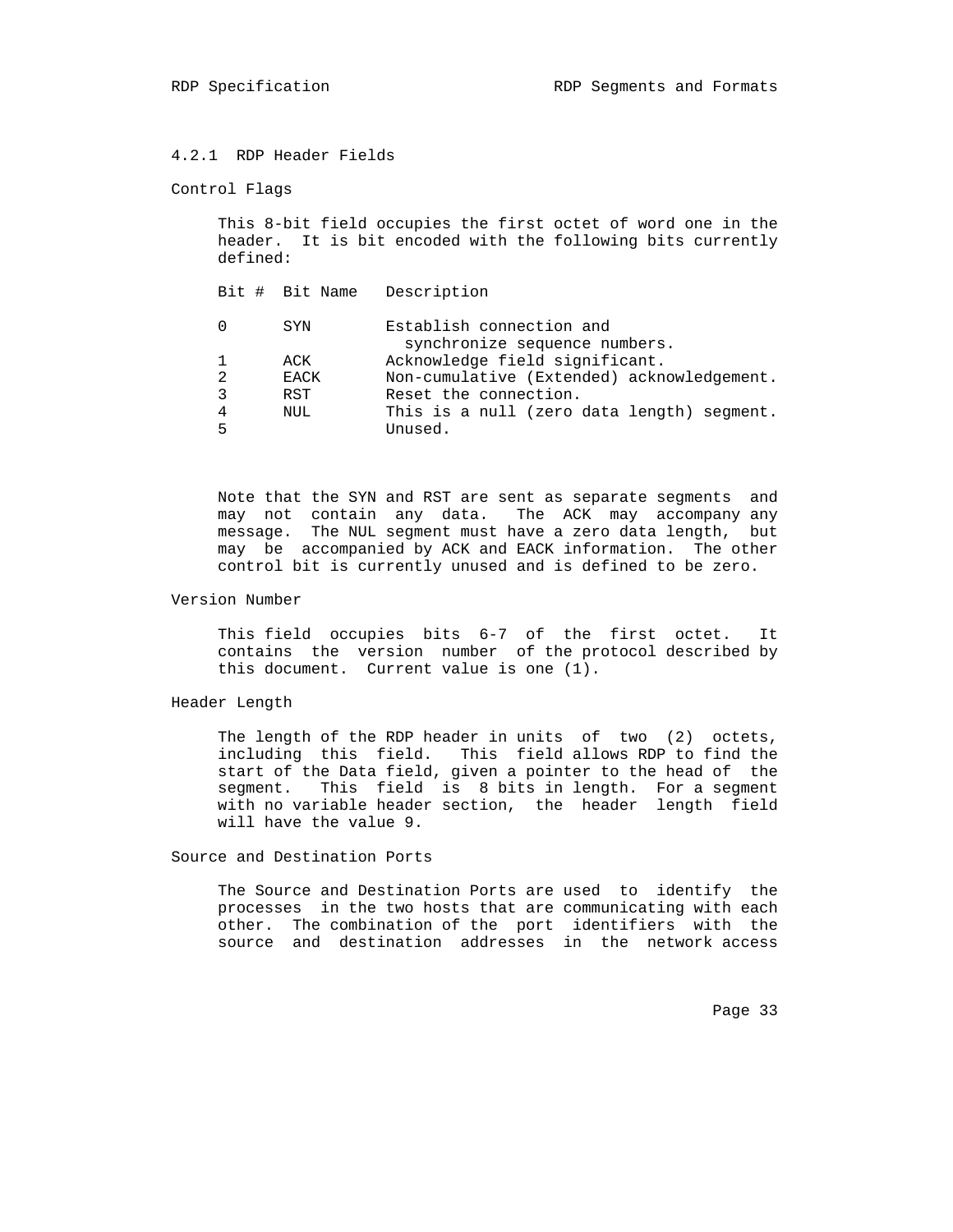protocol header serves to fully qualify the connection and constitutes the connection identifier. This permits RDP to distinguish multiple connections between two hosts. Each field is 8 bits in length, allowing port numbers from 0 to 255 (decimal).

Data Length

 The length in octets of the data in this segment. The data length does not include the RDP header. This field is 16 bits in length.

Sequence Number

 The sequence number of this segment. This field is 32 bits in length.

Acknowledgement Number

 If the ACK bit is set in the header, this is the sequence number of the segment that the sender of this segment last received correctly and in sequence. Once a connection is established this should always be sent. This field is 32 bits in length.

Checksum

 This field is a 32-bit checksum of the segment header and data. The algorithm description below includes two variables, the checksum accumulator and the checksum pointer. The checksum accumulator is an actual 32-bit register in which the checksum is formed. The checksum pointer is included for purposes of description, to represent the operation of advancing through the data four octets (32-bits) at a time. It need not be maintained in a register by an implementation.

 1) The checksum pointer is set to zero, to correspond to the beginning of the area to be checksummed. The checksum accumulator is also initialized to zero before beginning the computation of the checksum.

 2) The 32-bit memory word located at the address referenced by the checksum pointer is added arithmetically to the checksum accumulator. Any carry propagated out of the checksum accumulator is ignored. The checksum field itself is replaced with zeros when being added to the checksum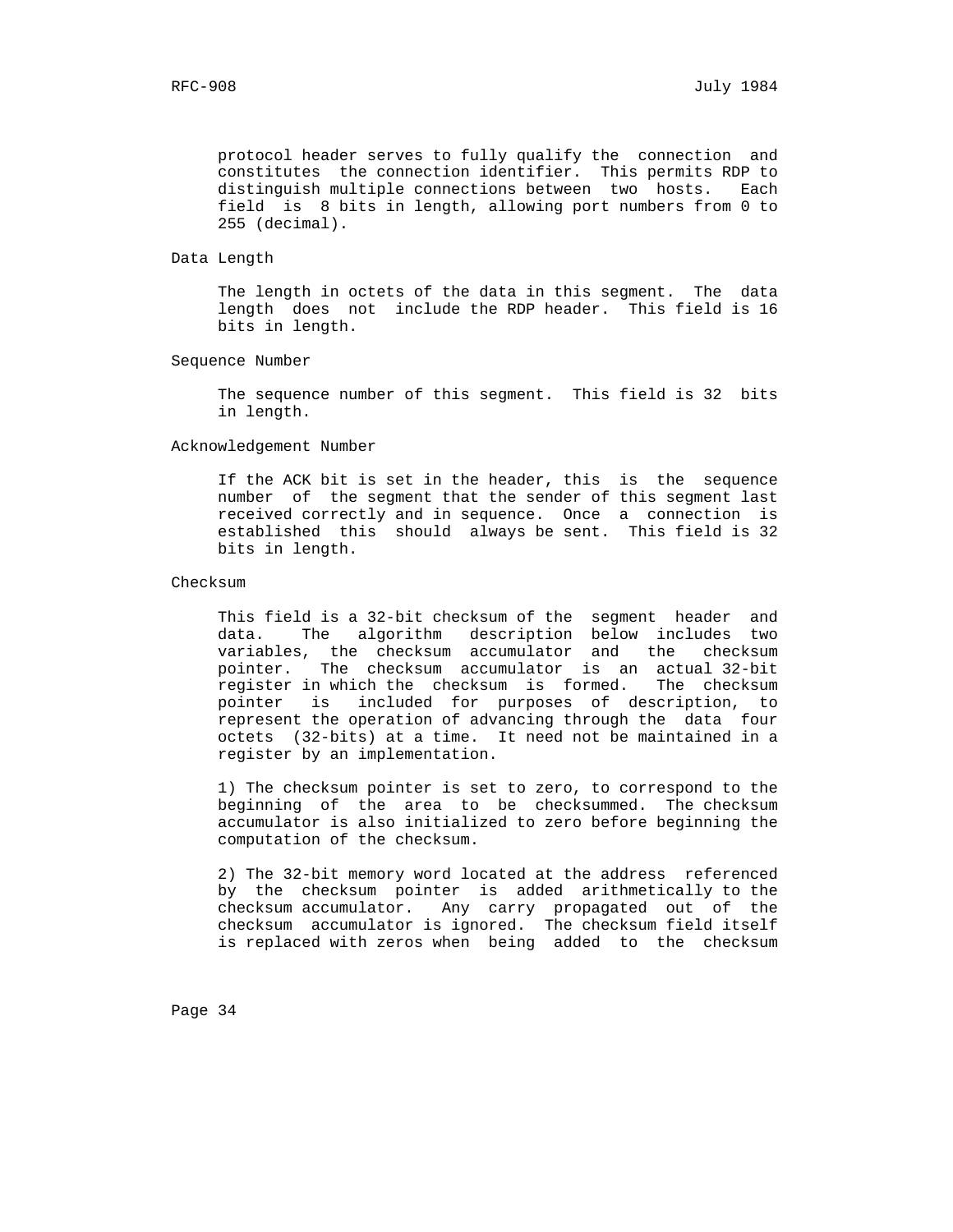accumulator.

 3) The checksum accumulator is rotated left one bit position. The checksum pointer is advanced to correspond to the address of the next 32-bit word in the segment.

> 4) Steps 2 and 3 are repeated until the entire segment has been summed. If a segment contains a number of header and data octets that is not an integral multiple of 4 octets, the last octet is padded on the right with zeros to form a 32-bit quantity for computation purposes.

Variable Header Area

 This area is used to transmit parameters for the SYN and EACK segments.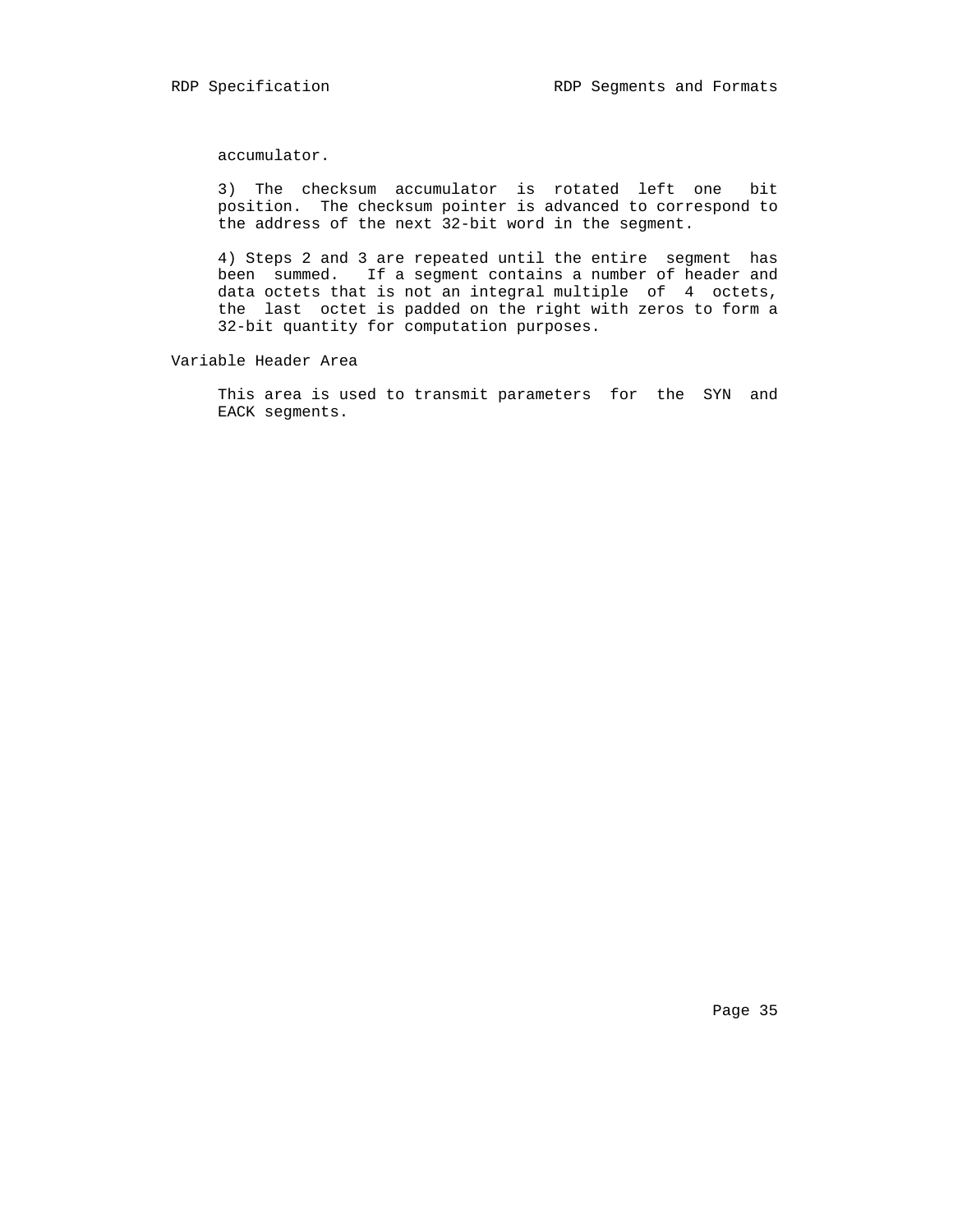#### 4.3 SYN Segment

 The SYN is used to establish a connection and synchronize sequence numbers between two hosts. The SYN segment also contains information to inform the remote host of the maximum number of segments the local RDP is willing to accept and the maximum segment size it can accept. The SYN may be combined with an ACK in a segment but is never combined with user data.

#### 4.3.1 SYN Segment Format



Figure 6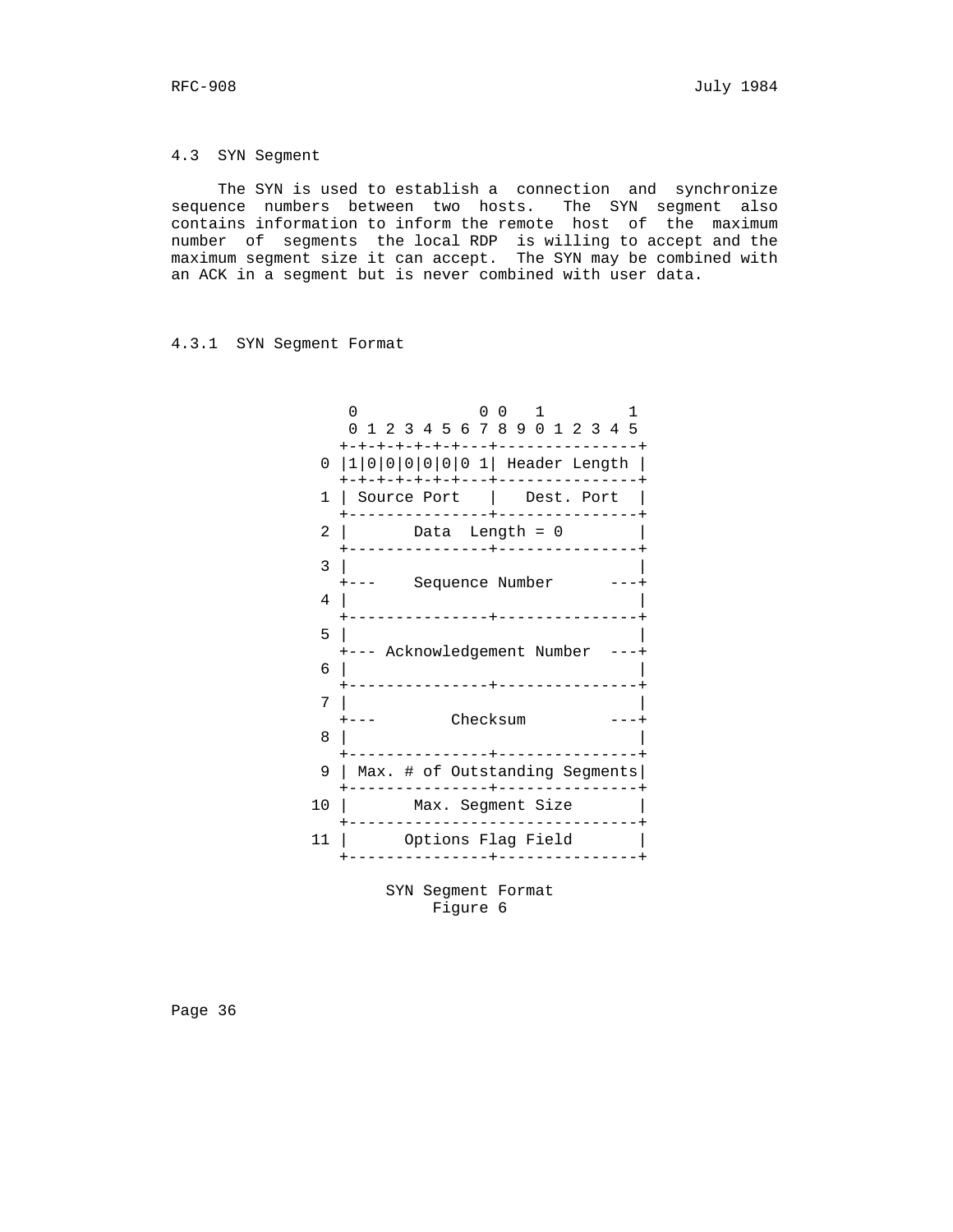4.3.2 SYN Segment Fields

Sequence Number

 Contains the initial sequence number selected for this connection.

Acknowledgement Number

 This field is valid only if the ACK flag is set. In that case, this field will contain the sequence number of the SYN segment received from the other RDP.

Maximum Number of Outstanding Segments

 The maximum number of segments that should be sent without getting an acknowledgement. This is used by the receiver as a means of flow control. The number is selected during connection initiation and may not be changed later in the life of the connection.

Maximum Segment Size

 The maximum size segment in octets that the sender should send. It informs the sender how big the receiver's buffers are. The specified size includes the length of the IP header, RDP header, and data. It does not include the network access layer's header length.

Options Flag Field

 This field of two octets contains a set of options flags that specify the set of optional functions that are desired for this connection. The flags are defined as follows:

Bit # Bit Name Description

0 SDM Sequenced delivery mode.

 The sequenced delivery mode flag specifies whether delivery of segments to the user is sequenced (delivered in sequence-number order) or non-sequenced (delivered in arrival order, regardless of sequence number). A value of 0 specifies non-sequenced delivery of segments, and a value of 1 specifies sequenced delivery.

Page 37 and the contract of the contract of the contract of the contract of the contract of the contract of the contract of the contract of the contract of the contract of the contract of the contract of the contract of th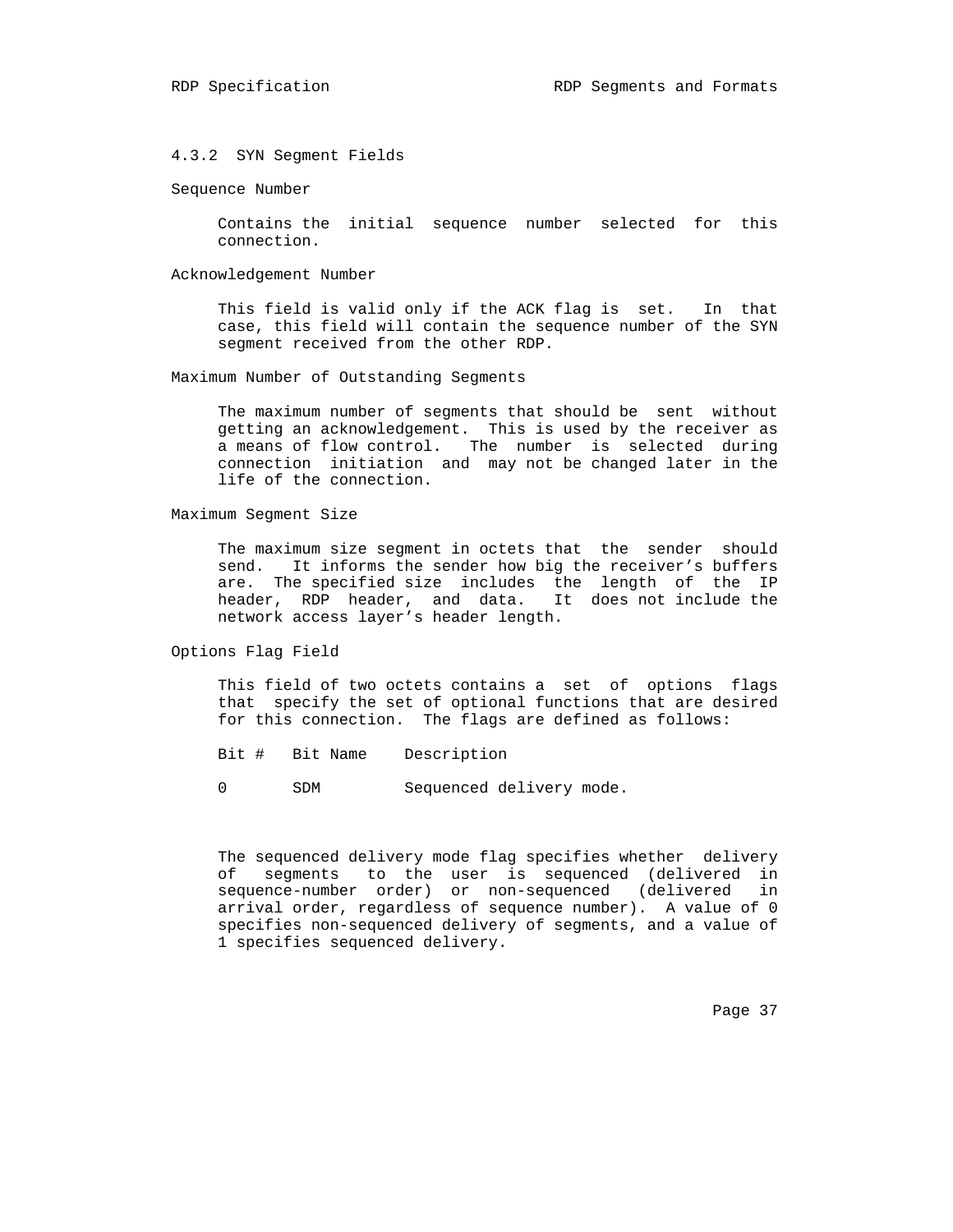4.4 ACK Segment

 The ACK segment is used to acknowledge in-sequence segments. It contains both the next send sequence number and the acknowledgement sequence number in the RDP header. The ACK segment may be sent as a separate segment, but it should be combined with data whenever possible. Data segments must always include the ACK bit and Acknowledgement Number field.

#### 4.4.1 ACK Segment Format

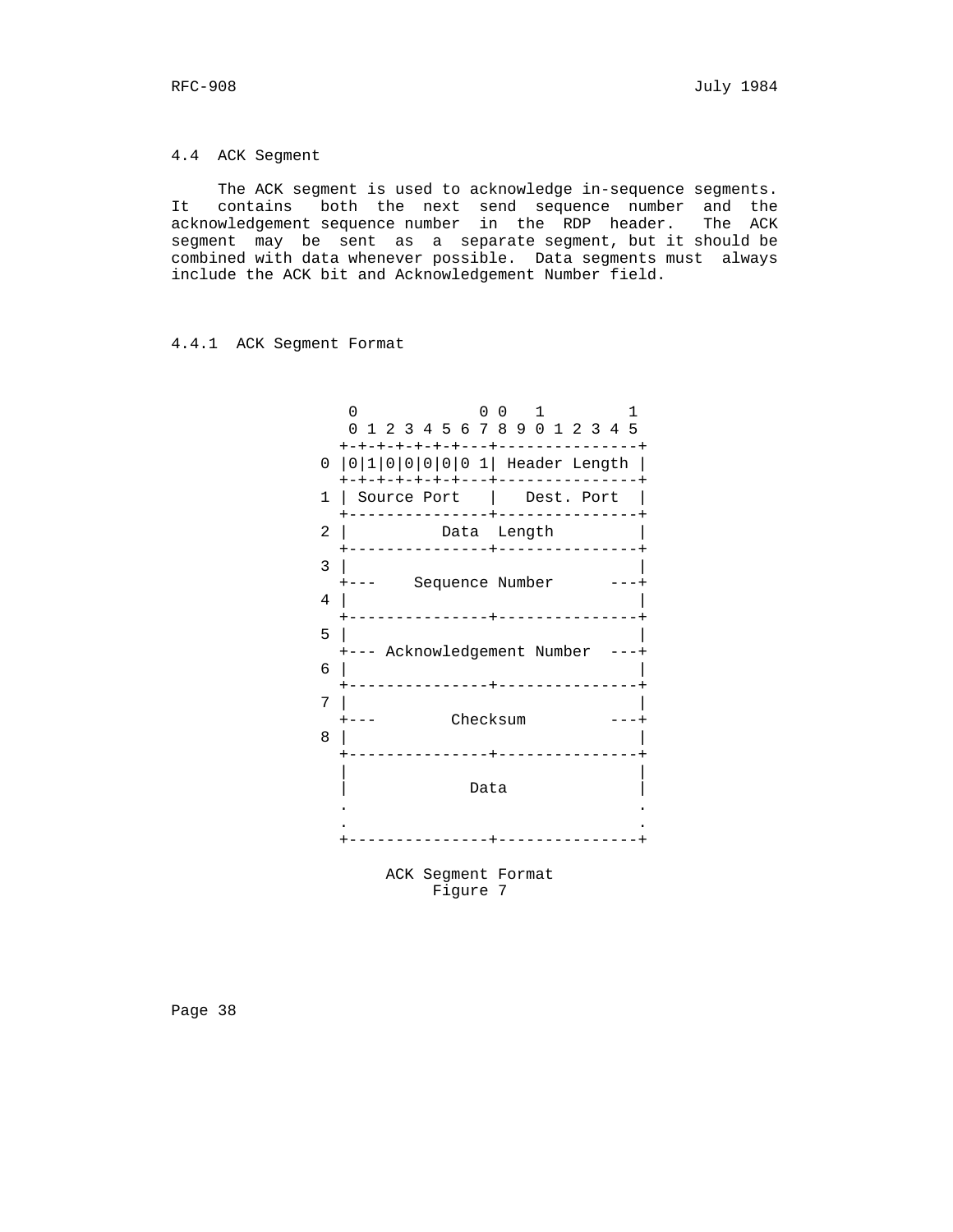## 4.4.2 ACK Segment Fields

Data Length

 A non-zero Data Length field indicates that there is data present in the segment.

Sequence Number

 The value of the Sequence Number field is advanced to the next sequence number only if there is data present in the segment. An ACK segment without data does not use sequence number space.

## Acknowledgement Number

 The Acknowledgement Number field contains the sequence number of the last segment received in sequential order.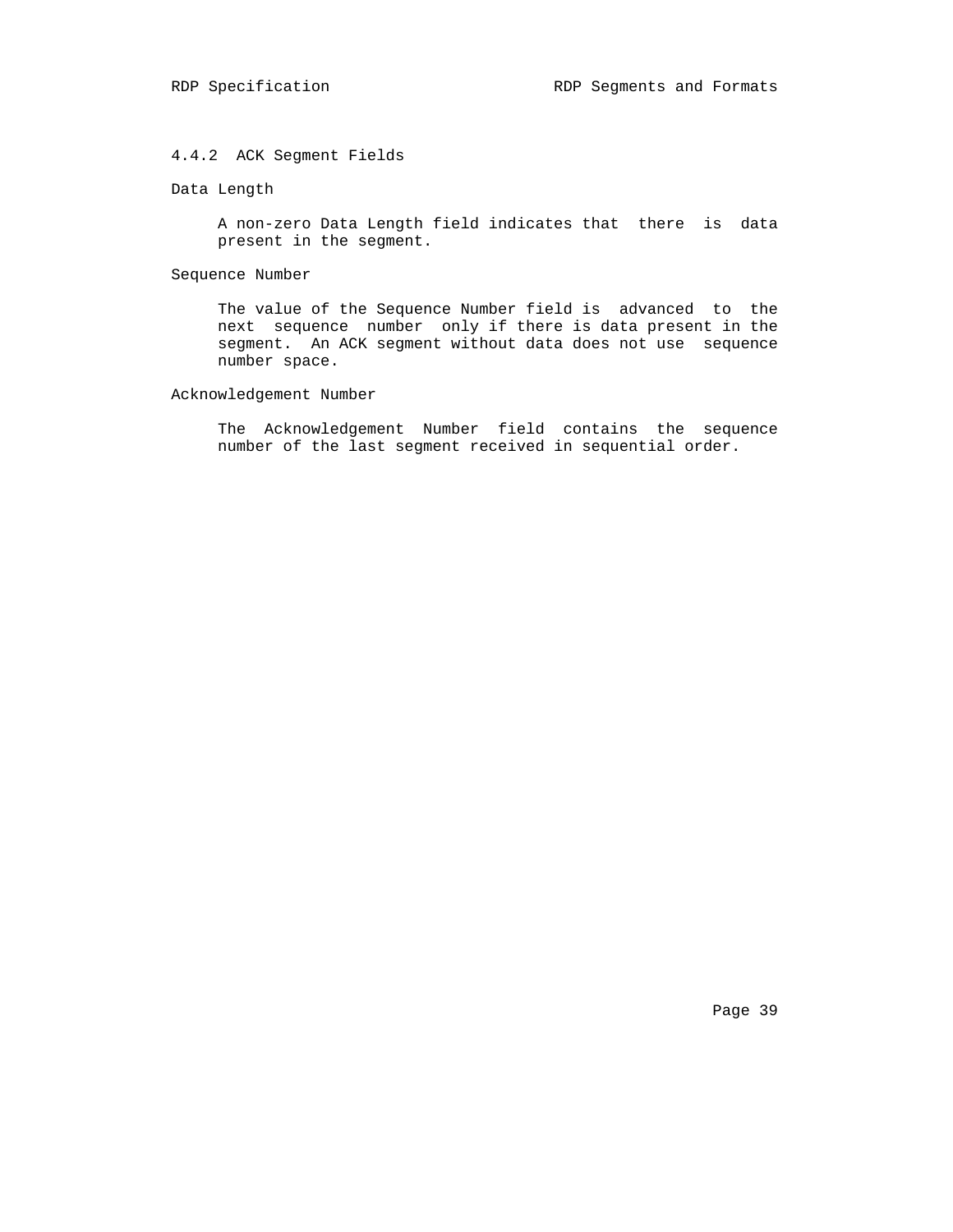4.5 Extended ACK Segment

 The EACK segment is used to acknowledge segments received out of sequence. It contains the sequence numbers of one or more segments received with a correct checksum, but out of sequence. The EACK is always combined with an ACK in the segment, giving the sequence number of the last segment received in sequence. The EACK segment may also include user data.

#### 4.5.1 EACK Segment Format

The EACK segment has the format shown in Figure 8.

## 4.5.2 EACK Segment Fields

Data Length

 A non-zero Data Length field indicates that there is data present in the segment.

Sequence Number

 The value of the Sequence Number field is advanced to the next sequence number only if there is data present in the segment. An EACK segment without data does not use sequence number space.

Acknowledgement Number

 The Acknowledgement Number field contains the sequence number of the last segment received in sequential order.

Sequence # Received OK

 Each entry is the sequence number of a segment that was received with a correct checksum, but out of sequence.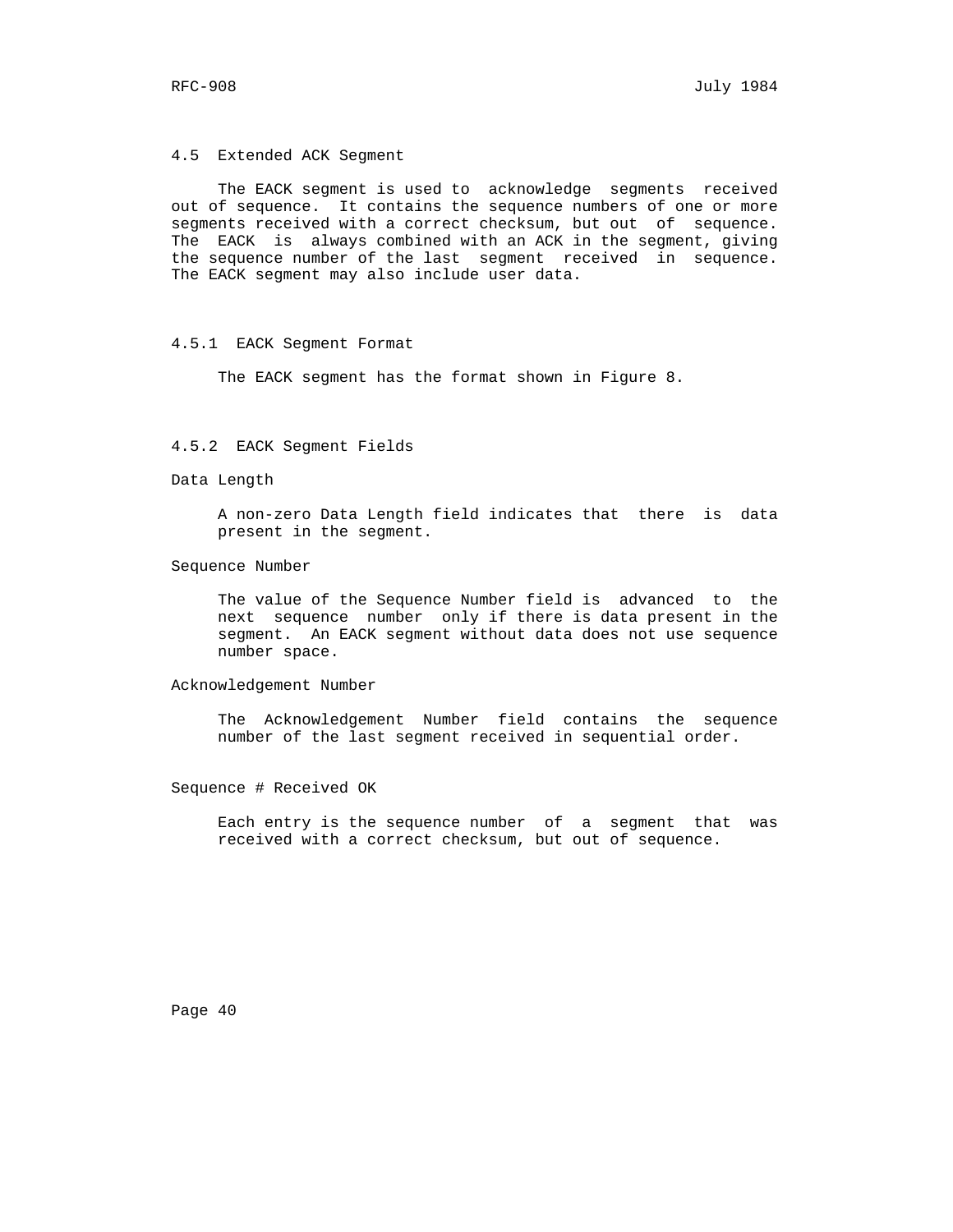|                | 0<br>0<br>$\overline{0}$<br>$\mathbf{1}$<br>ı<br>0 1 2 3 4 5 6 7 8 9 0 1 2 3 4 5                                        |
|----------------|-------------------------------------------------------------------------------------------------------------------------|
|                | -+-+-+-+-+---+--------------<br>0   0   1   1   0   0   0   0 1   Header Length  <br>+-+-+-+-+-+-+---+----------------+ |
| 1              | Source Port   Dest. Port                                                                                                |
| $\overline{2}$ | Data Length<br>+---------------+----------------+                                                                       |
| 3              | +--- Sequence Number ---                                                                                                |
| 4              | +---------------+----------------+                                                                                      |
| 5              |                                                                                                                         |
| 6              | +--- Acknowledgement Number ---+<br>-+---------------+<br>+--------------                                               |
| 7              | $- - - -$                                                                                                               |
| 8              | Checksum<br>-----------+---------------+                                                                                |
| 9              |                                                                                                                         |
| 10             | +--- Sequence # Received OK ---+<br>-----------+----------------+                                                       |
| 11             |                                                                                                                         |
| 12             | +--- Sequence # Received OK ---+                                                                                        |
|                | ---------------+<br>____________                                                                                        |
|                |                                                                                                                         |
|                | ----------------+----------------<br>Data<br>+-------------<br>-+--------------                                         |
|                | EACK Segment Format                                                                                                     |

Figure 8 and 1990 and 1990 and 1990 and 1990 and 1990 and 1990 and 1990 and 1990 and 1990 and 1990 and 1990 and 1990 and 1990 and 1990 and 1990 and 1990 and 1990 and 1990 and 1990 and 1990 and 1990 and 1990 and 1990 and 19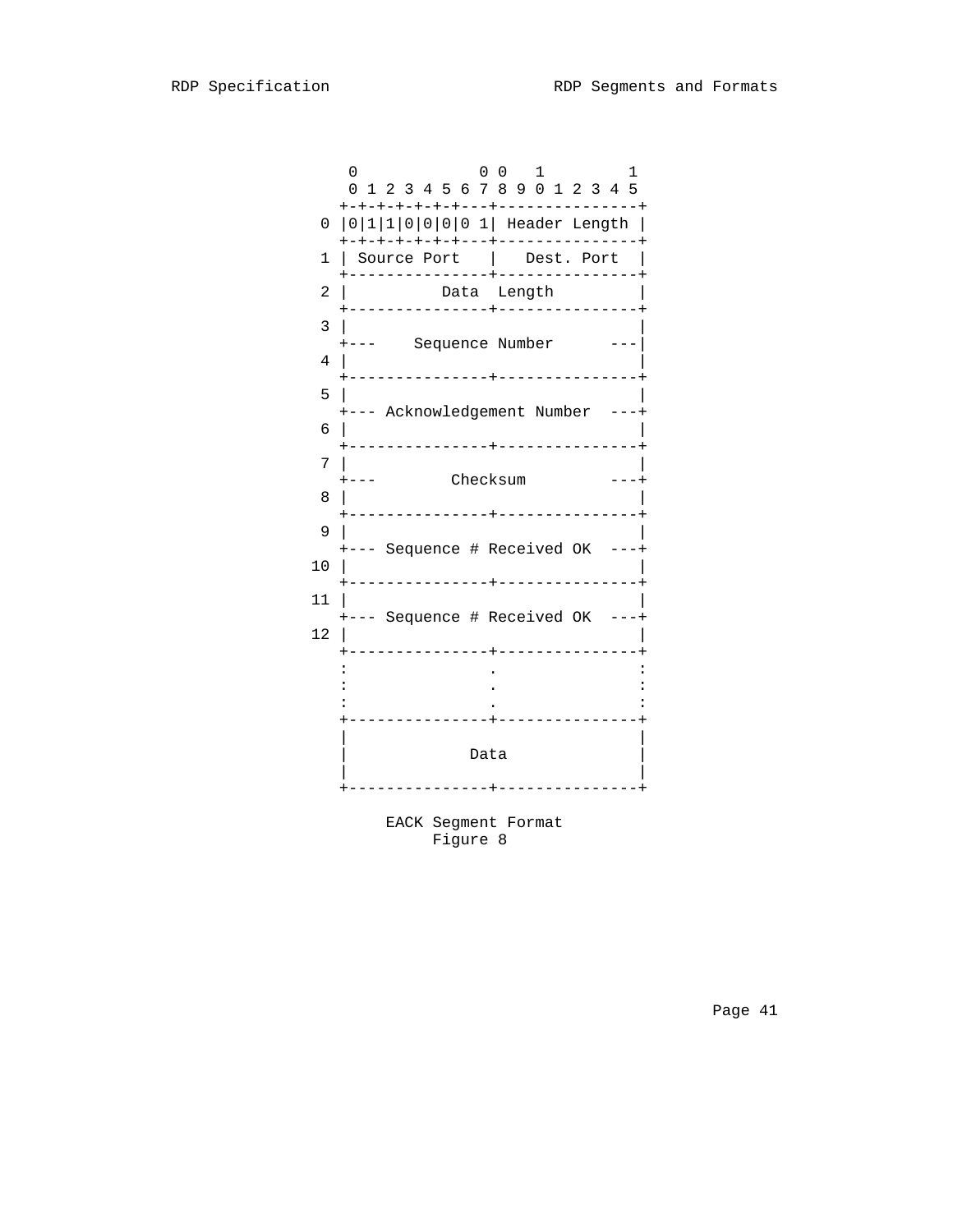# 4.6 RST Segment

 The RST segment is used to close or reset a connection. Upon receipt of an RST segment, the sender must stop sending and must abort any unserviced requests. The RST is sent as a separate segment and does not include any data.

# 4.6.1 RST Segment Format

|        | O<br>0 1 2 3 4 5 6 7 8 9 0 1 2 3 4 5                                                                                      |
|--------|---------------------------------------------------------------------------------------------------------------------------|
| 1      | $- + - - - -$<br>0   0   0   0   1   0   0   0 1   Header Length  <br>-+-+-+---+-------------<br>Source Port   Dest. Port |
| 2      | Data Length = $0$                                                                                                         |
| 3<br>4 | . <u>.</u> .<br>Sequence Number                                                                                           |
| 5<br>6 | +--- Acknowledgement Number                                                                                               |
| 7<br>8 | Checksum                                                                                                                  |

 RST Segment Format Figure 9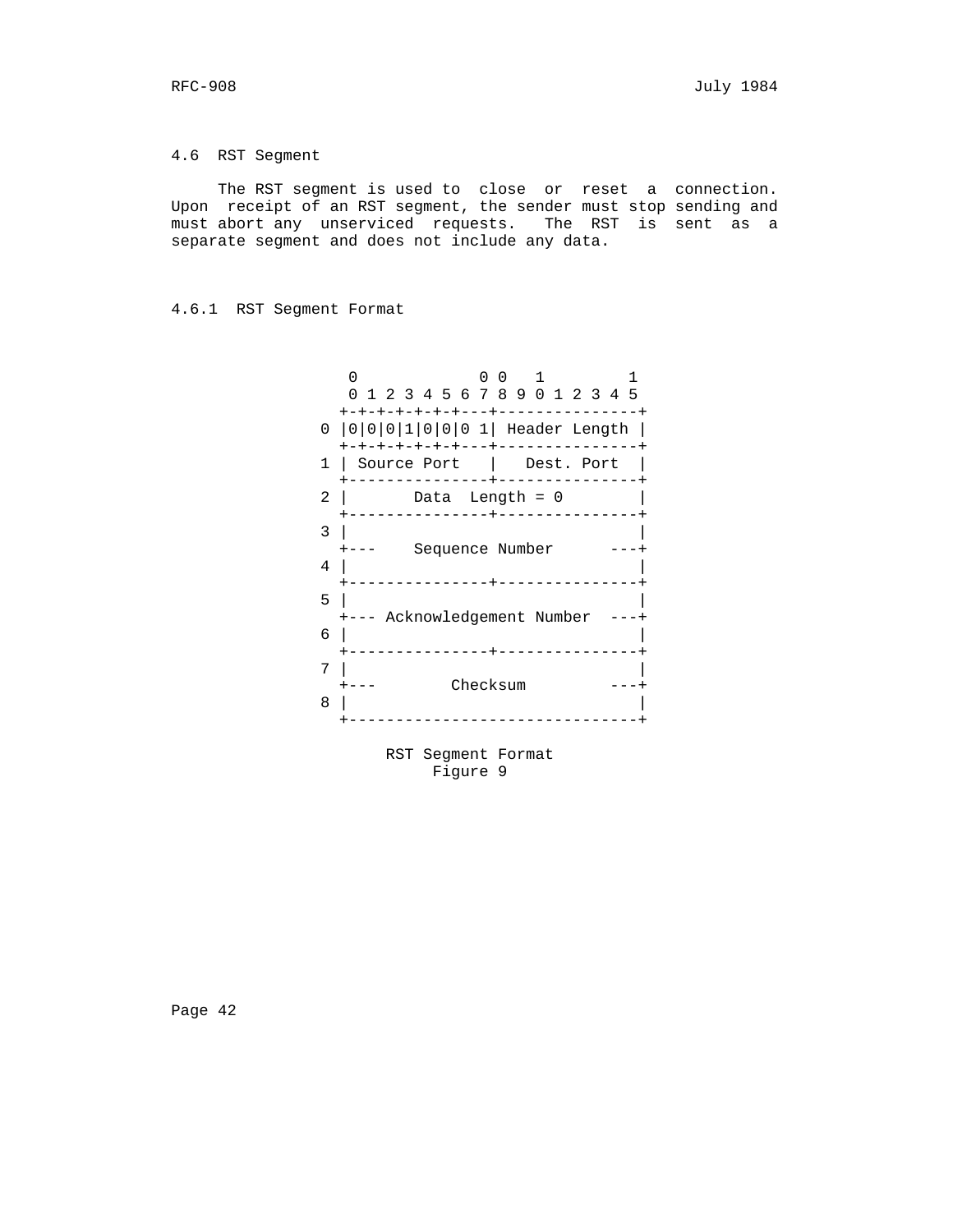4.7 NUL Segment

 The NUL segment is used to determine if the other side of a connection is still active. When a NUL segment is received, an RDP implementation must acknowledge the segment if a valid connection exists and the segment sequence number falls within the acceptance window. The segment is then discarded. The NUL may be combined with an ACK in a segment but is never combined with user data.

# 4.7.1 NUL segment format

|          | U                                   | 0 1 2 3 4 5 6 7 8 9 0 1 2 3 4 5  |
|----------|-------------------------------------|----------------------------------|
| $\Omega$ | ーナーナーナーナ<br>+-+-+-+-+---+-----      | $ 0 0 0 0 1 0 01 $ Header Length |
| 1        | Source Port   Dest. Port            |                                  |
| 2        | Data Length = $0$                   |                                  |
| 3<br>4   | Sequence Number                     |                                  |
| 5<br>6   | Acknowledgement Number<br>$+ - - -$ |                                  |
| 7<br>8   | Checksum                            |                                  |

 NUL Segment Format Figure 10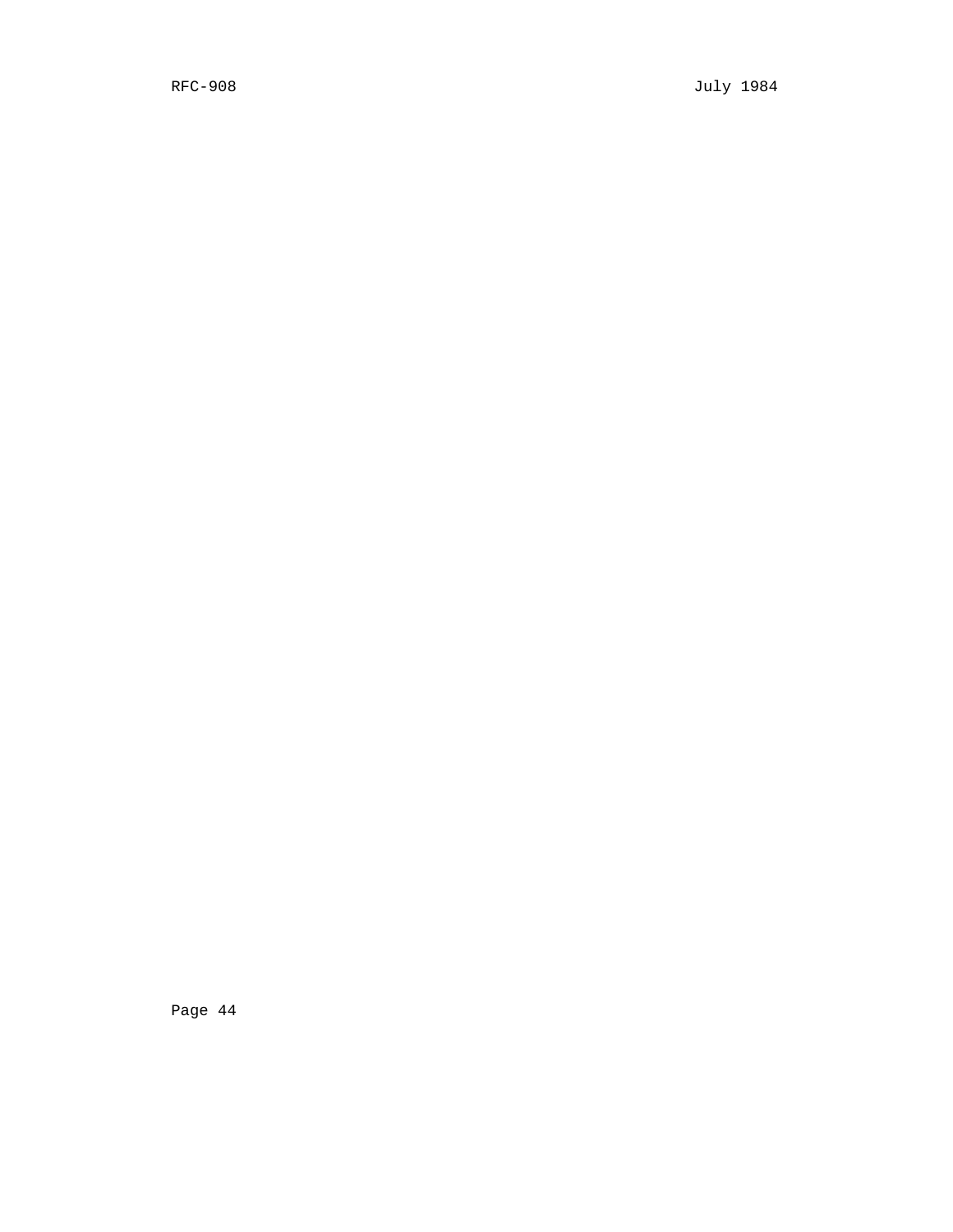# CHAPTER 5

# Examples of Operation

## 5.1 Connection Establishment

 This is an example of a connection being established between Host A and Host B. Host B has done a passive Open and is in LISTEN state. Host A does an active Open to establish the connection.

|            |          | Host A                                                | Host B                                                                    |          |
|------------|----------|-------------------------------------------------------|---------------------------------------------------------------------------|----------|
| Time State |          |                                                       |                                                                           | State    |
| 1.         | CLOSED   |                                                       |                                                                           | LISTEN   |
| $2$ .      | SYN-SENT | $$ --->                                               |                                                                           |          |
| 3.         |          |                                                       | $\leftarrow--$ <seo=200><ack=100><syn, ack=""></syn,></ack=100></seo=200> | SYN-RCVD |
| 4.         | OPEN     | $ >  > ---$                                           |                                                                           | OPEN     |
| 5.         |          | $<$ SEO=101> <ack=200><data> ---&gt;</data></ack=200> |                                                                           |          |
| б.         |          |                                                       | $\leftarrow$ --- $\leftarrow$ SEQ=201> <ack=101></ack=101>                |          |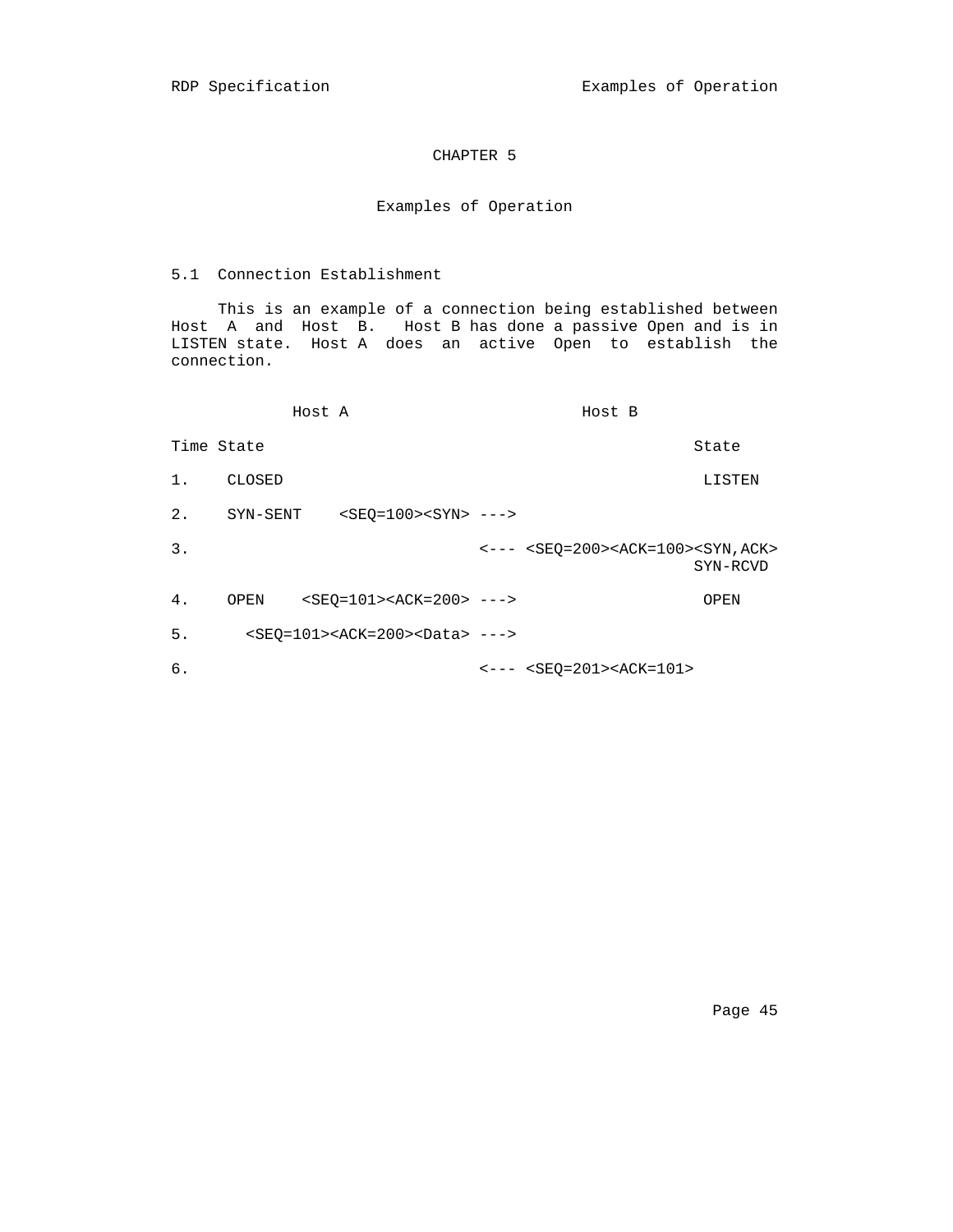## 5.2 Simultaneous Connection Establishment

 This is an example of two hosts trying to establishing connections to each other at the same time. Host A sends a SYN request to Host B at the same time Host B sends a SYN request to Host A.

 Host A Host B Time State State State State State State State State State State State State State State State State State State State State State State State State State State State State State State State State State State State State S 1. CLOSED CLOSED 2. SYN-SENT <SEQ=100><SYN> ---> <--- <SEQ=200><SYN> SYN-SENT 3. SYN-RCVD SYN-RCVD <SEQ=100><ACK=200><SYN,ACK> ---> <--- <SEQ=200><ACK=100><SYN,ACK> 4. OPEN OPEN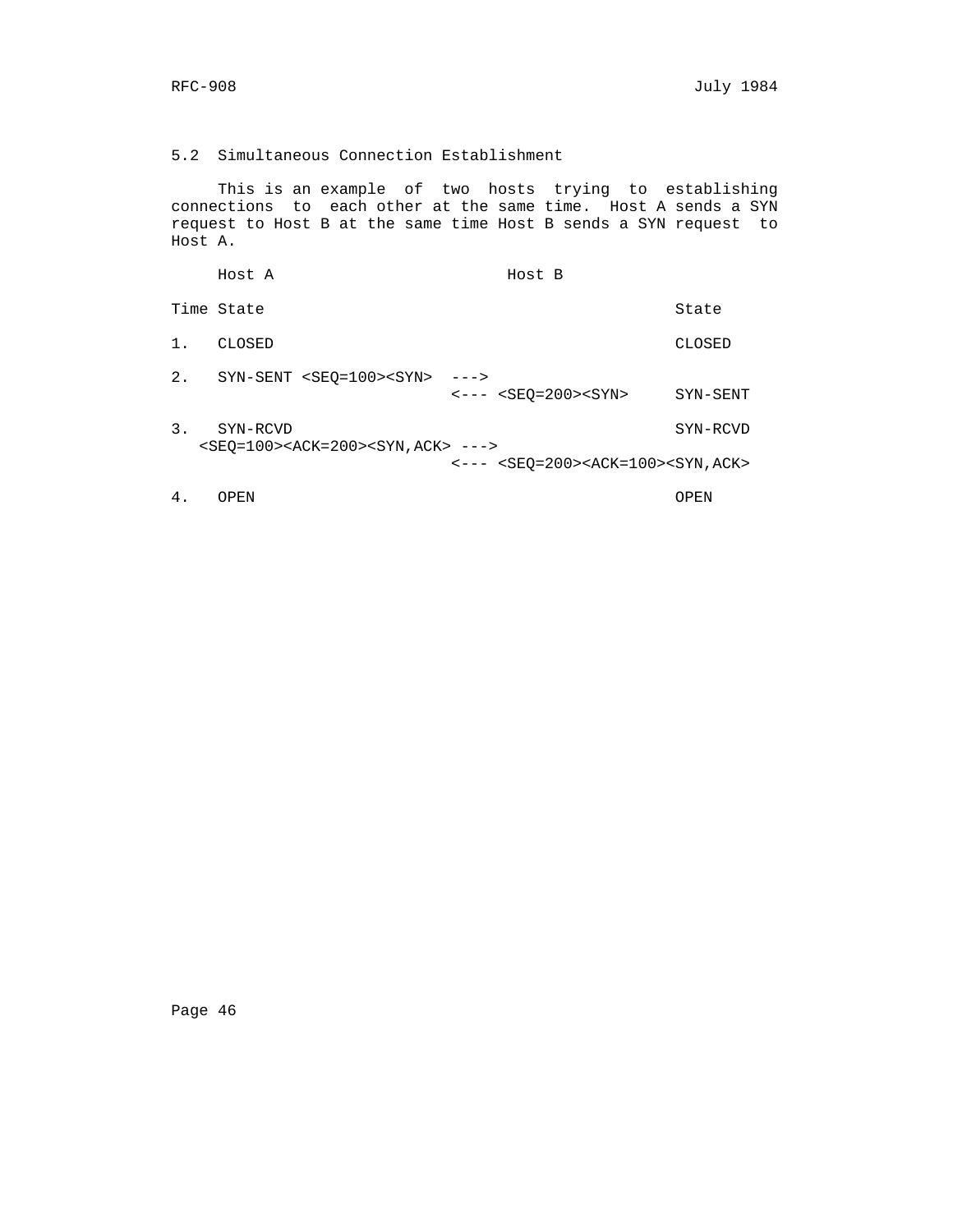5.3 Lost Segments

 This is an example of what happens when a segment is lost. It shows how segments can be acknowledged out of sequence and that only the missing segment need be retransmitted. Note that in this and the following examples "EA" stands for "Out of Sequence Acknowledgement."

```
Time Host A Host B
 1. <SEQ=100><ACK=200><Data> --->
2. \leftarrow - - \leftarrow \text{SEQ=201}> \text{ACK=100}> 3. <SEQ=101><ACK=200><Data> (segment lost)
 4.
5. <SEQ=102><ACK=200><Data> --->
6. <-8EQ=201><ACK=100><EA=102>
7. <SEQ=103><ACK=200><Data> --->
8. \leftarrow - - \leftarrow \text{SEQ=201}> \text{ACK=100}> <EA=102,103>
 9. <SEQ=101><ACK=200><Data> --->
10. \leftarrow - - \left\langle \text{SEQ=201}\right\rangle \left\langle \text{ACK=103}\right\rangle 11. <SEQ=104><ACK=200><Data> --->
 12. <--- <SEQ=201><ACK=104>
```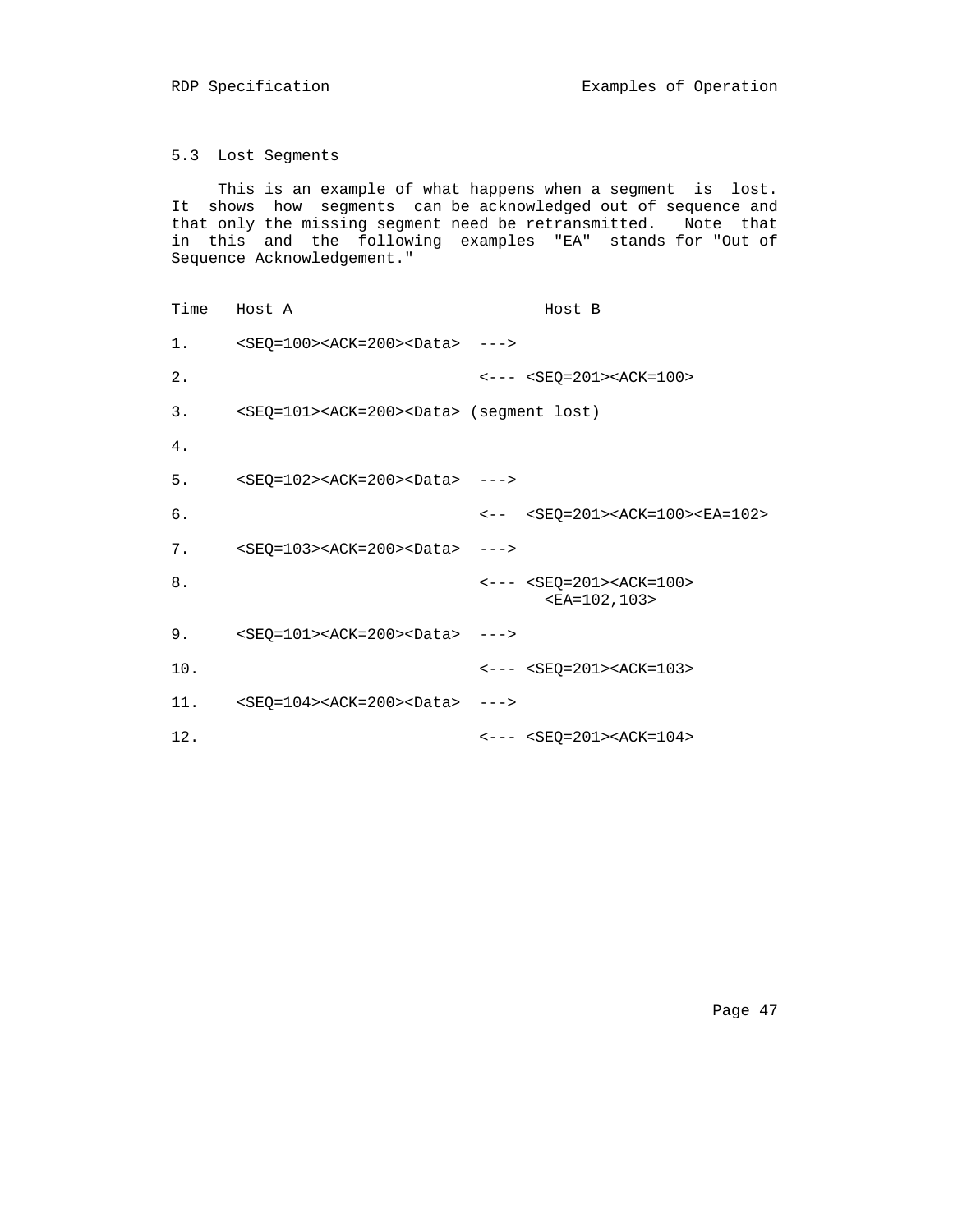## 5.4 Segments Received Out of Order

 This an example of segments received out of order. It further illustrates the use of acknowledging segments out of order to prevent needless retransmissions.

Time Host A **Host B**  1. <SEQ=100><ACK=200><Data> ---> 2.  $\leftarrow - - \leftarrow \text{SEQ=201}> \text{ACK=100}>$  3. <SEQ=101><ACK=200><Data> (delayed) 4. 5. <SEQ=102><ACK=200><Data> ---> 6. <--- <SEQ=201><ACK=100><EA=102> 7. <SEQ=103><ACK=200><Data> ---> ---> (delayed segment 101 arrives) 8.  $\leftarrow$  ---  $\text{SEQ}=201$  ><ACK=103> 9. <SEQ=104><ACK=200><Data> ---> 10.  $\langle - - - \langle \text{SEQ=201}\rangle \langle \text{ACK=104}\rangle$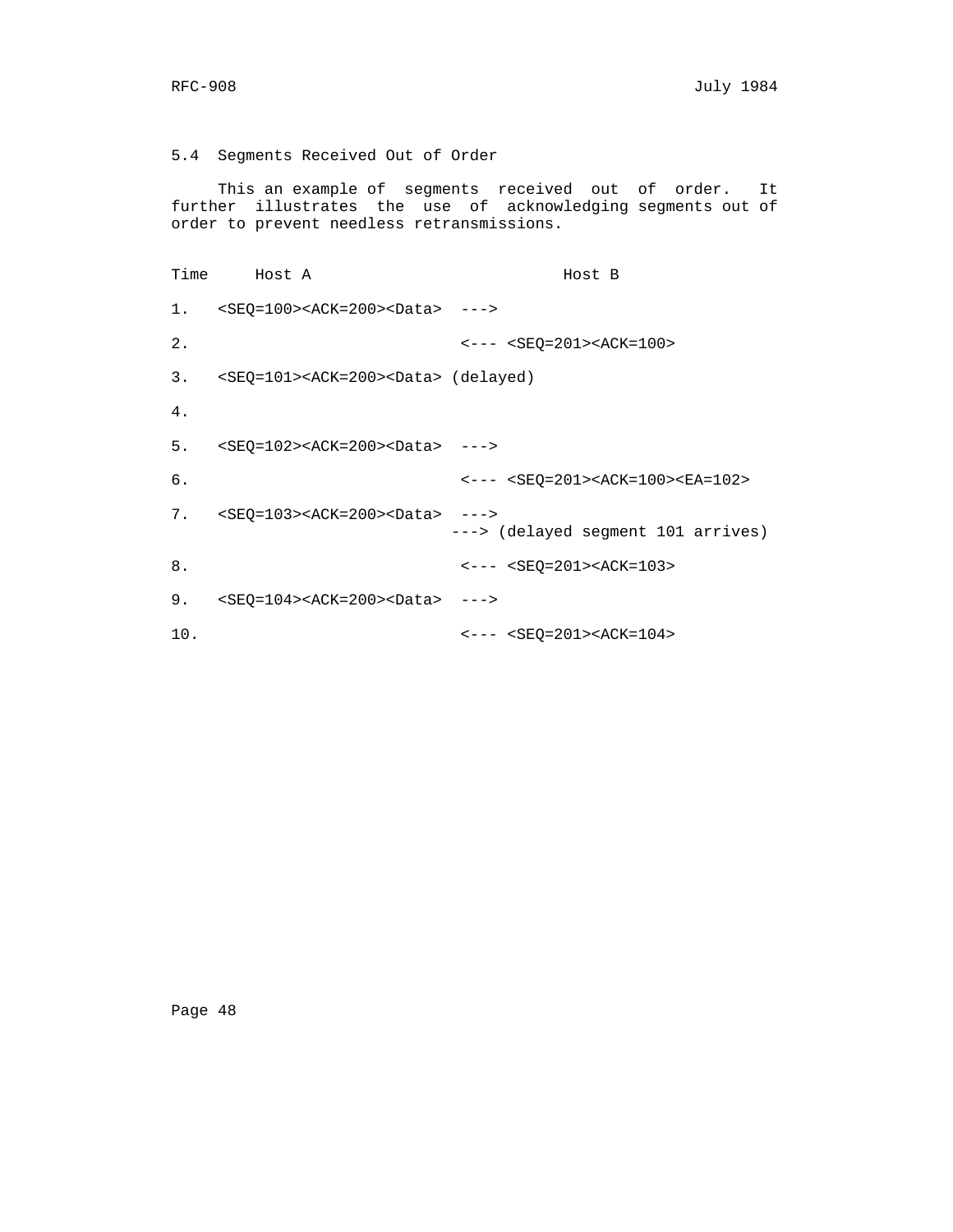# 5.5 Communication Over Long Delay Path

 This is an example of a data transfer over a long delay path. In this example, Host A is permitted to have as many as five unacknowledged segments. The example shows that it is not necessary to wait for an acknowledgement in order to send additional data.

| Time     | Host A                                                                                                                                                                                         | Host B                                                            |
|----------|------------------------------------------------------------------------------------------------------------------------------------------------------------------------------------------------|-------------------------------------------------------------------|
| 1.<br>3. | <se0=100><ack=200><data> -1-&gt;<br/>2. <seo=101><ack=200><data> -2-&gt;<br/><seq=102><ack=200><data> -3-&gt;</data></ack=200></seq=102></data></ack=200></seo=101></data></ack=200></se0=100> |                                                                   |
|          |                                                                                                                                                                                                | -1-> (received)                                                   |
| 4.       |                                                                                                                                                                                                | $<-4-<$ SEQ=201> <ack=100></ack=100>                              |
| 5.       | $<$ SEQ=103> <ack=200><data> -5-&gt;</data></ack=200>                                                                                                                                          |                                                                   |
|          |                                                                                                                                                                                                | $-2->$ (received)                                                 |
| 6.       |                                                                                                                                                                                                | $<-6- <$ $<$ SEQ=201> <ack=101></ack=101>                         |
| 7.       | <seq=104><ack=200><data> -7-&gt;</data></ack=200></seq=104>                                                                                                                                    |                                                                   |
|          |                                                                                                                                                                                                | -3-> (received)                                                   |
| 8.       |                                                                                                                                                                                                | $<-8-<$ SEQ=201> <ack=102></ack=102>                              |
| 9.       | $(received) < -4-$<br>$ > < ACK = 200 > < Data > -9->$                                                                                                                                         |                                                                   |
|          |                                                                                                                                                                                                | -5-> (received)                                                   |
| 10.      |                                                                                                                                                                                                | $<-10- $                                                          |
|          | $(received) < -6$ -                                                                                                                                                                            |                                                                   |
|          | 11. <seq=106><ack=200><data> -11-&gt;</data></ack=200></seq=106>                                                                                                                               |                                                                   |
|          |                                                                                                                                                                                                | -7-> (received)                                                   |
| 12.      |                                                                                                                                                                                                | $<-12- <\nSEQ=201><\nACK=104>$                                    |
| 13.      | $(received) < -8$ -                                                                                                                                                                            |                                                                   |
| 14.      |                                                                                                                                                                                                | -9-> (received)<br>$<-13-$ <seq=201><ack=105></ack=105></seq=201> |
|          | $(received)$ <-10-                                                                                                                                                                             |                                                                   |
| 15.      |                                                                                                                                                                                                | -11-> (received)                                                  |
| 16.      |                                                                                                                                                                                                | $<-14-<$ SEO=201> <ack=106></ack=106>                             |
|          | $(received) < -12-$                                                                                                                                                                            |                                                                   |
| 17.      | $(received)$ <-13-                                                                                                                                                                             |                                                                   |
| 18.      | $(received)$ <-14-                                                                                                                                                                             |                                                                   |
|          |                                                                                                                                                                                                |                                                                   |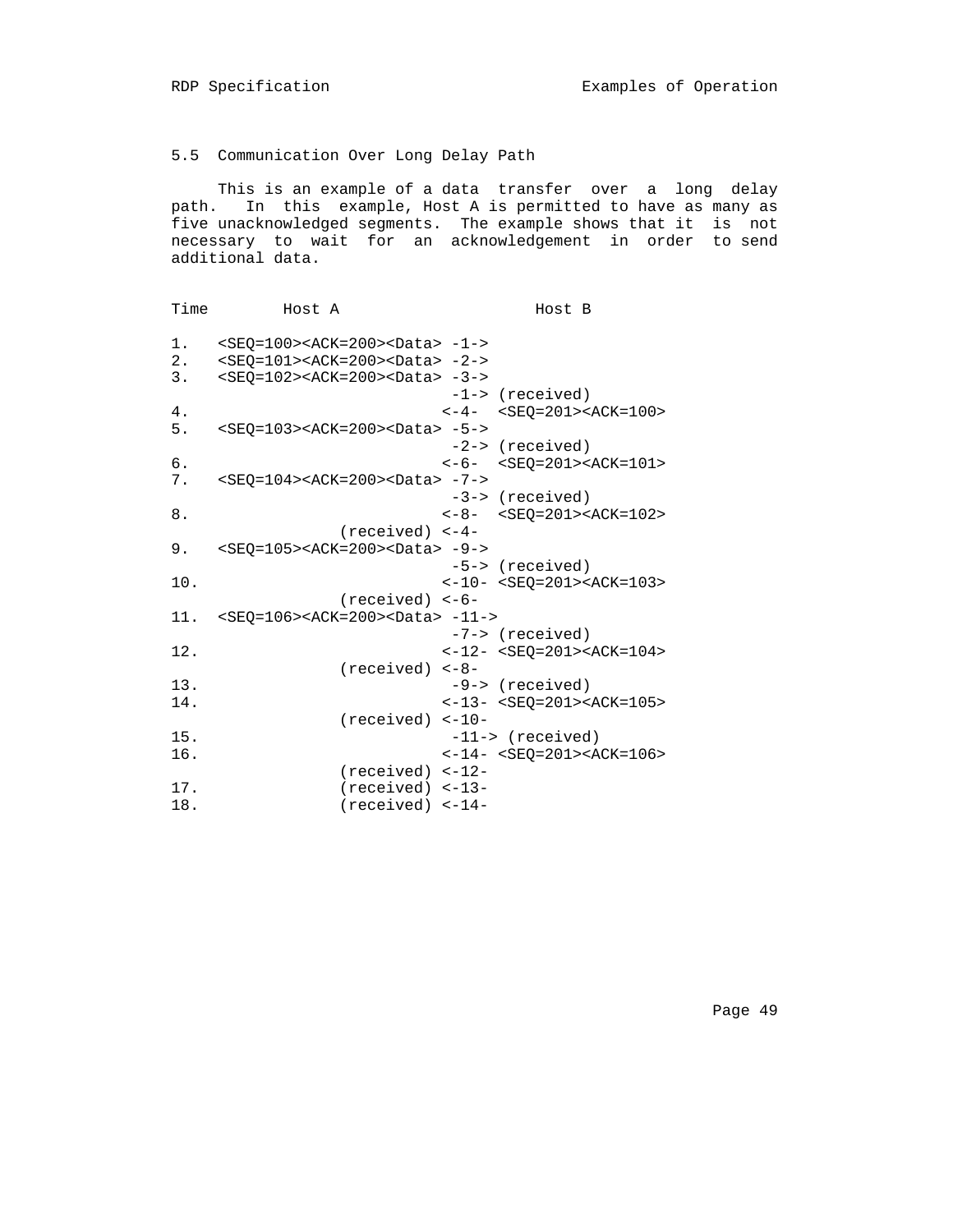5.6 Communication Over Long Delay Path With Lost Segments

 This is an example of communication over a long delay path with a lost segment. It shows that by acknowledging segments out of sequence, only the lost segment need be retransmitted.

```
Time Host A Host B
 1. <SEQ=100><ACK=200><Data> -1->
 2. <SEQ=101><ACK=200><Data> -2->
 3. <SEQ=102><ACK=200><Data> -3->
                        -1-> (received)
4. <-4- <SEQ=201><ACK=100>
 5. <SEQ=103><ACK=200><Data> (segment lost)
                        -2-> (received)
 6. <-5- <SEQ=201><ACK=101>
7. <SEQ=104><ACK=200><Data> -6->
                        -3-> (received)
8. <-7- <SEQ=201><ACK=102>
              (received) <-4-
9. <SEQ=105><ACK=200><Data> -8->
 10.
              (received) <-5-
 11. <SEQ=106><ACK=200><Data> -10->
                        -6-> (received)
12. <-11- <SEQ=201><ACK=102><EA=104>
              (received) <-7-
                        -8-> (received)
13. <-12- <SEQ=201><ACK=102><EA=104,105>
                        -10-> (received)
14. <-13- <SEQ=201><ACK=102><EA=104-106>
              (received) <-11-
 15. <SEQ=103><ACK=200><Data> -14->
              (received) <-12-
 16. (received) <-13-
                        -14-> (received)
17. <-15- <SEQ=201><ACK=106>
 18.
 19. (received) <-15-
```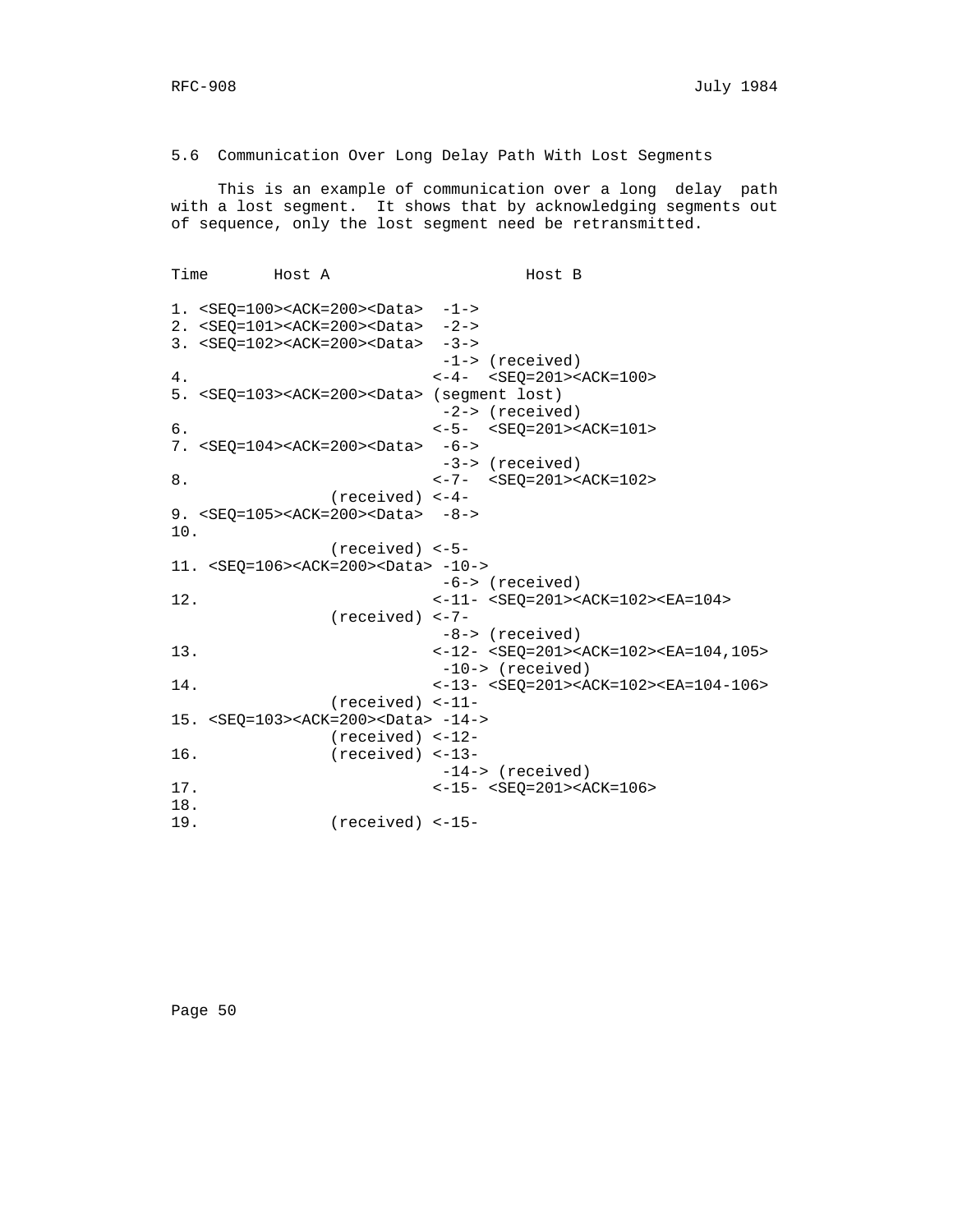5.7 Detecting a Half-Open Connection on Crash Recovery

 This is an example of a host detecting a half-open connection due to the crash and subsequent restart of the host. In this example, Host A crashes during a communication session, then recovers and tries to reopen the connection. During the reopen attempt, it discovers that a half-open connection still exists and it then resets the other side. Both sides were in the OPEN state prior to the crash.

|      | Host A                     |                                                                            | Host B          |
|------|----------------------------|----------------------------------------------------------------------------|-----------------|
| Time |                            |                                                                            |                 |
| 1.   | OPEN<br>(crash!)           | $\left  2 - - - \right $ <seq=200><ack=100><ack></ack></ack=100></seq=200> | OPEN            |
| 2.   | CLOSED<br>(recover)        |                                                                            | OPEN            |
| 3.   | SYN-SENT<br>$$ --->        |                                                                            | OPEN<br>( ? )   |
| 4.   | SYN-SENT<br>(1)            | $\leftarrow$ --- $\leftarrow$ SEQ=200> <ack=100><ack></ack></ack=100>      | OPEN            |
| 5.   | SYN-SENT<br>$$ --->        |                                                                            | OPEN<br>(abort) |
| б.   | SYN-SENT                   |                                                                            | CLOSED          |
| 7.   | $SYN-SENT < SEQ=400>$ ---> |                                                                            |                 |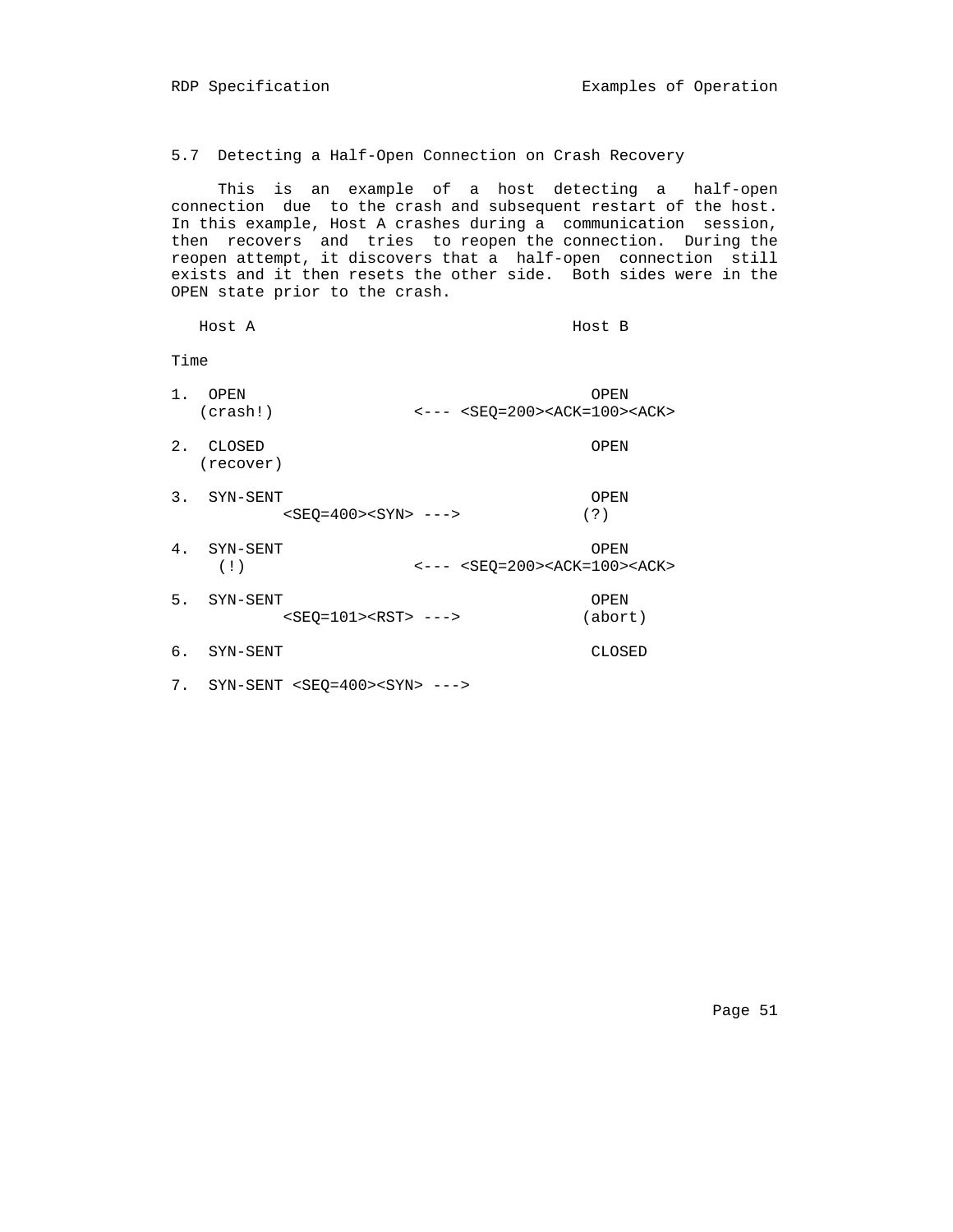5.8 Detecting a Half-Open Connection from the Active Side

 This is another example of detecting a half-open connection due to the crash and restart of a host involved in a connection. In this example, host A again crashes and restarts. Host B is still active and tries to send data to host A. Since host A has no knowledge of the connection, it rejects the data with an RST segment, causing host B to reset the connection.

Host A Host B

Time

|  | $1.$ (crash!) |                                                                           | OPEN    |
|--|---------------|---------------------------------------------------------------------------|---------|
|  | 2. CLOSED     | $\leftarrow$ --- <seo=200><ack=100><data> OPEN</data></ack=100></seo=200> |         |
|  |               | $3.$ CLOSED <seo=101><rst> ---&gt;</rst></seo=101>                        | (abort) |
|  | CLOSED        |                                                                           | CLOSED. |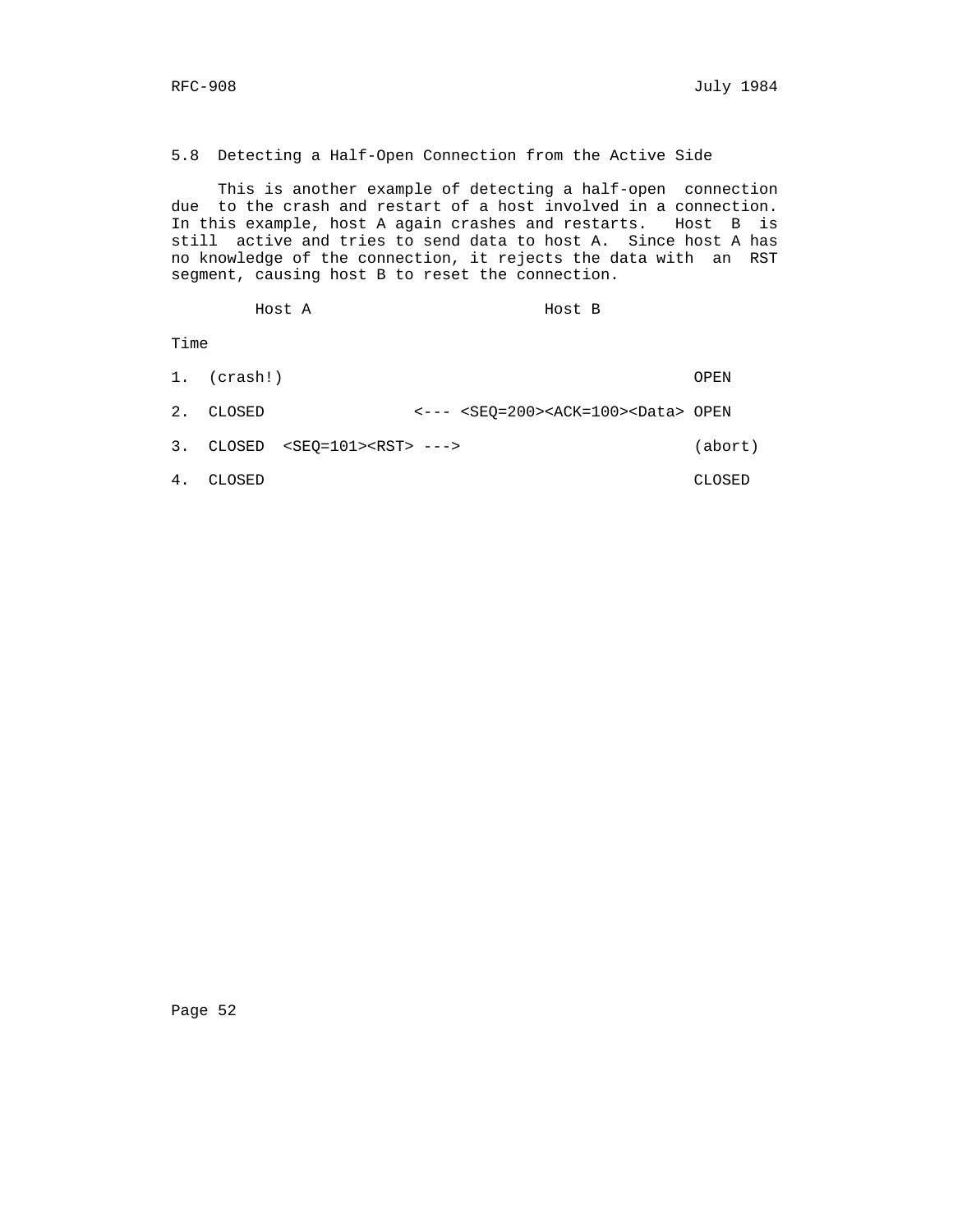## APPENDIX A

## Implementing a Minimal RDP

 It is not necessary to implement the entire RDP specification to be able to use RDP. For simple applications such as a loader, where size of the protocol module may be important, a subset of RDP may be used. For example, an implementation of RDP for loading may employ the following restrictions:

- o Only one connection and connection record is supported. This is the connection used to load the device.
- o A single, well-known port is used as the loader port. Allocable ports are not implemented.
- o Only the passive Open request is implemented. Active Opens are not supported.
- o The sequenced delivery option is not supported. Messages arriving out of order are delivered in the order they arrive.
- o If efficiency is less important than protocol size, the extended acknowledgement feature need not be supported.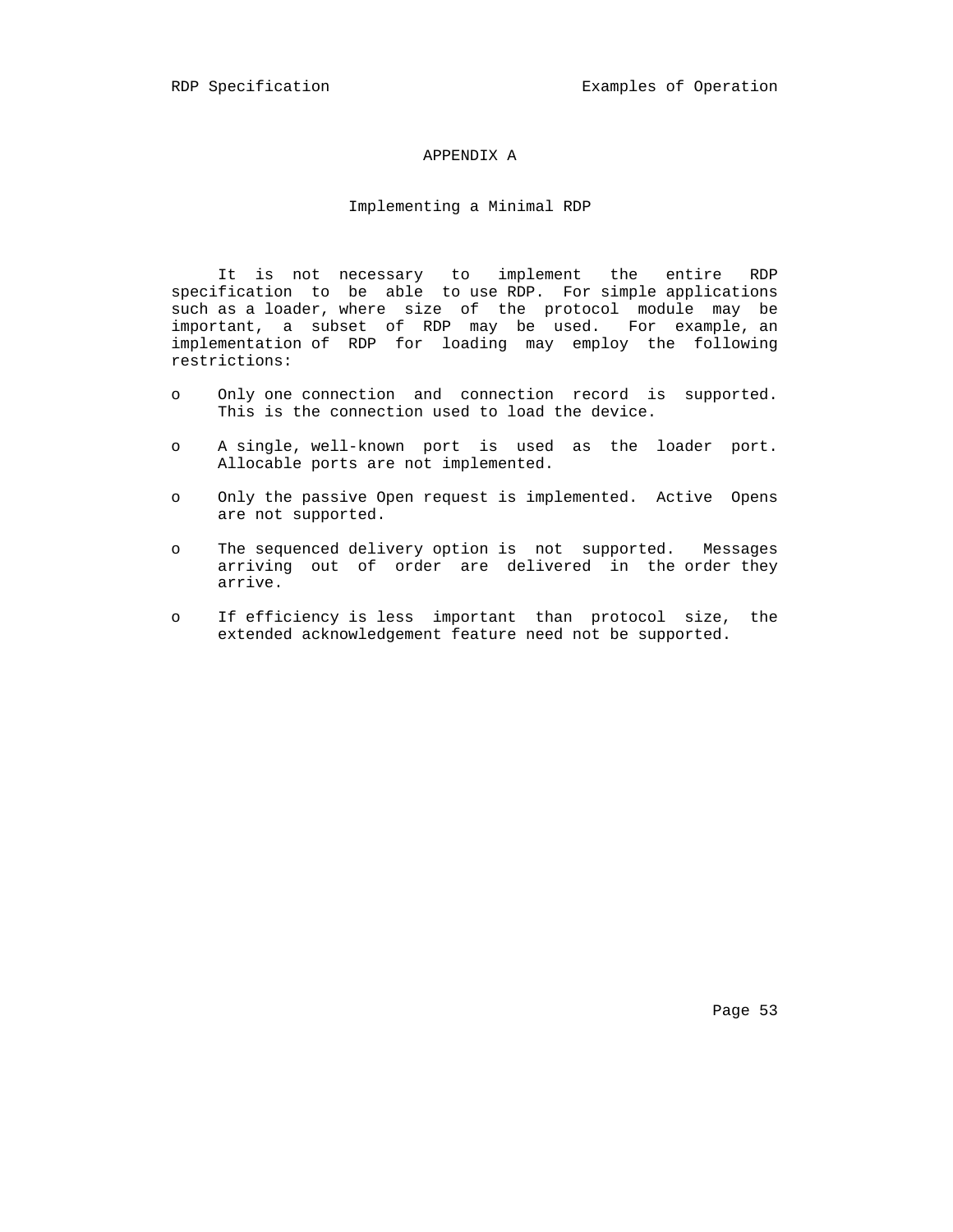INDEX

|                                                  |  | 38  |
|--------------------------------------------------|--|-----|
| acknowledgement number field 16, 34, 37, 38, 39, |  | 40  |
|                                                  |  |     |
|                                                  |  |     |
|                                                  |  |     |
|                                                  |  | 13  |
|                                                  |  |     |
|                                                  |  | 12  |
|                                                  |  |     |
|                                                  |  | 2.9 |
|                                                  |  |     |
| connection, establishment of 8, 11, 45           |  |     |
|                                                  |  |     |
|                                                  |  |     |
|                                                  |  |     |
|                                                  |  |     |
|                                                  |  |     |
|                                                  |  |     |
| cumulative acknowledgement 16                    |  |     |
|                                                  |  |     |
|                                                  |  |     |
|                                                  |  |     |
|                                                  |  |     |
|                                                  |  |     |
|                                                  |  |     |
|                                                  |  |     |
|                                                  |  |     |
|                                                  |  |     |
|                                                  |  |     |
| half-open connection, detection of 14, 51, 52    |  |     |
| initial sequence number 9, 11, 12, 15            |  |     |
|                                                  |  |     |
|                                                  |  |     |
|                                                  |  |     |
|                                                  |  |     |
|                                                  |  |     |
|                                                  |  |     |
| maximum unacknowledged segments 11, 12, 17, 37   |  |     |
|                                                  |  |     |
| non-cumulative acknowledgement 16                |  |     |
|                                                  |  |     |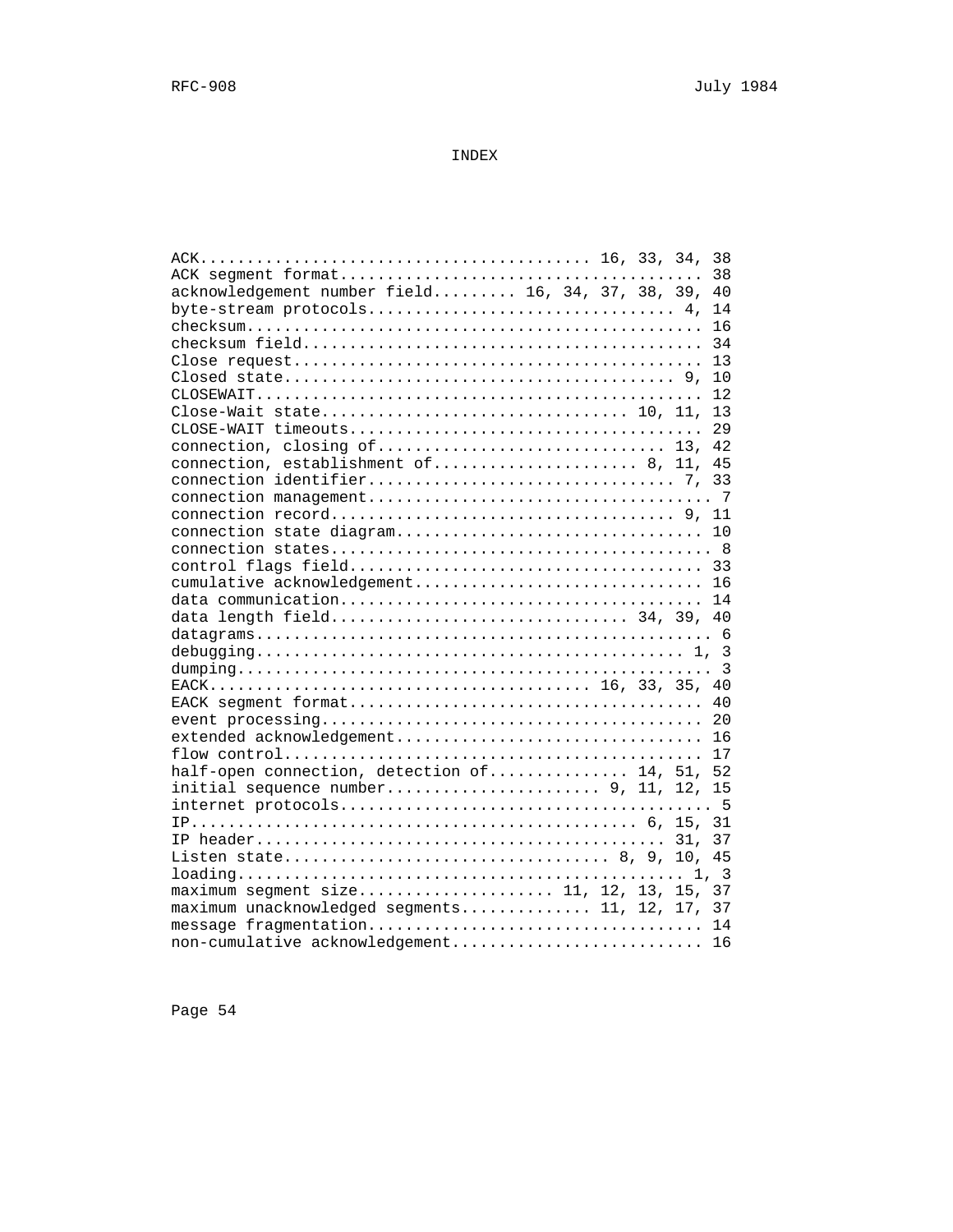|                                         |  |  |     | 43 |
|-----------------------------------------|--|--|-----|----|
|                                         |  |  |     | 43 |
|                                         |  |  |     | 17 |
|                                         |  |  |     |    |
|                                         |  |  |     |    |
|                                         |  |  |     | 45 |
|                                         |  |  |     | 37 |
| out-of-sequence acknowledgement 12, 16, |  |  |     | 18 |
|                                         |  |  |     | 33 |
|                                         |  |  |     |    |
|                                         |  |  |     | 16 |
|                                         |  |  |     | 13 |
|                                         |  |  |     | 12 |
|                                         |  |  |     | 12 |
|                                         |  |  |     | 12 |
|                                         |  |  |     | 12 |
|                                         |  |  |     | 14 |
| RDP header 14, 16, 32,                  |  |  |     | 37 |
|                                         |  |  |     |    |
|                                         |  |  |     | 33 |
|                                         |  |  |     | 31 |
| reliable communication                  |  |  |     | 15 |
| retransmission of segments 15, 16,      |  |  |     | 17 |
| retransmission timeout                  |  |  | 17. | 29 |
|                                         |  |  |     | 42 |
|                                         |  |  |     | 52 |
|                                         |  |  |     | 42 |
|                                         |  |  |     | 12 |
|                                         |  |  |     | 37 |
|                                         |  |  |     | 13 |
|                                         |  |  |     | 13 |
|                                         |  |  |     | 13 |
| segment arrival events 20,              |  |  |     | 24 |
|                                         |  |  |     | 14 |
|                                         |  |  |     | 13 |
|                                         |  |  |     | 15 |
|                                         |  |  |     | 15 |
| sequence number acceptance window       |  |  |     | 18 |
| sequence number field 34, 37, 39,       |  |  |     | 40 |
|                                         |  |  |     | 37 |
| sequential acknowledgement 4            |  |  |     |    |
|                                         |  |  |     | 12 |
|                                         |  |  |     |    |
|                                         |  |  |     | 12 |
|                                         |  |  |     | 11 |
|                                         |  |  |     | 12 |
|                                         |  |  |     | 11 |
| SYN 12, 13, 15, 33, 35,                 |  |  |     | 36 |
|                                         |  |  | 9,  | 36 |